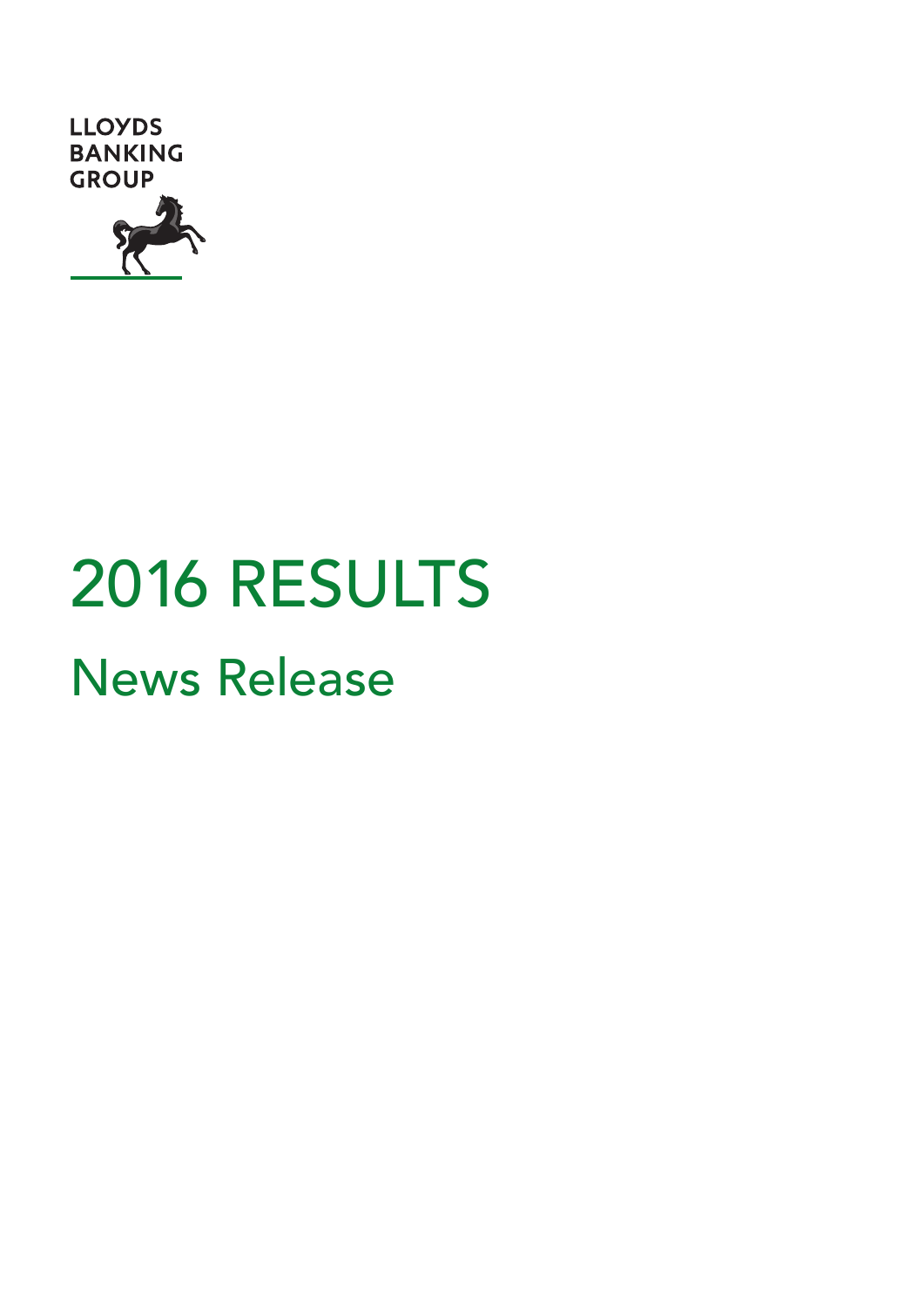#### **BASIS OF PRESENTATION**

This release covers the results of Lloyds Banking Group plc together with its subsidiaries (the Group) for the year ended 31 December 2016.

**Statutory basis:** Statutory information is set out on pages 33 to 46. However, a number of factors have had a significant effect on the comparability of the Group's financial position and results. Accordingly, the results are also presented on an underlying basis.

**Underlying basis:** The statutory results are adjusted for certain items which are listed below, to allow a comparison of the Group's underlying performance.

- − losses on redemption of the Enhanced Capital Notes and the volatility in the value of the embedded equity conversion feature;
- − market volatility and asset sales, which includes the effects of certain asset sales, the volatility relating to the Group's own debt and hedging arrangements and that arising in the insurance businesses and insurance gross up;
- − the unwind of acquisition-related fair value adjustments and the amortisation of purchased intangible assets;
- − restructuring costs, comprising severance related costs relating to the Simplification programme, the costs of implementing regulatory reform and ring-fencing and the rationalisation of the non-branch property portfolio;
- − TSB build and dual-running costs and the loss relating to the TSB sale in 2015; and
- − payment protection insurance and other conduct provisions.

Unless otherwise stated, income statement commentaries throughout this document compare the 12 months ended 31 December 2016 to the 12 months ended 31 December 2015, and the balance sheet analysis compares the Group balance sheet as at 31 December 2016 to the Group balance sheet as at 31 December 2015.

**Alternative performance measures:** The Group uses a number of alternative performance measures, including underlying profit, in the discussion of its business performance and financial position on page 2 and pages 5 to 25. Further information on these measures is set out on page 47.

**Restatement:** With effect from 1 January 2016 the unsecured personal loans business was transferred from Retail to Consumer Finance and elements of the Group's business in the Channel Islands and Isle of Man were transferred from Retail to Commercial Banking. In addition, certain mortgage lending has been reclassified as closed to new business. The results for the year ended 31 December 2016 and the comparative periods are reported on the new basis.

#### **FORWARD LOOKING STATEMENTS**

This document contains certain forward looking statements with respect to the business, strategy and plans of Lloyds Banking Group and its current goals and expectations relating to its future financial condition and performance. Statements that are not historical facts, including statements about Lloyds Banking Group's or its directors' and/or management's beliefs and expectations, are forward looking statements. By their nature, forward looking statements involve risk and uncertainty because they relate to events and depend upon circumstances that will or may occur in the future. Factors that could cause actual business, strategy, plans and/or results (including but not limited to the payment of dividends) to differ materially from the plans, objectives, expectations, estimates and intentions expressed in such forward looking statements made by the Group or on its behalf include, but are not limited to: general economic and business conditions in the UK and internationally; market related trends and developments; fluctuations in interest rates (including low or negative rates), exchange rates, stock markets and currencies; the ability to access sufficient sources of capital, liquidity and funding when required; changes to the Group's credit ratings; the ability to derive cost savings and other benefits including, but without limitation as a result of any acquisitions, disposals and other strategic transactions; changing customer behaviour including consumer spending, saving and borrowing habits; changes to borrower or counterparty credit quality; instability in the global financial markets, including Eurozone instability, the exit by the UK from the European Union (EU) and the potential for one or more other countries to exit the EU or the Eurozone and the impact of any sovereign credit rating downgrade or other sovereign financial issues; technological changes and risks to cyber security; natural, pandemic and other disasters, adverse weather and similar contingencies outside the Group's control; inadequate or failed internal or external processes or systems; acts of war, other acts of hostility, terrorist acts and responses to those acts, geopolitical, pandemic or other such events; changes in laws, regulations, accounting standards or taxation, including as a result of the exit by the UK from the EU, or a further possible referendum on Scottish independence; changes to regulatory capital or liquidity requirements and similar contingencies outside the Group's control; the policies, decisions and actions of governmental or regulatory authorities or courts in the UK, the EU, the US or elsewhere including the implementation and interpretation of key legislation and regulation; the ability to attract and retain senior management and other employees; requirements or limitations on the Group as a result of HM Treasury's investment in the Group; actions or omissions by the Group's directors, management or employees including industrial action; changes to the Group's post-retirement defined benefit scheme obligations; the extent of any future impairment charges or write-downs caused by, but not limited to, depressed asset valuations, market disruptions and illiquid markets; the value and effectiveness of any credit protection purchased by the Group; the inability to hedge certain risks economically; the adequacy of loss reserves; the actions of competitors, including non-bank financial services, lending companies and digital innovators and disruptive technologies; and exposure to regulatory or competition scrutiny, legal, regulatory or competition proceedings, investigations or complaints. Please refer to the latest Annual Report on Form 20-F filed with the US Securities and Exchange Commission for a discussion of certain factors together with examples of forward looking statements. Except as required by any applicable law or regulation, the forward looking statements contained in this document are made as of today's date, and Lloyds Banking Group expressly disclaims any obligation or undertaking to release publicly any updates or revisions to any forward looking statements. The information, statements and opinions contained in this document do not constitute a public offer under any applicable law or an offer to sell any securities or financial instruments or any advice or recommendation with respect to such securities or financial instruments.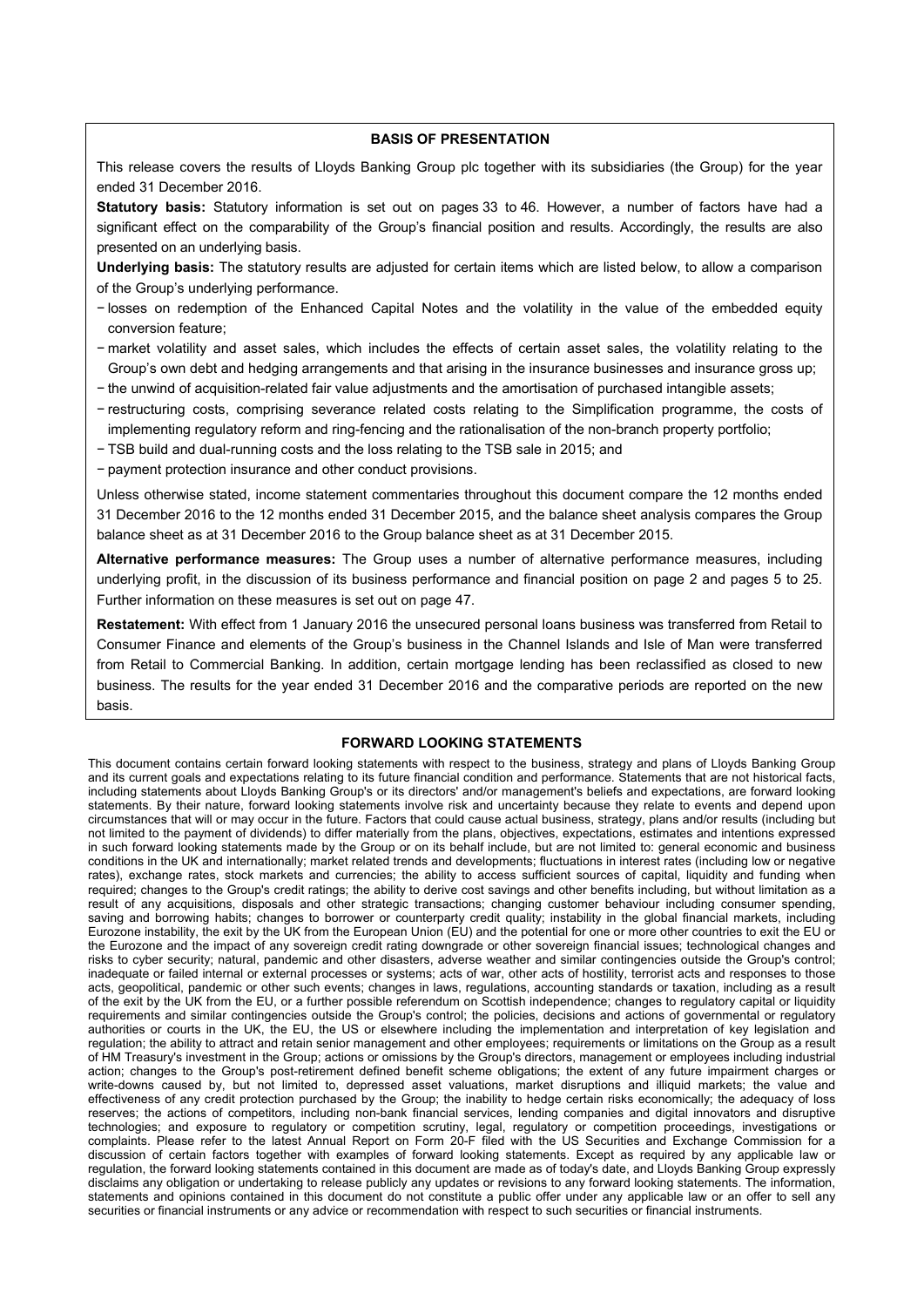# **CONTENTS**

|                                                               | Page           |
|---------------------------------------------------------------|----------------|
| Key highlights                                                | 1              |
| Consolidated income statement                                 | 2              |
| Balance sheet and key ratios                                  | $\overline{2}$ |
| Group Chief Executive's statement                             | 3              |
| Summary of Group results                                      | 4              |
| Divisional results                                            |                |
| Retail                                                        | 13             |
| <b>Commercial Banking</b>                                     | 15             |
| <b>Consumer Finance</b>                                       | 17             |
| Insurance                                                     | 19             |
| Run-off and Central items                                     | 21             |
| Other financial information                                   |                |
| Reconciliation between statutory and underlying basis results | 22             |
| Banking net interest margin                                   | 23             |
| Volatility arising in insurance businesses                    | 24             |
| Return measures                                               | 24             |
| Tangible net assets per share                                 | 25             |
| Group credit risk portfolio                                   | 26             |
| Funding and liquidity management                              | 28             |
| Capital management                                            | 29             |
| <b>Statutory information</b>                                  |                |
| Primary statements                                            |                |
| Consolidated income statement                                 | 33             |
| Consolidated statement of comprehensive income                | 34             |
| Consolidated balance sheet                                    | 35             |
| Consolidated statement of changes in equity                   | 37             |
| Notes to the consolidated financial statements                | 39             |
| Summary of alternative performance measures                   | 47             |
| Contacts                                                      | 48             |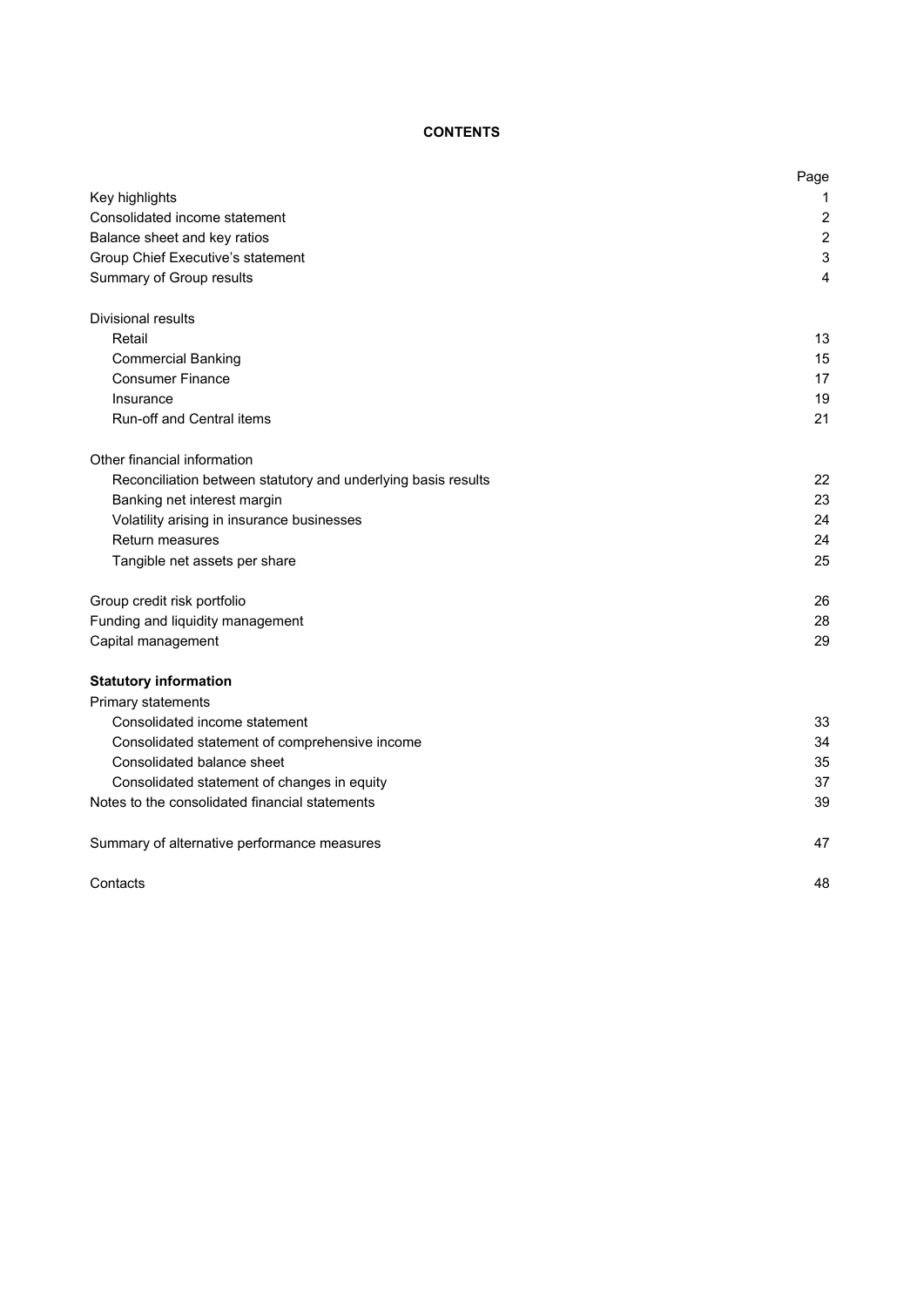## **RESULTS FOR THE FULL YEAR**

'We have delivered strong financial performance in 2016 as we continue to make good progress against our strategic priorities. Underlying profit was £7.9 billion and statutory profit has more than doubled to £4.2 billion. We continue to improve our customers' experience, simplifying the business whilst growing in targeted areas and in December announced the acquisition of MBNA's prime UK credit card business. Strong capital generation, which is a consequence of our business model, has enabled us to fully cover the expected capital impact of the MBNA acquisition, increase our ordinary dividend by 13 per cent and pay a special dividend. As a simple, low risk, UK focused bank we are committed and well positioned to help Britain prosper and become the best bank for customers and shareholders.'

> António Horta-Osório Group Chief Executive

## **Good underlying performance with strong improvement in statutory profit**

- Underlying profit of £7.9 billion (2015: £8.1 billion); underlying RoRE of 13.2 per cent and RoTE of 14.1 per cent
- Total income of £17.5 billion (2015: £17.6 billion)
	- Net interest income of £11.4 billion (2015: £11.5 billion) with improved margin of 2.71 per cent
	- Other income at £6.1 billion, up in the fourth quarter but slightly lower (1 per cent) than in 2015 (£6.2 billion)
- Operating costs 3 per cent lower at £8.1 billion. Market-leading cost:income ratio improved to 48.7 per cent with positive operating jaws
- Asset quality remains strong with no deterioration in underlying portfolio. Asset quality ratio of 15 basis points
- Conduct charges of £2.1 billion include £1.0 billion provision for PPI taken in the third quarter
- Statutory profit before tax of £4.2 billion, more than double the £1.6 billion statutory profit in 2015

## **Strong balance sheet and capital generation**

- Strong balance sheet with a pro forma common equity tier 1 (CET1) ratio of 13.8 per cent (31 December 2015: 13.0 per cent) after dividends; 14.9 per cent pre dividend. Prudently retaining c.80 basis points of capital for the announced MBNA acquisition
- CET1 capital generation of c.190 basis points, pre dividend, ahead of guidance due to underlying performance and lower risk-weighted assets
- PRA Buffer reduced reflecting de-risking of the balance sheet. The Group will continue to target a CET1 ratio of c.13 per cent given expected future regulatory capital developments
- Leverage ratio on a pro forma basis increased to 5.0 per cent (30 September 2016: 4.8 per cent; 31 December 2015: 4.8 per cent)
- Tangible net assets per share of 54.8 pence (30 September 2016: 54.9 pence; 31 December 2015: 52.3 pence)

## **Our differentiated UK focused business model continues to deliver for customers and shareholders**

- Cost discipline and low risk business model providing competitive advantage
- Good progress in improving products and propositions to better meet customers' evolving needs and preferences
- Helping Britain prosper through continued support to SMEs, first-time buyers and growth in consumer finance
- Acquisition of MBNA prime UK credit card business will support strategic goal to grow in consumer finance; expected to deliver strong financial returns and create significant shareholder value
- UK government continues to reduce its shareholding through trading plan, with stake now below 5 per cent

## **Guidance reflects confidence in the Group's future prospects**

- Net interest margin for 2017 expected to be greater than 2.70 per cent (before impact of MBNA)
- Asset quality ratio for the full year 2017 expected to be around 25 basis points (before impact of MBNA)
- Continue to target a cost:income ratio of around 45 per cent exiting 2019, with reductions every year
- Now expect RoRE of between 12.0 and 13.5 per cent and RoTE of between 13.5 and 15.0 per cent in 2019
- Group now expects to generate 170−200 basis points of CET1 capital per annum, pre dividend

## **Increased ordinary dividend and payment of special dividend**

- The Board has recommended a final ordinary dividend of 1.7 pence per share, making a total ordinary dividend of 2.55 pence per share, an increase of 13 per cent on 2015 and in line with our progressive and sustainable ordinary dividend policy
- In addition, the Board has recommended a special dividend of 0.5 pence per share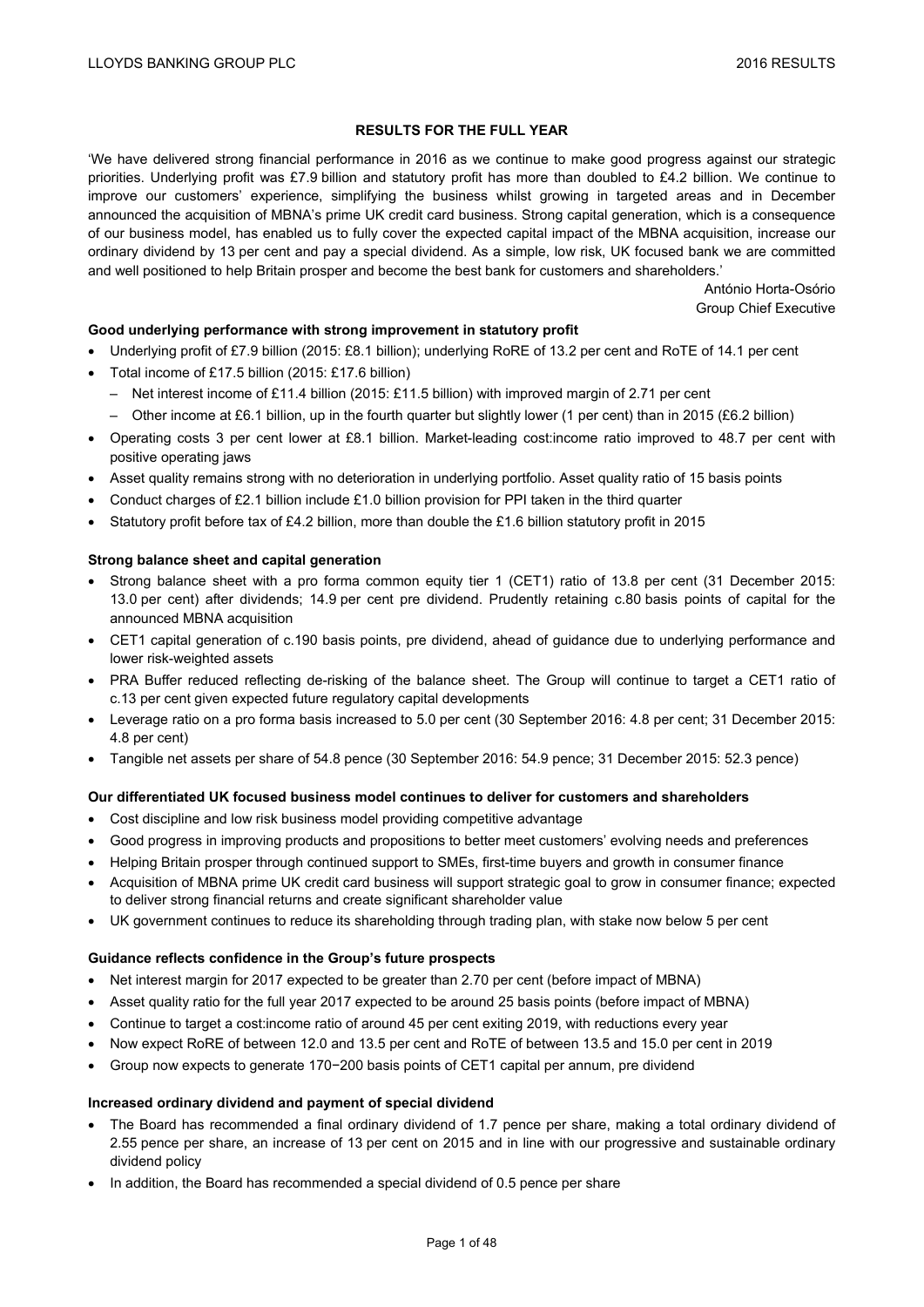## **CONSOLIDATED INCOME STATEMENT − UNDERLYING BASIS**

|                                              | 2016                                | 2015              | Change            |
|----------------------------------------------|-------------------------------------|-------------------|-------------------|
|                                              | £ million                           | £ million         | %                 |
| Net interest income                          | 11,435                              | 11,482            |                   |
| Other income                                 | 6,065                               | 6,155             | (1)               |
| <b>Total income</b>                          | 17,500                              | 17,637            | (1)               |
| Operating lease depreciation                 | (895)                               | (764)             | (17)              |
| Net income                                   | 16,605                              | 16,873            | (2)               |
| Operating costs                              | (8,093)                             | (8, 311)          | 3                 |
| Impairment                                   | (645)                               | (568)             | (14)              |
| <b>TSB</b>                                   |                                     | 118               |                   |
| <b>Underlying profit</b>                     | 7,867                               | 8,112             | (3)               |
| Volatility and other items                   | (1, 544)                            | (1,631)           |                   |
| Payment protection insurance provision       | (1,000)                             | (4,000)           |                   |
| Other conduct provisions                     | (1,085)                             | (837)             |                   |
| <b>Statutory profit before tax</b>           | 4,238                               | 1,644             | 158               |
| Taxation                                     | (1, 724)                            | (688)             |                   |
| <b>Profit for the year</b>                   | 2,514                               | 956               | 163               |
| Earnings per share                           | 2.9 <sub>p</sub>                    | 0.8p              | 263               |
| Dividends per share<br>- ordinary            | 2.55p                               | 2.25p             | 13                |
| $-$ special                                  | 0.50 <sub>p</sub>                   | 0.50 <sub>p</sub> |                   |
| <b>Total dividends</b>                       | 3.05p                               | 2.75p             | 11                |
| Banking net interest margin                  | 2.71%                               | 2.63%             | 8bp               |
| Average interest-earning banking assets      | £436bn                              | £442bn            | (1)               |
| Cost:income ratio                            | 48.7%                               | 49.3%             | $(0.6)$ pp        |
| Asset quality ratio                          | 0.15%                               | 0.14%             | 1bp               |
| Return on risk-weighted assets               | 3.55%                               | 3.53%             | 2bp               |
| Underlying return on required equity         | 13.2%                               | 15.0%             | $(1.8)$ pp        |
| Return on required equity                    | 5.3%                                | 1.5%              | 3.8pp             |
| Underlying return on tangible equity         | 14.1%                               | 16.0%             | $(1.9)$ pp        |
| Return on tangible equity                    | 6.6%                                | 2.6%              | 4.0 <sub>pp</sub> |
|                                              | <b>BALANCE SHEET AND KEY RATIOS</b> |                   |                   |
|                                              | At 31 Dec                           | At 31 Dec         | Change            |
| Loans and advances to customers <sup>1</sup> | 2016<br>£450bn                      | 2015<br>£455bn    | ℅                 |
| Customer deposits <sup>2</sup>               | £413bn                              |                   | (1)               |
|                                              |                                     | £418bn            | (1)               |

| Customer deposits                                              | £413DN | £418DN | (7)        |
|----------------------------------------------------------------|--------|--------|------------|
| Loan to deposit ratio                                          | 109%   | 109%   |            |
| Total assets                                                   | £818bn | £807bn | 1          |
| Pro forma common equity tier 1 ratio <sup>3</sup>              | 13.8%  | 13.0%  | $0.8$ pp   |
| Pro forma common equity tier 1 ratio pre dividend <sup>3</sup> | 14.9%  |        |            |
| Transitional total capital ratio                               | 21.4%  | 21.5%  | $(0.1)$ pp |
| Pro forma leverage ratio <sup>3</sup>                          | 5.0%   | 4.8%   | $0.2$ pp   |
| Risk-weighted assets                                           | £216bn | £223bn | (3)        |
| Tangible net assets per share                                  | 54.8p  | 52.3p  | 2.5p       |
|                                                                |        |        |            |

<sup>1</sup> Excludes reverse repos of £8.3 billion (31 December 2015: £nil).<br><sup>2</sup> Excludes repos of £2.5 billion (31 December 2015: £nil).<br><sup>3</sup> The common equity tier 1 and leverage ratios at 31 December 2016 and 2015 are reported o dividends paid by the Insurance business in February 2017 and February 2016 respectively, in relation to prior year earnings.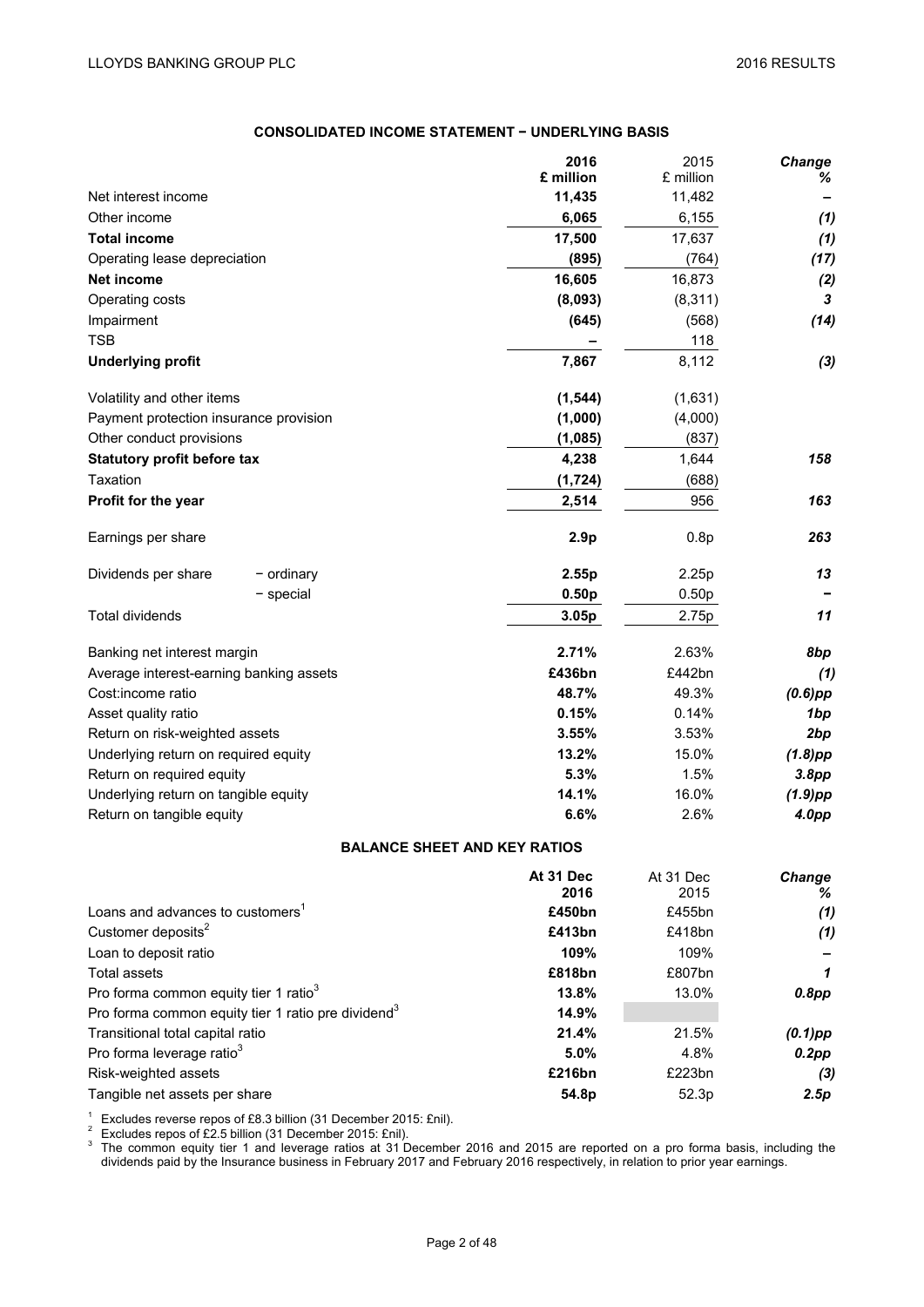## **GROUP CHIEF EXECUTIVE'S STATEMENT**

We have delivered strong financial performance in 2016 as we continue to make good progress against our strategic priorities. Underlying profit was £7.9 billion and statutory profit has more than doubled to £4.2 billion. We continue to improve our customers' experience, simplifying the business whilst growing in targeted areas and in December announced the acquisition of MBNA's prime UK credit card business. Strong capital generation, which is a consequence of our business model, has enabled us to fully cover the expected capital impact of the MBNA acquisition, increase our ordinary dividend by 13 per cent and pay a special dividend. As a simple, low risk, UK focused bank we are committed and well positioned to help Britain prosper and become the best bank for customers and shareholders.

#### **Operating environment**

Given our UK focus, our performance is inextricably linked to the health of the UK economy which has been more resilient than the market expected post referendum, with GDP growth of 2 per cent in 2016. The UK's decision to leave the European Union means the exact nature of our relationship with Europe going forward remains unclear and the economic outlook is uncertain. However, the recovery in recent years with low unemployment, reduced levels of household and corporate indebtedness and increased house prices means the UK is well positioned.

The regulatory environment also continues to evolve and there are a number of areas on which we await further clarity but, given the strength of our balance sheet and the capital generative nature of our business model, we are well placed to meet these regulatory requirements and the economic uncertainty. Following the de-risking of the balance sheet in recent years our PRA Buffer has been reduced but, in light of expected future regulatory capital developments, the Group will continue to target a CET1 ratio of around 13.0 per cent.

## **Financial performance**

The Group has delivered strong financial performance in the year. Underlying profit was £7.9 billion with an underlying return on required equity of 13.2 per cent (return on tangible equity of 14.1 per cent). Income was slightly lower which was more than offset by lower operating costs, resulting in an improved cost:income ratio of 48.7 per cent. Impairment increased, primarily due to lower releases and write-backs, but asset quality remains strong with no signs of deterioration in the portfolio. The difference between underlying profit and statutory profit reduced significantly in 2016, as statutory profit before tax more than doubled to £4.2 billion, largely due to lower PPI provisions, and this enabled the Group to generate approximately 190 basis points of CET1 capital during the year.

Our balance sheet remains strong with a pro forma CET1 ratio of 13.8 per cent, a total capital ratio of 21.4 per cent and a pro forma leverage ratio of 5.0 per cent. In line with our progressive and sustainable ordinary dividend policy, the Board has recommended a final ordinary dividend of 1.7 pence per share, taking the total ordinary dividend for the year to 2.55 pence per share, an increase of 13 per cent on 2015. The Group has held back c.80 basis points of CET1 capital to cover the estimated capital impact of the MBNA acquisition; however, given our strong capital generation in the year, the Board has also recommended a special dividend of 0.5 pence per share.

#### **Strategic progress**

We have continued to make good progress on our strategic priorities in 2016.

#### *Creating the best customer experience*

We are committed to meeting our customers' evolving needs and preferences through our multi-brand and multi-channel approach. We operate the UK's largest branch network and the largest digital bank with over 12.5 million active online users. We have more than 8 million mobile banking users and for the second consecutive year, the Lloyds Bank app has been rated the best banking app of all the UK major banks for functionality.

Customer migration to digital channels continues at pace with more than 60 per cent of our simple customer needs now met online and digital is now the number one channel for new loans and credit cards. We continue to invest in our customer propositions to improve processes and the way our customers interact with us. In Commercial Banking we have continued to improve the online banking platform and in Retail Business Banking we are now able to open new customer accounts in 5-6 days, down from 21 days previously, with a best-in-class automated digital ID and verification process. In Consumer Finance, Black Horse has reduced processing times for new loans, while increasing security and protection for customers. In Insurance we have introduced online tools which will allow customers to consolidate their workplace pension assets and employers to process employee monthly pension contributions on the same day, down from 22 days in 2014.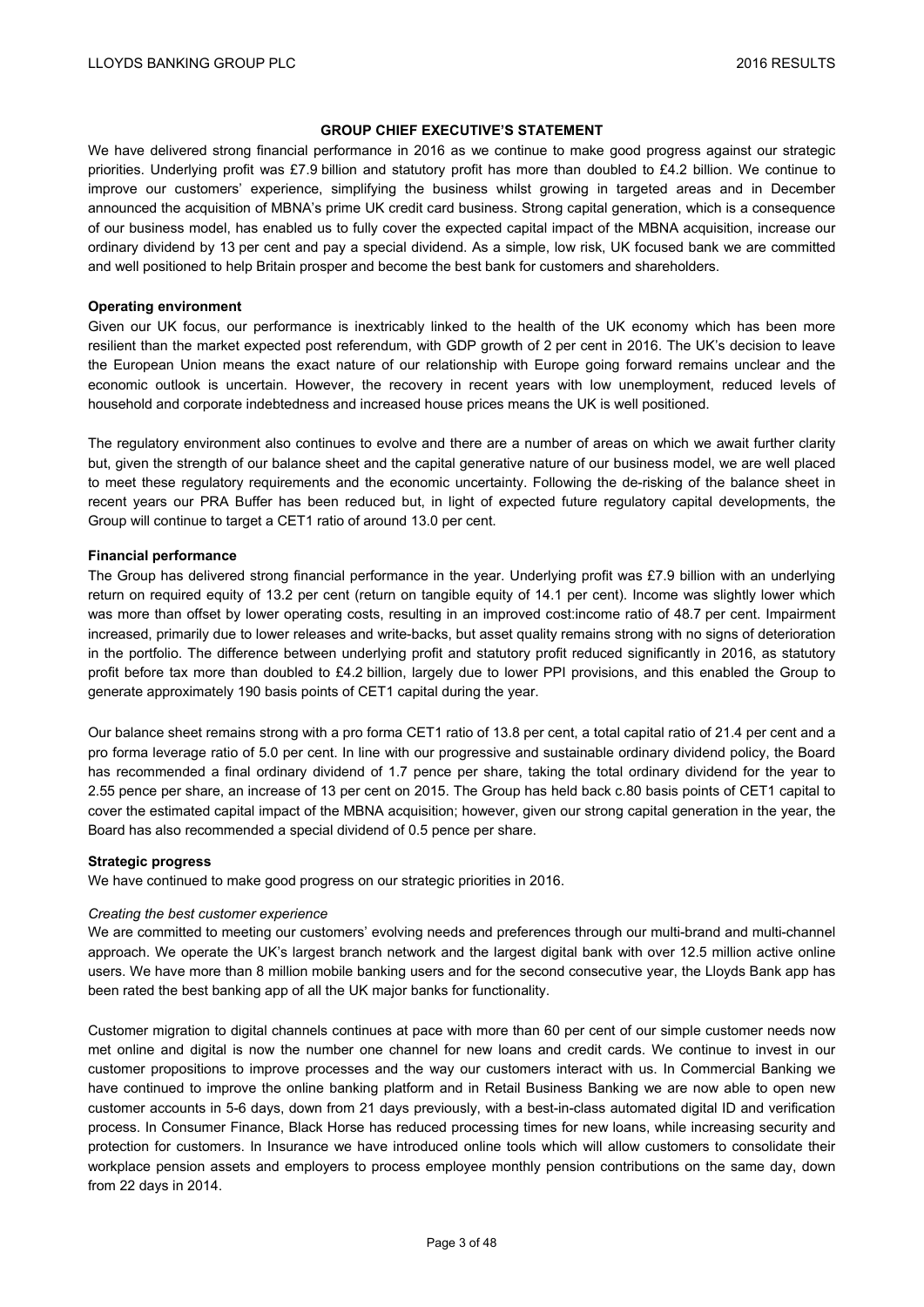This progress has been reflected in further reductions in the level of customer complaints and our net promoter score, which continued to improve in 2016 and is now nearly 50 per cent higher than at the end of 2011. Our latest 'Building the Best Team' survey results show that colleague engagement is at an all-time high and in line with top performing UK corporates. Our strong performance in 2016 reflects the hard work undertaken by colleagues across the Group and I would like to thank everyone for their significant efforts and commitment.

## *Becoming simpler and more efficient*

Our cost leadership is a significant source of competitive advantage and cost management remains a strategic priority. In response to the lower rate environment we have accelerated the delivery of our cost initiatives, and announced at the half year an increase to the Simplification run-rate savings target and a reduction in our non-branch property portfolio. We remain on track to deliver both, having already achieved £0.9 billion of the increased £1.4 billion Simplification run-rate target. As a result of the continued focus on costs, our market-leading cost:income ratio has improved and we continue to target further reductions.

#### *Delivering sustainable growth*

The Group aims to deliver sustainable growth in line with its low risk business model. We have continued to make good progress in growing market share in areas where we are underrepresented, and have grown lending to SME and Mid Markets clients by around £2 billion in the year. In Consumer Finance we have continued to grow our motor finance and credit card portfolios organically and the agreement to acquire MBNA's prime UK credit card business will give us the opportunity to create a best-in-class credit card operation. In Insurance, we will continue to invest in developing the brand and the business, including our financial planning and retirement capabilities, and have also completed four bulk annuity deals. In addition, we are committed to supporting first-time home buyers and remain the largest lender to this customer group.

#### **Helping Britain prosper**

We remain committed to supporting the people, businesses and communities in the UK through our Helping Britain Prosper Plan. Notably, we have provided £1.2 billion of new funding to manufacturing businesses, supported 121,000 start-ups and helped 10,000 clients to start exporting in 2016. Our economic contribution to Britain extends beyond the products and services we offer and the funding we provide to our customers and clients. Since we launched our Apprenticeship Scheme we have created more than 4,000 roles, including 1,000 in 2016 and we have committed to creating 8,000 by 2020. We have also exceeded our target to create 20,000 digital champions, a year earlier than expected. Furthermore, we are the highest payer of UK tax in the most recent PwC Total Tax Contribution Survey for the 100 Group, having paid £1.8 billion in 2015. Our tax payment in 2016 was £2.3 billion.

The combination of the progress we have made towards our strategic priorities and our strong financial performance has enabled the UK government to further reduce its stake in the Group to less than 5 per cent, at a profit, returning over £18.5 billion to the UK taxpayer since 2009.

#### **Outlook**

Our financial targets reflect our confidence in the future prospects of the Group. In 2017 we expect the net interest margin to be greater than 2.70 per cent and the asset quality ratio to increase to around 25 basis points (before MBNA). We continue to target a cost:income ratio of around 45 per cent exiting 2019, with reductions every year. We now expect a return on required equity of between 12.0 and 13.5 per cent and a return on tangible equity of between 13.5 and 15.0 per cent in 2019. Going forward, the Group expects to generate between 170 and 200 basis points of CET1 capital per annum, pre dividend.

#### **Summary**

Following the simplification and transformation of our business in recent years, the Group is now focused on delivering the best customer experience and on continuing to develop our digital capabilities. Our cost leadership and lower risk positioning provide competitive advantage which enables us to deliver superior returns to shareholders. We continue to believe that our simple, low risk business model is the right one, and our strategic progress and strong financial performance position us well for future success.

António Horta-Osório Group Chief Executive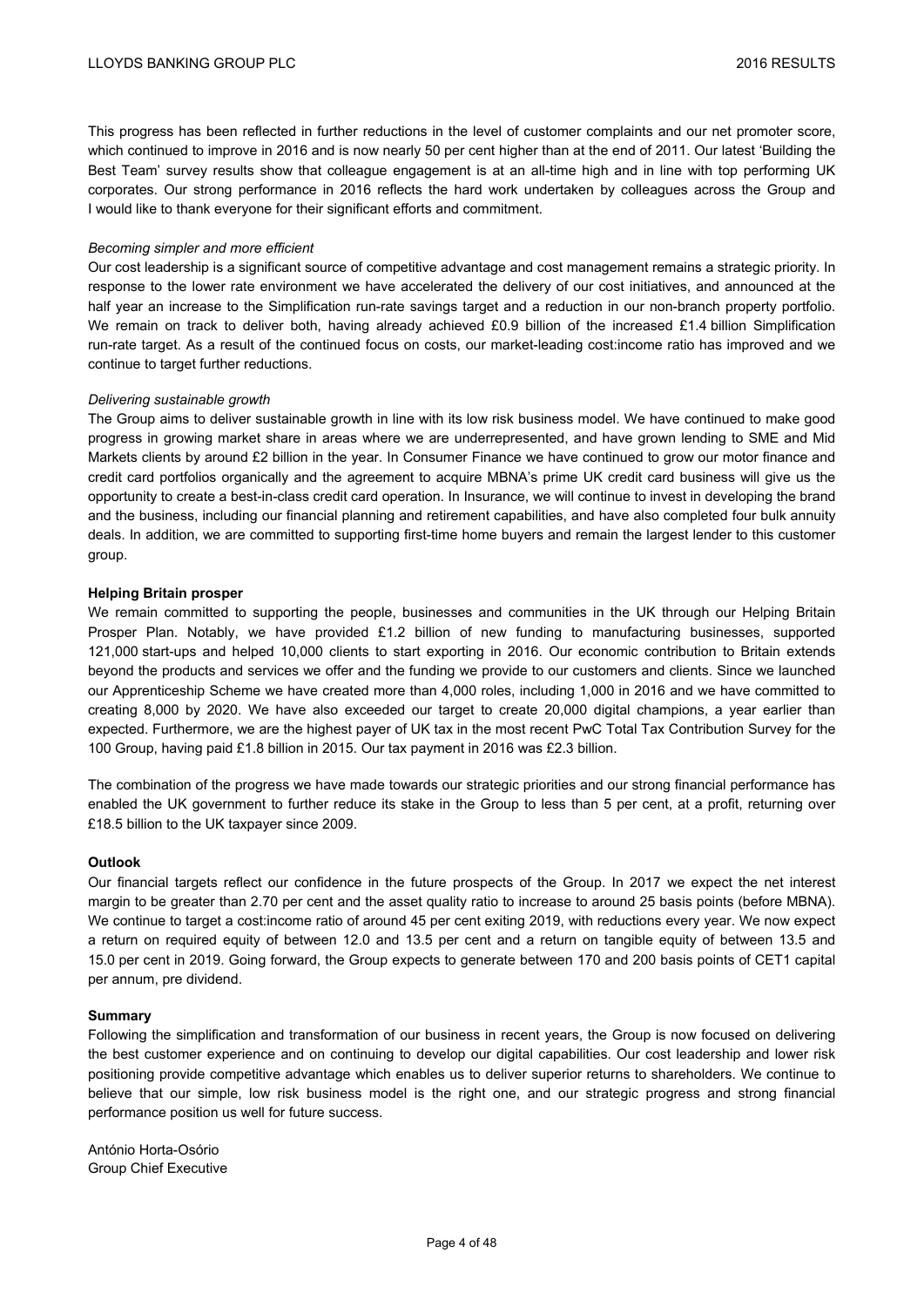## **SUMMARY OF GROUP RESULTS**

#### **Good underlying performance with strong improvement in statutory profit**

The Group's underlying profit was £7,867 million, 3 per cent lower than 2015, with slightly lower income and higher impairments, partly offset by lower costs. The underlying return on required equity was 13.2 per cent and the underlying return on tangible equity was 14.1 per cent. Statutory profit before tax more than doubled to £4,238 million, compared with £1,644 million in 2015, as the level of PPI provisions reduced significantly.

Total loans and advances to customers were £450 billion, compared with £455 billion at 31 December 2015, and customer deposits were similarly £5 billion lower than a year ago at £413 billion.

The balance sheet remains strong and the CET1 ratio at 31 December 2016 was 13.8 per cent on a pro forma basis and reflects the retention of c.80 basis points of CET1 capital to cover the estimated capital impact of the MBNA acquisition. The Group generated c.190 basis points of CET1 capital, pre dividends, in the period and tangible net asset value per share increased to 54.8 pence (31 December 2015: 52.3 pence).

Given the significant amount of capital generated in the year, the Board has recommended a final ordinary dividend of 1.7 pence per share, making a total ordinary dividend of 2.55 pence per share, an increase of 13 per cent on 2015 and in line with our progressive and sustainable ordinary dividend policy. In addition, the Board has recommended a special dividend of 0.5 pence per share.

## **Total income**

|                                           | 2016<br>£ million | 2015<br>£ million | <b>Change</b><br>% |
|-------------------------------------------|-------------------|-------------------|--------------------|
| Net interest income                       | 11,435            | 11,482            |                    |
| Other income                              | 6,065             | 6,155             | (1)                |
| <b>Total income</b>                       | 17,500            | 17,637            | (1)                |
| Operating lease depreciation <sup>1</sup> | (895)             | (764)             | (17)               |
| Net income                                | 16,605            | 16,873            | (2)                |
| Banking net interest margin               | 2.71%             | 2.63%             | 8bp                |
| Average interest-earning banking assets   | £435.9bn          | £441.9bn          | (1)                |

 $1$  Net of gains on disposal of leased assets.

Total income of £17,500 million was 1 per cent lower than 2015, with a small reduction in net interest income and a 1 per cent fall in other income.

Net interest income fell by £47 million to £11,435 million. The net interest margin increased to 2.71 per cent (2015: 2.63 per cent), with lower deposit and wholesale funding costs, including the benefit from the ECN redemptions in the first quarter, more than offsetting the continuing pressure on asset pricing. Average interest-earning banking assets reduced by 1 per cent with growth in SME and Consumer Finance balances more than offset by reductions in the mortgage and run-off portfolios. The Group expects that the net interest margin for 2017 will be greater than 2.70 per cent (before MBNA).

The Group manages the risk to its capital and earnings from adverse movements in interest rates centrally by hedging liabilities which are deemed to be stable or less sensitive to change in market interest rates. As at 31 December 2016, the balance hedged was c.£111 billion with an average duration of c.3 years and an earning rate of approximately 1.6 per cent over LIBOR. In 2016, the benefit from the structural hedge totalled £1.7 billion over LIBOR (2015: £1.8 billion).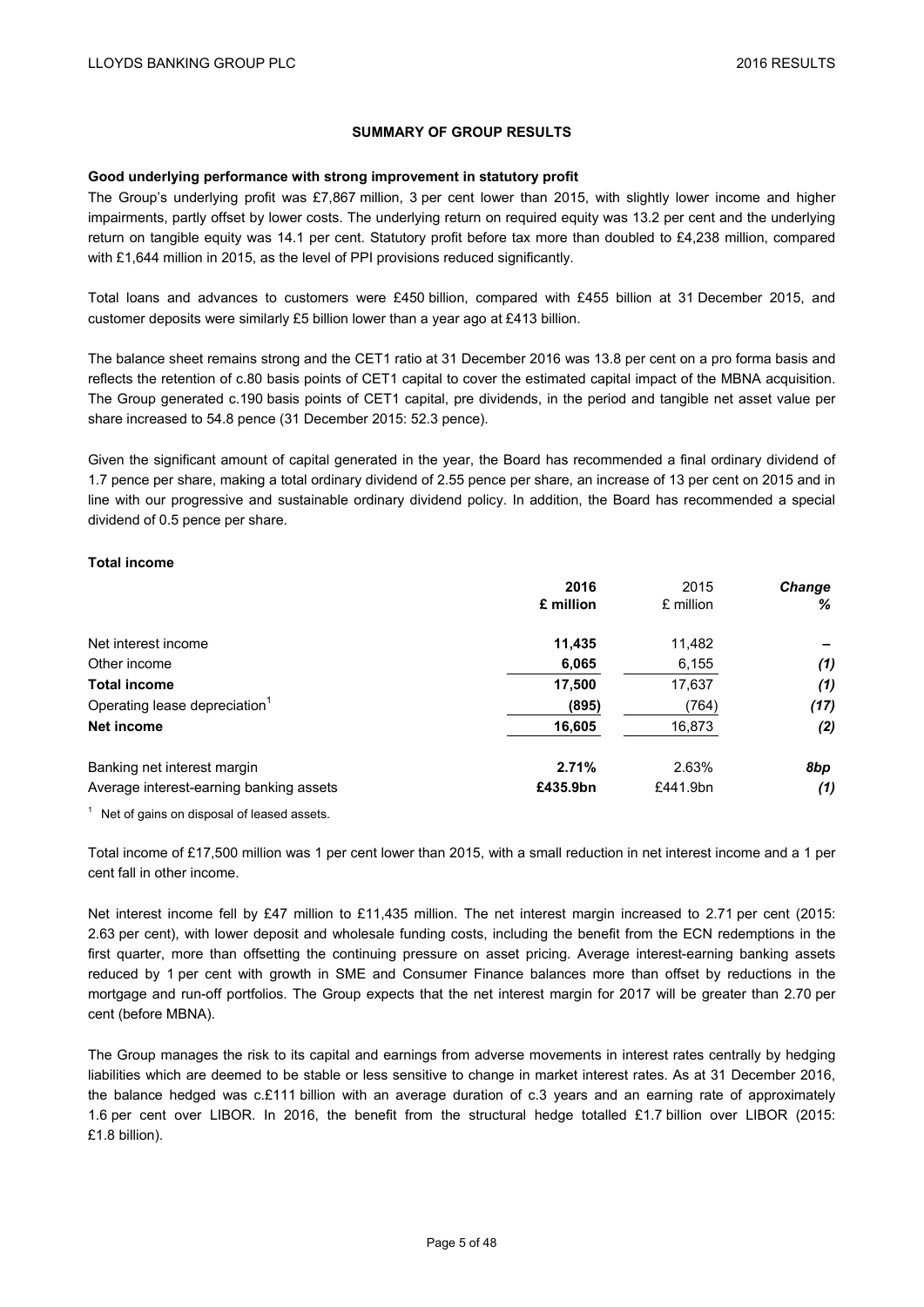Other income was £6,065 million in 2016 (2015: £6,155 million). Other income increased in the fourth quarter compared with the same period last year largely as a result of improved Insurance income and was higher than the third quarter of 2016, largely due to increased Commercial Banking fees and commissions and improved Insurance income. The year-on-year reduction of 1 per cent was largely due to continued pressure on fees and commissions, including the impact of the market-wide cap on card interchange fees introduced in late 2015, lower returns in the Insurance business and reduced income from the run-off portfolio.

Operating lease depreciation increased 17 per cent to £895 million due to continued growth in the Lex Autolease business and additional charges in Commercial Banking related to certain leasing assets.

## **Operating costs**

|                                        | 2016<br>£ million | 2015<br>£ million | <b>Change</b><br>% |
|----------------------------------------|-------------------|-------------------|--------------------|
|                                        |                   |                   |                    |
| Operating costs                        | 8.093             | 8,311             | 3                  |
| Cost:income ratio                      | 48.7%             | 49.3%             | $(0.6)$ pp         |
| Operating jaws                         | 1.0%              | 1.0%              |                    |
| Simplification savings annual run-rate | 947               | 373               |                    |

Operating costs were £8,093 million, 3 per cent lower than 2015, driven by the continued focus on cost management and actions to simplify the business. Investment in the business continues to increase, particularly in digital, and in 2016 the Group made further improvements to the branch network to meet changing customer preferences, investing in new distribution technology, designing new branch formats and upgrading call centre technology.

The Simplification programme remains on track to deliver the increased target of £1.4 billion of annual run-rate savings by the end of 2017, with £0.9 billion of run-rate savings delivered to date. The total spent on the Simplification programme to date is £1.6 billion with an expected further spend of £0.6 billion by the end of 2017, of which around £0.2 billion will be included in restructuring costs.

The Group's market-leading cost:income ratio improved to 48.7 per cent (2015: 49.3 per cent) with positive operating jaws of 1 per cent. The Group remains committed to achieving annual improvements in the cost:income ratio and continues to target a cost:income ratio of around 45 per cent exiting 2019.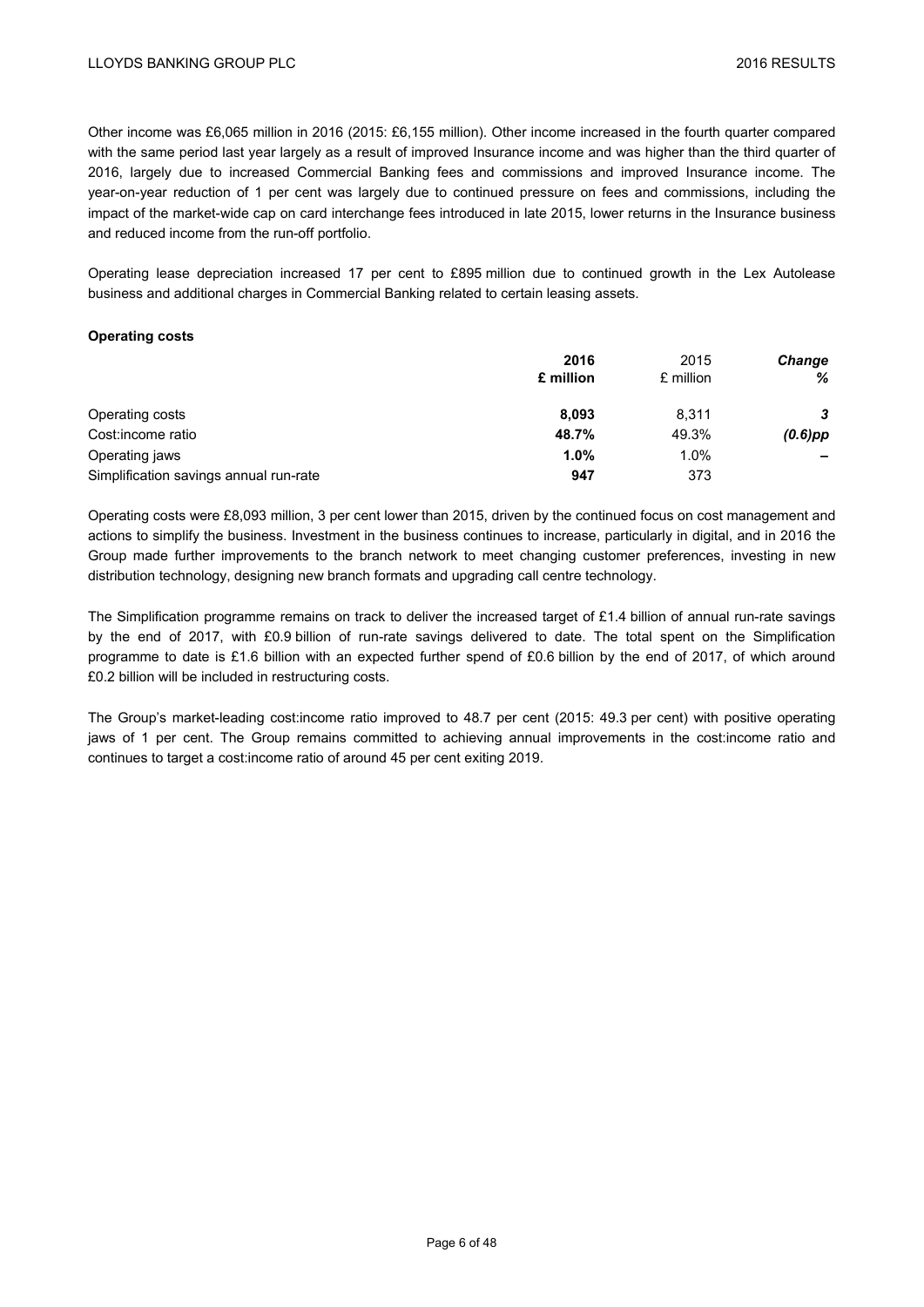## **Impairment**

|                                                       | 2016      | 2015      | <b>Change</b> |
|-------------------------------------------------------|-----------|-----------|---------------|
|                                                       | £ million | £ million | ℅             |
| Total impairment charge                               | 645       | 568       | (14)          |
| Asset quality ratio                                   | 0.15%     | 0.14%     | 1bp           |
| Gross asset quality ratio                             | 0.28%     | 0.28%     |               |
| Impaired loans as a % of closing advances             | 1.8%      | 2.1%      | $(0.3)$ pp    |
| Provisions as a % of impaired loans                   | 43.4%     | 46.1%     | $(2.7)$ pp    |
| Provisions as a % of impaired loans excluding run-off | 41.2%     | 43.0%     | $(1.8)$ pp    |

Asset quality remains strong with no deterioration in the underlying portfolio. The impairment charge increased to £645 million from £568 million in 2015 with the asset quality ratio increasing slightly to 15 basis points. This increase was largely due, as expected, to a reduction in the level of provision releases and write-backs. The gross asset quality ratio (excluding releases and write-backs) remained unchanged at 28 basis points. Looking forward the Group expects a further reduction in releases and write-backs in 2017 and, as a result, the asset quality ratio to increase to around 25 basis points.

The average indexed loan to value (LTV) of the Retail mortgage portfolio improved to 44.0 per cent (31 December 2015: 46.1 per cent) and the percentage of lending with an indexed LTV of greater than 100 per cent improved to 0.7 per cent (31 December 2015: 1.1 per cent).

Impaired loans continued to fall and at 31 December 2016 were £8.5 billion, 1.8 per cent of total loans and advances compared with £9.6 billion, and 2.1 per cent at 31 December 2015.

## **Statutory profit**

|                                        | 2016      | 2015      | <b>Change</b> |
|----------------------------------------|-----------|-----------|---------------|
|                                        | £ million | £ million | %             |
| <b>Underlying profit</b>               | 7,867     | 8,112     | (3)           |
| Volatility and other items             |           |           |               |
| <b>Enhanced Capital Notes</b>          | (790)     | (101)     |               |
| Market volatility and asset sales      | 439       | (81)      |               |
| Amortisation of purchased intangibles  | (340)     | (342)     |               |
| Restructuring costs                    | (622)     | (170)     |               |
| Fair value unwind and other items      | (231)     | (192)     |               |
| TSB costs                              |           | (745)     |               |
|                                        | (1, 544)  | (1,631)   |               |
| Payment protection insurance provision | (1,000)   | (4,000)   |               |
| Other conduct provisions               | (1,085)   | (837)     |               |
| <b>Statutory profit before tax</b>     | 4,238     | 1,644     | 158           |
| Taxation                               | (1, 724)  | (688)     |               |
| <b>Profit for the year</b>             | 2,514     | 956       | 163           |
|                                        |           |           |               |

Statutory profit before tax more than doubled to £4,238 million (2015: £1,644 million) primarily due to lower PPI provisions of £1,000 million (2015: £4,000 million).

The charge of £790 million for Enhanced Capital Notes in 2016 represented the write-off of the embedded derivative and the premium paid on the redemption of the remaining notes in the first quarter.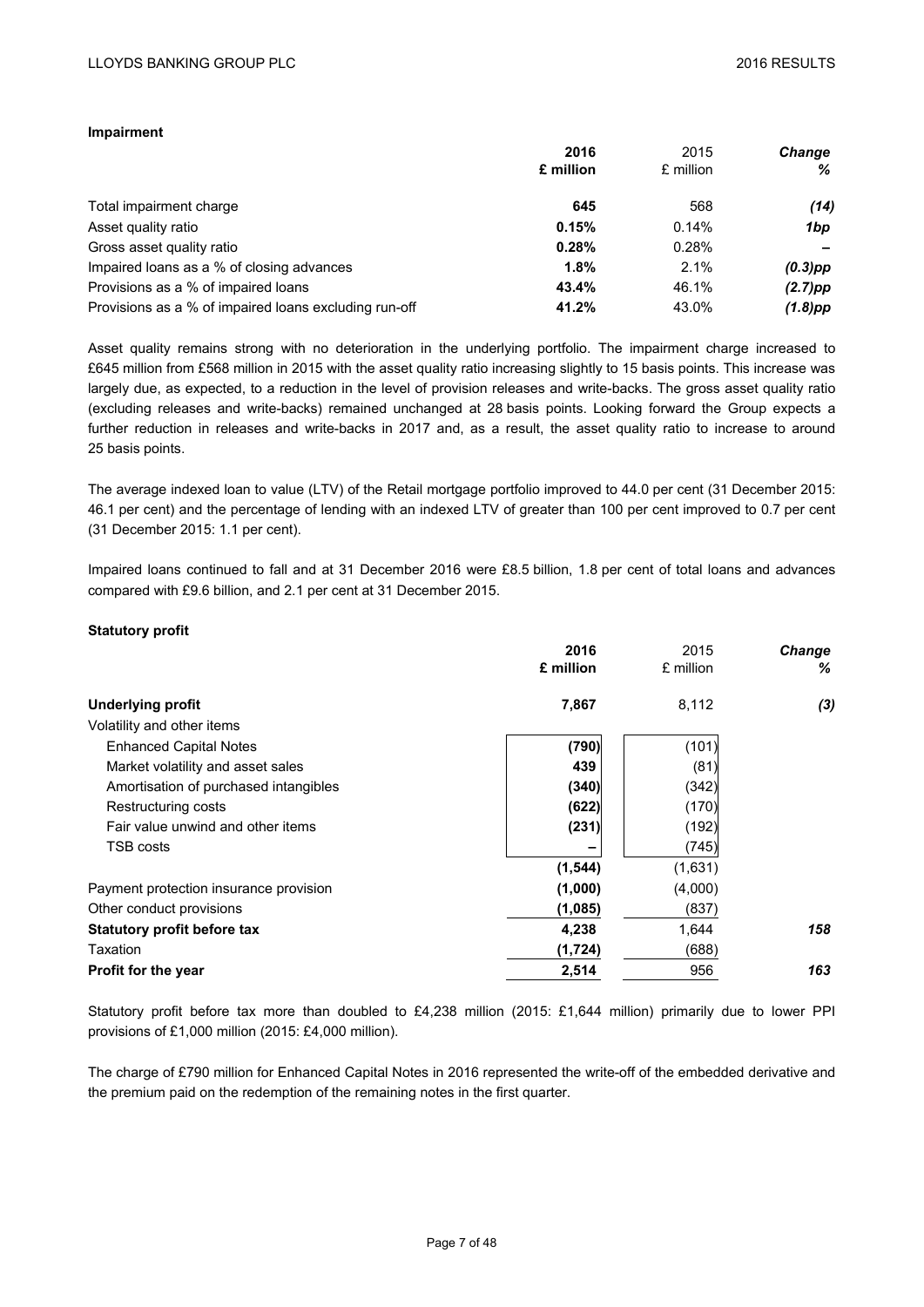Market volatility and asset sales of £439 million included a gain on sale of the Group's interest in Visa Europe of £484 million and negative insurance volatility of £91 million. The main item in the 2015 charge of £81 million was negative insurance volatility of £105 million.

Restructuring costs were £622 million in 2016 and comprised costs relating to the Simplification programme, the announced rationalisation of the non-branch property portfolio and the work on implementing the ring-fencing requirements.

A provision of £1 billion to cover further operating costs and redress relating to PPI was recognised in the third quarter and complaint levels in the second half have been around 8,300 per week on average. The Group's current PPI provision reflects our interpretation of the Financial Conduct Authority's (FCA) consultation paper regarding a potential time bar of the end of June 2019 and the Plevin case.

In addition there was a charge of £1,085 million to cover a range of other conduct issues of which £475 million was recognised in the fourth quarter. The charge for the year included £280 million in respect of complaints relating to packaged bank accounts, £261 million in respect of arrears-related activities on secured and unsecured retail products and £94 million related to insurance products sold in Germany, together with a number of other conduct risk provisions totalling £450 million across all divisions.

Statutory profit in 2015 included a charge of £745 million, comprising £660 million relating to the sale of TSB and £85 million of TSB dual-running costs.

## **Taxation**

The tax charge was £1,724 million (2015: £688 million) representing an effective tax rate of 41 per cent (2015: 42 per cent). The high effective tax rate in 2016 was due to the banking surcharge, restrictions on the deductibility of conduct provisions, and the negative impact on the net deferred tax asset of both the change in corporation tax rate and the expected utilisation by the insurance business. The Group continues to expect a medium term effective tax rate of around 27 per cent.

## **Return on required equity and tangible equity**

The underlying return on required equity was 13.2 per cent (2015: 15.0 per cent) and the underlying return on tangible equity was 14.1 per cent (2015: 16.0 per cent). The reduction in both return measures reflects the lower underlying profit and higher underlying tax charge following implementation of the banking tax surcharge.

The return on required equity increased to 5.3 per cent (2015: 1.5 per cent) and the return on tangible equity increased to 6.6 per cent (2015: 2.6 per cent) both largely reflecting the lower PPI provision made in the year.

Going forward, the Group remains confident in its future prospects and now expects to deliver a return on required equity of between 12.0 and 13.5 per cent and a return on tangible equity of between 13.5 and 15.0 per cent in 2019.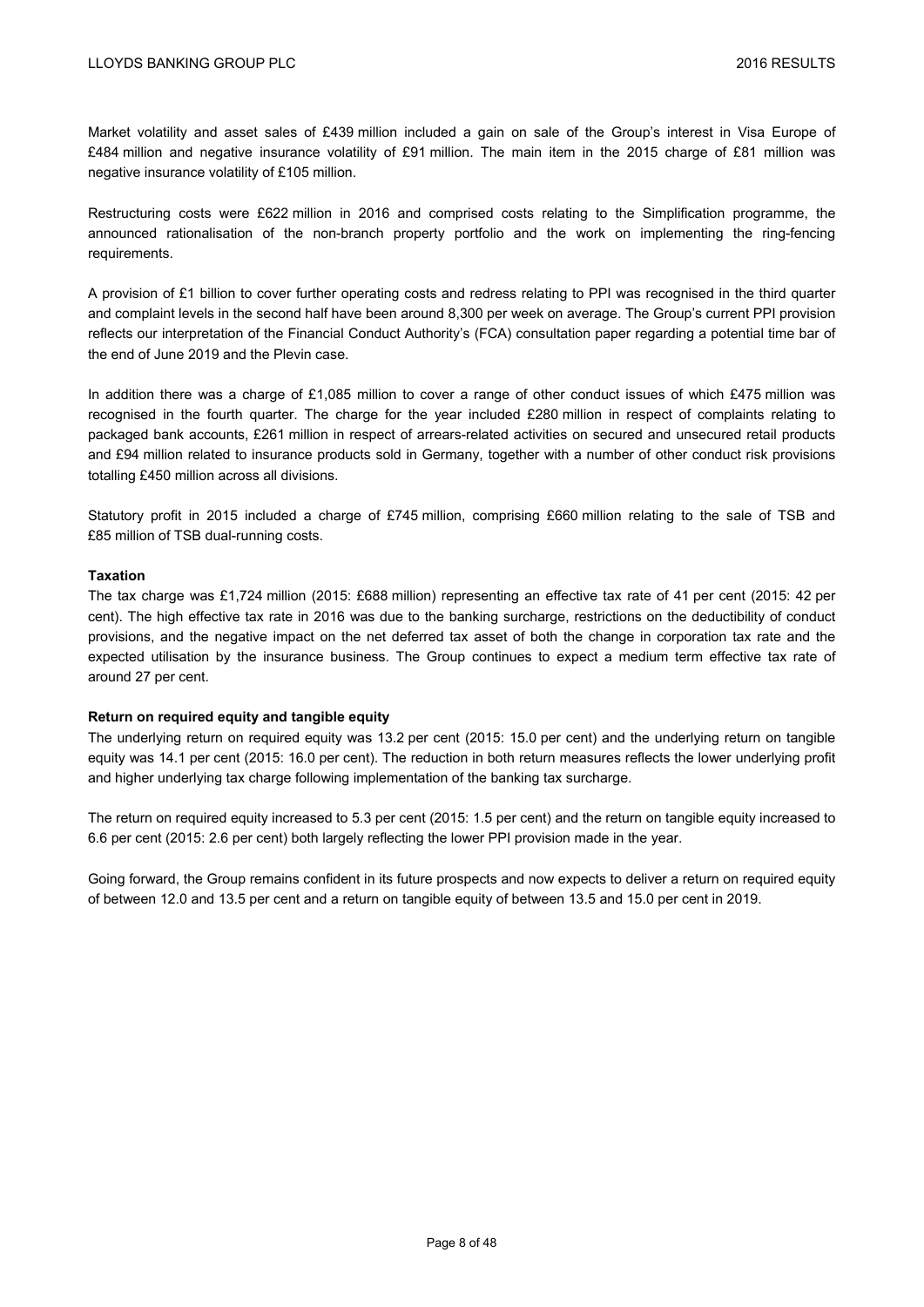## **Balance sheet**

| At     | At     |               |
|--------|--------|---------------|
| 31 Dec | 31 Dec | <b>Change</b> |
| 2016   | 2015   | %             |
| £450bn | £455bn | (1)           |
| £413bn | £418bn | (1)           |
| 109%   | 109%   | -             |
| £111bn | £120bn | (8)           |
| £35bn  | £38bn  | (7)           |
| £14bn  | £22bn  | (36)          |
| £121bn | £123bn | (2)           |
|        |        |               |

<sup>1</sup> Excludes reverse repos of £8.3 billion (31 December 2015: £nil).

<sup>2</sup> Excludes repos of £2.5 billion (31 December 2015:  $\text{Enil}$ ).

<sup>3</sup> Excludes balances relating to margins of £3.2 billion (31 December 2015: £2.5 billion) and settlement accounts of £1.8 billion (31 December 2015: £1.4 billion).

Loans and advances to customers were £450 billion compared with £455 billion at 31 December 2015. The reduction reflects continued strong growth in Consumer Finance, up 11 per cent, and SME lending, up 3 per cent, with both segments outperforming the market. This was offset by further reductions in 'closed' portfolios, reduced lending to financial institutions and lower 'open book' mortgage balances, reflecting the Group's prudent stance on risk and its focus on protecting margin in the current competitive low growth market. Mortgage open book balances fell by £4.5 billion to £266 billion during the year, of which £3.4 billion was in the first half and £1.1 billion was in the second half. Mortgage open book balances are expected to be broadly stable in 2017.

Deposits fell 1 per cent to £413 billion, with increased high quality deposits from Commercial clients offset by lower Retail and Consumer Finance tactical balances, largely in response to the active management of deposit and funding requirements. The Group has maintained its strong funding position with a loan to deposit ratio of 109 per cent (2015: 109 per cent).

Wholesale funding decreased by £9 billion to £111 billion as excess liquidity is managed down. Wholesale funding with a residual maturity of less than one year was £35 billion (2015: £38 billion), and the Group's term funding ratio was unchanged at 68 per cent.

The Group's liquidity position remains strong, with the liquidity coverage ratio comfortably meeting regulatory requirements.

## **Capital ratios and risk-weighted assets**

|                                                                | At 31 Dec | At 31 Dec | <b>Change</b> |
|----------------------------------------------------------------|-----------|-----------|---------------|
|                                                                | 2016      | 2015      | ℅             |
| Pro forma common equity tier 1 ratio <sup>1</sup>              | 13.8%     | 13.0%     | 0.8pp         |
| Pro forma common equity tier 1 ratio pre dividend <sup>1</sup> | 14.9%     |           |               |
| Transitional tier 1 capital ratio                              | 17.0%     | 16.4%     | $0.6$ pp      |
| Transitional total capital ratio                               | 21.4%     | 21.5%     | $(0.1)$ pp    |
| Pro forma leverage ratio <sup>1</sup>                          | 5.0%      | 4.8%      | $0.2$ pp      |
| Risk-weighted assets                                           | £216bn    | £223bn    | (3)           |
| Shareholders' equity                                           | £43bn     | £41bn     | 4             |
| Tangible net assets per share                                  | 54.8p     | 52.3p     | 2.5p          |

<sup>1</sup> The CET1 and leverage ratios at 31 December 2016 and 31 December 2015 are reported on a pro forma basis, including dividends paid by the Insurance business in February 2017 and February 2016 respectively, in relation to prior year earnings.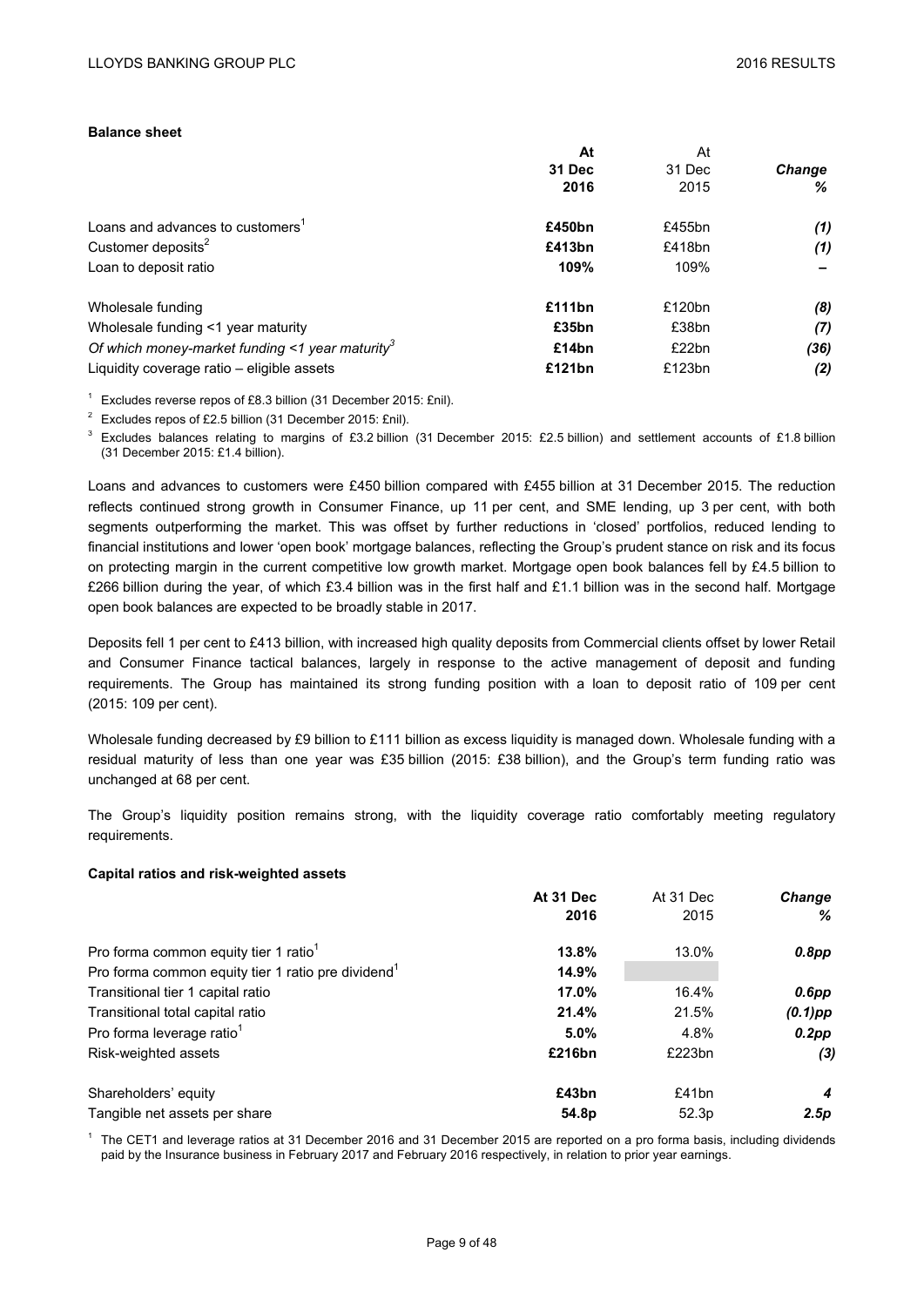The CET1 ratio improved to 13.8 per cent (2015: 13.0 per cent) on a pro forma basis and reflects the retention of c.80 basis points of CET1 capital to cover the estimated capital impact of the MBNA acquisition. The pro forma ratio includes the 2016 dividend paid by the Insurance business in February 2017.

The Group continues to be strongly capital generative and over the year generated c.190 basis points of CET1 capital, pre dividend. This largely comprised c.220 basis points of underlying capital generation, along with benefits from a reduction in risk-weighted assets (c.40 basis points) and the insurance dividend (c.20 basis points) partially offset by conduct (c.100 basis points) and other items. This strong capital generation has enabled us to fully cover the expected CET1 capital impact of the MBNA acquisition, increase the ordinary dividend and pay a special dividend. Going forward we now expect to generate 170 to 200 basis points of capital per annum pre dividends. This will enable us to support sustainable growth in the business and help Britain prosper whilst delivering sustainable returns to shareholders.

The Group is pleased to announce that following their annual review the PRA has reduced our PRA Buffer to reflect the significant de-risking undertaken by the Group in recent years. Going forward however, there remain a number of potential regulatory capital developments (including the introduction of the systemic risk buffer in 2019) and as a result the Board's view of the current level of CET1 capital required to grow the business, meet regulatory requirements and cover uncertainties remains unchanged at around 13 per cent.

The amount of capital we believe is appropriate to hold is likely to vary from time to time depending on circumstances and the Board will continue to give due consideration, subject to the situation at the time, to the distribution of any surplus capital through the use of special dividends or share buy backs.

The Group's total capital ratio remains strong at 21.4 per cent, significantly in excess of regulatory requirements.

Risk-weighted assets fell by 3 per cent to £216 billion with the reduction mainly arising in the fourth quarter primarily as a result of active balance sheet management including securitisations.

The leverage ratio on a pro forma basis increased to 5.0 per cent (2015: 4.8 per cent), largely reflecting the increase in tier 1 capital.

The tangible net asset value per share increased to 54.8 pence (31 December 2015: 52.3 pence) after payment of the 2015 final and 2016 interim dividends totalling 2.85 pence. The increase reflects good underlying profitability partly offset by tax and other statutory items.

## **Dividend**

The Board has recommended a final ordinary dividend of 1.7 pence per share, together with a capital distribution in the form of a special dividend of 0.5 pence per share. This is in addition to the interim ordinary dividend of 0.85 pence per share that was announced at the 2016 half year results.

The total ordinary dividend per share for 2016 of 2.55 pence per share has increased by 13 per cent, from 2.25 pence per share in 2015 and is in line with our progressive and sustainable ordinary dividend policy. We continue to expect ordinary dividends to increase over the medium term with a dividend payout ratio of at least 50 per cent of sustainable earnings.

The special dividend of 0.5 pence per share represents the distribution of capital over and above the Board's view of the current level of capital required to grow the business, meet regulatory requirements and cover uncertainties, and allows for the estimated capital impact of the MBNA acquisition.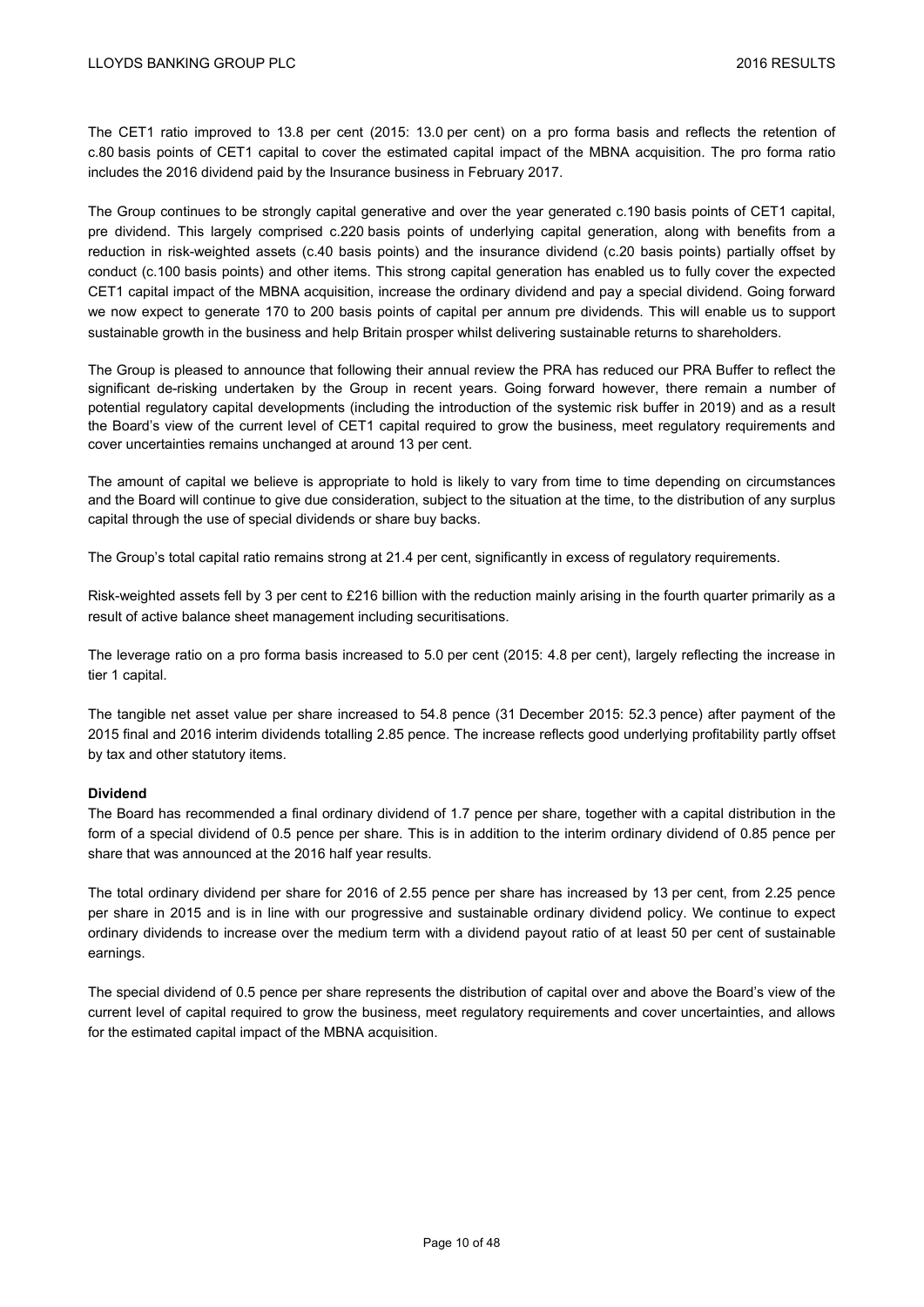# **UNDERLYING BASIS – SEGMENTAL ANALYSIS**

|                                                         |                     |                      |                      |                  | <b>Run-off and</b> |          |
|---------------------------------------------------------|---------------------|----------------------|----------------------|------------------|--------------------|----------|
|                                                         |                     | <b>Commercial</b>    | <b>Consumer</b>      |                  | <b>Central</b>     |          |
| 2016                                                    | <b>Retail</b>       | <b>Banking</b>       | <b>Finance</b>       | <b>Insurance</b> | items              | Group    |
|                                                         | £m                  | £m                   | £m                   | £m               | £m                 | £m       |
| Net interest income                                     | 6,497               | 2,735                | 1,941                | (146)            | 408                | 11,435   |
| Other income                                            | 1,053               | 1,987                | 1,338                | 1,755            | (68)               | 6,065    |
| <b>Total income</b>                                     | 7,550               | 4,722                | 3,279                | 1,609            | 340                | 17,500   |
| Operating lease depreciation                            |                     | (105)                | (775)                |                  | (15)               | (895)    |
| <b>Net income</b>                                       | 7,550               | 4,617                | 2,504                | 1,609            | 325                | 16,605   |
| Operating costs                                         | (4, 174)            | (2, 133)             | (939)                | (772)            | (75)               | (8,093)  |
| Impairment                                              | (373)               | (16)                 | (282)                |                  | 26                 | (645)    |
| <b>Underlying profit</b>                                | 3,003               | 2,468                | 1,283                | 837              | 276                | 7,867    |
| Banking net interest margin<br>Average interest-earning | 2.20%               | 3.26%                | 5.88%                |                  |                    | 2.71%    |
| banking assets                                          | £302.7bn            | £88.6bn              | £33.9bn              |                  | £10.7bn            | £435.9bn |
| Asset quality ratio                                     | 0.12%               | 0.02%                | 0.83%                |                  |                    | 0.15%    |
| Return on risk-weighted<br>assets                       | 5.45%               | 2.44%                | 4.09%                |                  |                    | 3.55%    |
| Loans and advances to                                   |                     |                      |                      |                  |                    |          |
| $cuts$ tomers <sup>1</sup>                              | £297.7bn            | £100.4bn             | £35.1bn              |                  | £16.5bn            | £449.7bn |
| Customer deposits <sup>2</sup>                          | £271.0bn            | £132.6bn             | £7.9bn               |                  | £1.5bn             | £413.0bn |
|                                                         |                     |                      |                      |                  | Run-off<br>and     |          |
|                                                         |                     | Commercial           | Consumer             |                  | Central            |          |
| 2015                                                    | Retail <sup>3</sup> | Banking <sup>3</sup> | Finance <sup>3</sup> | Insurance        | items              | Group    |
|                                                         | £m                  | £m                   | £m                   | £m               | £m                 | £m       |
| Net interest income                                     | 6,664               | 2,576                | 1,954                | (163)            | 451                | 11,482   |
| Other income                                            | 1,115               | 2,072                | 1,359                | 1,827            | (218)              | 6,155    |
| Total income                                            | 7,779               | 4,648                | 3,313                | 1,664            | 233                | 17,637   |
| Operating lease depreciation                            |                     | (30)                 | (720)                |                  | (14)               | (764)    |
| Net income                                              | 7,779               | 4,618                | 2,593                | 1,664            | 219                | 16,873   |
| Operating costs                                         | (4, 339)            | (2, 162)             | (977)                | (702)            | (131)              | (8, 311) |
| Impairment                                              | (349)               | 22                   | (235)                |                  | (6)                | (568)    |
| <b>TSB</b>                                              |                     |                      |                      |                  | 118                | 118      |
| Underlying profit                                       | 3,091               | 2,478                | 1,381                | 962              | 200                | 8,112    |
| Banking net interest margin                             | 2.22%               | 2.98%                | 6.61%                |                  |                    | 2.63%    |
| Average interest-earning                                |                     |                      |                      |                  |                    |          |
| banking assets                                          | £307.0bn            | £90.0bn              | £30.5bn              |                  | £14.4bn            | £441.9bn |
| Asset quality ratio                                     | 0.11%               | 0.01%                | 0.77%                |                  |                    | 0.14%    |
| Return on risk-weighted assets                          | 5.71%               | 2.36%                | 4.27%                |                  |                    | 3.53%    |
| Loans and advances to                                   |                     |                      |                      |                  |                    |          |
| customers <sup>1</sup>                                  | £305.6bn            | £102.0bn             | £31.5bn              |                  | £16.1bn            | £455.2bn |
| Customer deposits <sup>2</sup>                          | £273.7bn            | £131.9bn             | £11.1bn              |                  | £1.6bn             | £418.3bn |

<sup>1</sup> Excludes reverse repos of £8.3 billion (31 December 2015: £nil).

<sup>2</sup> Excludes repos of £2.5 billion (31 December 2015: £nil).

<sup>3</sup> Restated. See basis of presentation on the inside front cover.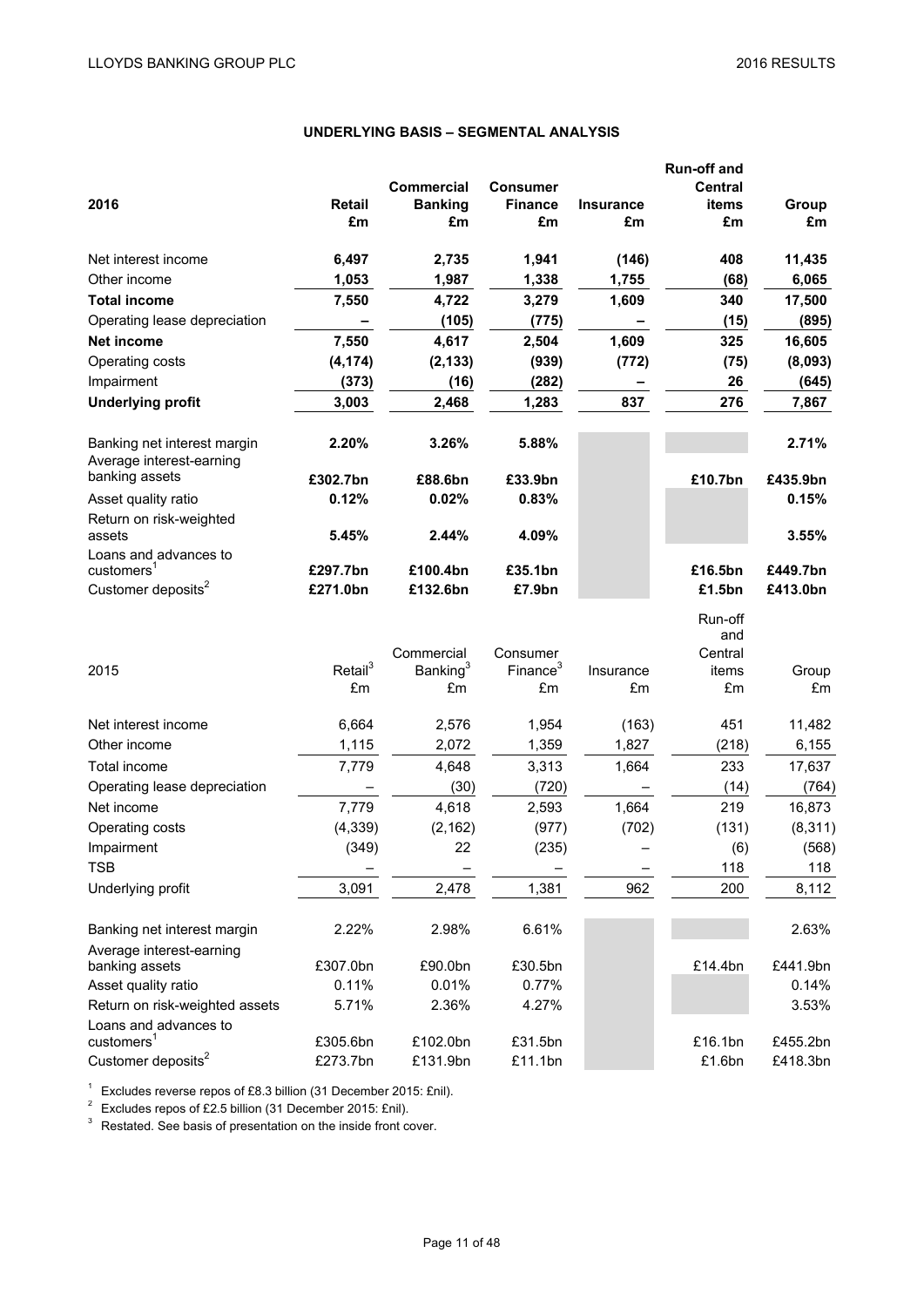# **UNDERLYING BASIS – QUARTERLY INFORMATION**

|                                             | Quarter  | Quarter  | Quarter  | Quarter  | Quarter  |
|---------------------------------------------|----------|----------|----------|----------|----------|
|                                             | ended    | ended    | ended    | ended    | ended    |
|                                             | 31 Dec   | 30 Sept  | 30 June  | 31 Mar   | 31 Dec   |
|                                             | 2016     | 2016     | 2016     | 2016     | 2015     |
|                                             | £m       | £m       | £m       | £m       | £m       |
| Net interest income                         | 2,805    | 2,848    | 2,876    | 2,906    | 2,904    |
| Other income                                | 1,545    | 1,427    | 1,616    | 1,477    | 1,528    |
| <b>Total income</b>                         | 4,350    | 4,275    | 4,492    | 4,383    | 4,432    |
| Operating lease depreciation                | (226)    | (241)    | (235)    | (193)    | (201)    |
| <b>Net income</b>                           | 4,124    | 4.034    | 4,257    | 4,190    | 4,231    |
| Operating costs                             | (2, 134) | (1, 918) | (2,054)  | (1,987)  | (2, 242) |
| Impairment                                  | (196)    | (204)    | (96)     | (149)    | (232)    |
| <b>Underlying profit</b>                    | 1,794    | 1,912    | 2,107    | 2,054    | 1,757    |
| <b>Enhanced Capital Notes</b>               |          |          |          | (790)    | 268      |
| Market volatility and asset sales           | 46       | 265      | 331      | (203)    | 123      |
| Amortisation of purchased intangibles       | (85)     | (87)     | (84)     | (84)     | (96)     |
| Restructuring costs                         | (232)    | (83)     | (146)    | (161)    | (101)    |
| Fair value unwind and other items           | (75)     | (46)     | (63)     | (47)     | (56)     |
| Payment protection insurance provision      |          | (1,000)  |          |          | (2, 100) |
| Other conduct provisions                    | (475)    | (150)    | (345)    | (115)    | (302)    |
| Statutory profit (loss) before tax          | 973      | 811      | 1,800    | 654      | (507)    |
| Banking net interest margin                 | 2.68%    | 2.69%    | 2.74%    | 2.74%    | 2.64%    |
| Average interest-earning banking            |          |          |          |          |          |
| assets                                      | £434.0bn | £435.9bn | £435.6bn | £438.2bn | £439.2bn |
| Cost: income ratio                          | 51.7%    | 47.5%    | 48.2%    | 47.4%    | 53.0%    |
| Asset quality ratio                         | 0.17%    | 0.18%    | 0.09%    | 0.14%    | 0.22%    |
| Return on risk-weighted assets <sup>1</sup> | 3.26%    | 3.42%    | 3.79%    | 3.70%    | 3.12%    |

<sup>1</sup> Based on underlying profit before tax.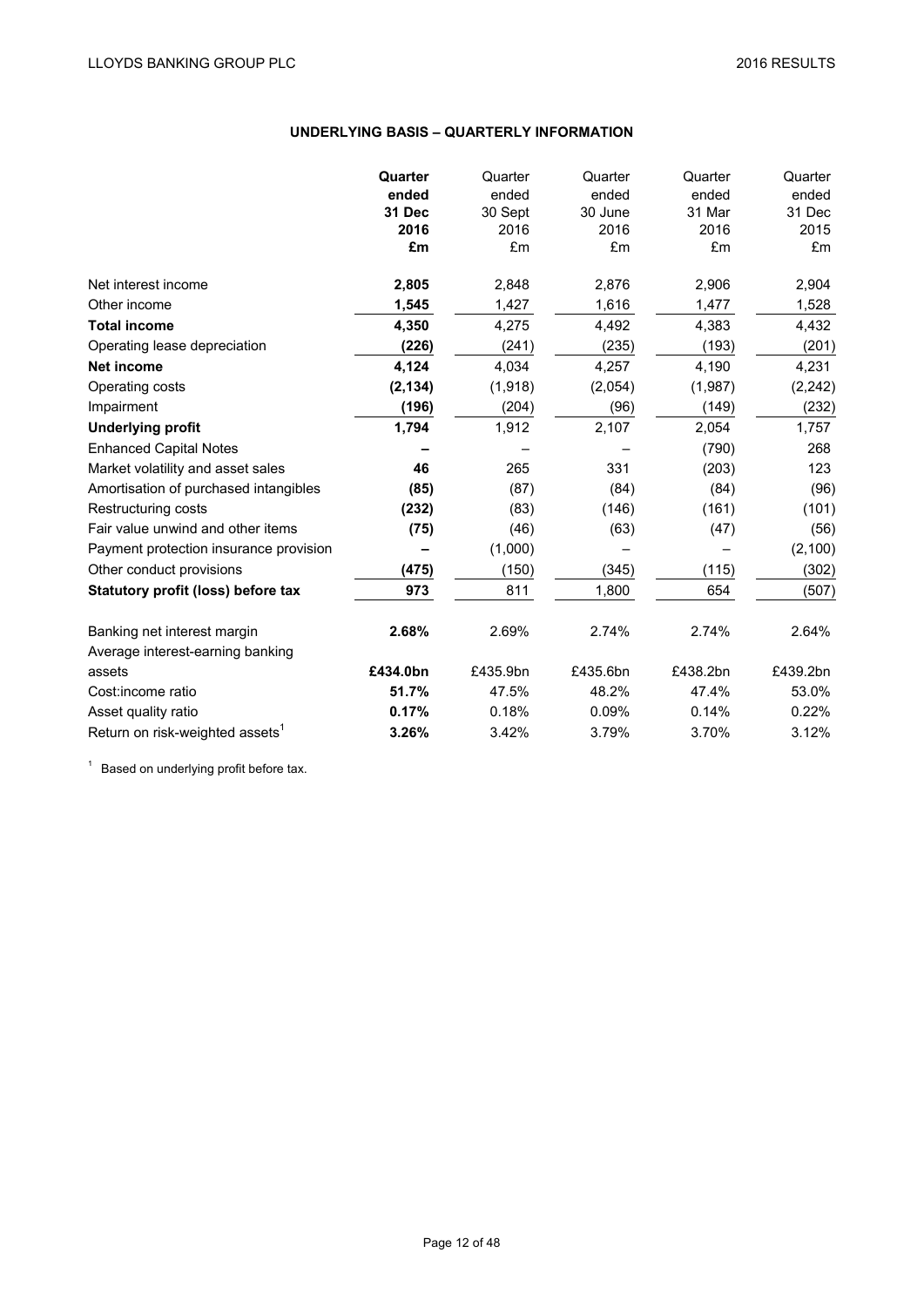## **DIVISIONAL RESULTS RETAIL**

Retail offers a broad range of financial service products, including current accounts, savings and mortgages, to UK personal customers, including Wealth and small business customers. It is also a distributor of insurance, and a range of long-term savings and investment products. Its aim is to be the best bank for customers in the UK, by building deep and enduring relationships that deliver value to customers, and by providing them with greater choice and flexibility. It will maintain its multi-brand and multi-channel strategy, and continue to simplify the business and provide more transparent products, helping to improve service levels and reduce conduct risks.

## **Progress against strategic initiatives**

The division has made good progress against its strategic objectives; improving the customer experience and realigning branch and other capabilities in line with changing customer needs.

## *Creating the best customer experience*

- Largest UK digital bank with over 12.5 million active online users including over 8 million mobile users.
- 55 per cent of approved mortgage applications proceed to offer within 14 days compared to 37 per cent in 2015.
- Instant mortgage lending decisions through the online Agreement in Principle.
- Customers can now complete their full remortgage application online.
- Reduced appointment times for opening a new savings account by 44 per cent and matured savings accounts can now be renewed in just a few minutes.
- Extended online and mobile phone application processes to all current accounts.
- Lloyds Bank and Bank of Scotland current account online journeys have been rated #1 and #2 respectively by industry researcher eBenchmarkers.

## *Becoming simpler and more efficient*

- Continued the branch network optimisation programme in response to changing customer behaviour.
	- − Investing in new distribution technology and rolling out WIFI and tablet solutions.
	- − Designing new branch formats and upgrading call centre technology.
	- − Closed further branches, but maintaining the UK's largest branch network with a 21 per cent market share.

## *Delivering sustainable growth*

- Continued to attract new customers through positive switching activity, accounting for more than 1 in 5 switchers in 2016.
- Since the launch of the Group's Helping Britain Prosper Plan in 2014 the Group has continued to be the leading supporter of first-time house buyers, with £11.7 billion lent in 2016.
- Exceeded Helping Britain Prosper target by supporting over 121,000 start-up businesses whilst also launching a range of new products and services to improve the customer experience for small businesses.

## **Financial performance**

- Underlying profit decreased 3 per cent to £3,003 million reflecting the challenging interest rate environment, continued pressure on other operating income and increased investment in the business.
- Net interest income decreased 3 per cent driven largely by a reduction in mortgage balances reflecting the focus on protecting margins. Banking margin fell by just 2 basis points despite the continuing low interest rate environment.
- Other income 6 per cent lower than 2015 driven by changing customer behaviour and improvements to the customer proposition.
- Operating costs decreased 4 per cent to £4,174 million as efficiency savings more than covered an increase in investment. Staff numbers have reduced by 11 per cent in the year.
- Impairment charge increased 7 per cent to £373 million, however underlying credit quality remains stable.
- Loans and advances to customers fell 3 per cent to £297.7 billion, with the open mortgage book (excluding specialist mortgage books and Intelligent Finance) reducing by £4.5 billion to £266 billion during the year, of which £3.4 billion was in the first half and £1.1 billion in the second half. The fall reflects the decision to protect net interest margin in the current competitive low growth market.
- Customer deposits decreased 1 per cent to £271.0 billion, driven by the decision to reduce tactical balances.
- Risk-weighted assets increased £0.6 billion to £55.2 billion reflecting the Group's focus on balancing margin and risk considerations offset by a more prudent approach to secured risk-weighted asset modelling.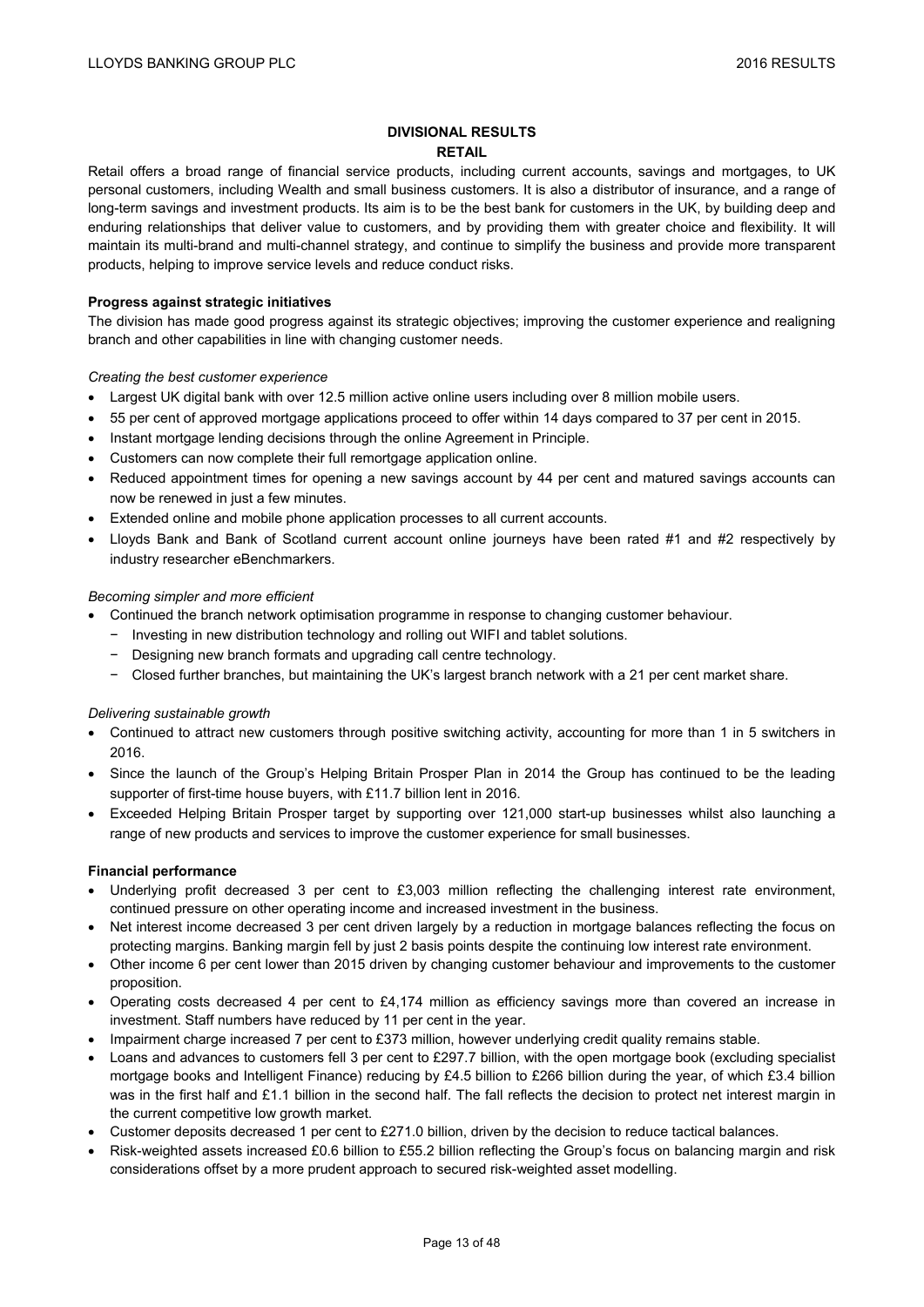## **Performance summary**

|                                                | 2016      | 20151     | <b>Change</b>    |
|------------------------------------------------|-----------|-----------|------------------|
|                                                | £m        | £m        | %                |
| Net interest income                            | 6,497     | 6,664     | (3)              |
| Other income                                   | 1,053     | 1,115     | (6)              |
| <b>Total income</b>                            | 7,550     | 7,779     | (3)              |
| Operating lease depreciation                   |           |           |                  |
| <b>Net income</b>                              | 7,550     | 7,779     | (3)              |
| Operating costs                                | (4, 174)  | (4, 339)  | 4                |
| Impairment                                     | (373)     | (349)     | (7)              |
| <b>Underlying profit</b>                       | 3,003     | 3,091     | (3)              |
| Banking net interest margin                    | 2.20%     | 2.22%     | (2)bp            |
| Average interest-earning banking assets        | £302.7bn  | £307.0bn  | (1)              |
| Asset quality ratio                            | 0.12%     | 0.11%     | 1bp              |
| Impaired loans as % of closing advances        | 1.5%      | 1.3%      | 0.2pp            |
| Return on risk-weighted assets                 | 5.45%     | 5.71%     | (26)bp           |
| Return on assets                               | 0.99%     | 1.00%     | $(1)$ bp         |
| Key balance sheet items                        |           |           |                  |
|                                                | At 31 Dec | At 31 Dec |                  |
|                                                | 2016      | $2015^1$  | Change           |
|                                                | £bn       | £bn       | %                |
| Loans and advances excluding closed portfolios | 271.0     | 275.5     | (2)              |
| Closed portfolios                              | 26.7      | 30.1      | (11)             |
| Loans and advances to customers                | 297.7     | 305.6     | (3)              |
| Relationship balances                          | 253.8     | 249.3     | $\boldsymbol{2}$ |
| <b>Tactical balances</b>                       | 17.2      | 24.4      | (30)             |
| Customer deposits                              | 271.0     | 273.7     | (1)              |
| Risk-weighted assets                           | 55.2      | 54.6      | 1                |

 $1$  Restated. See basis of presentation on the inside front cover.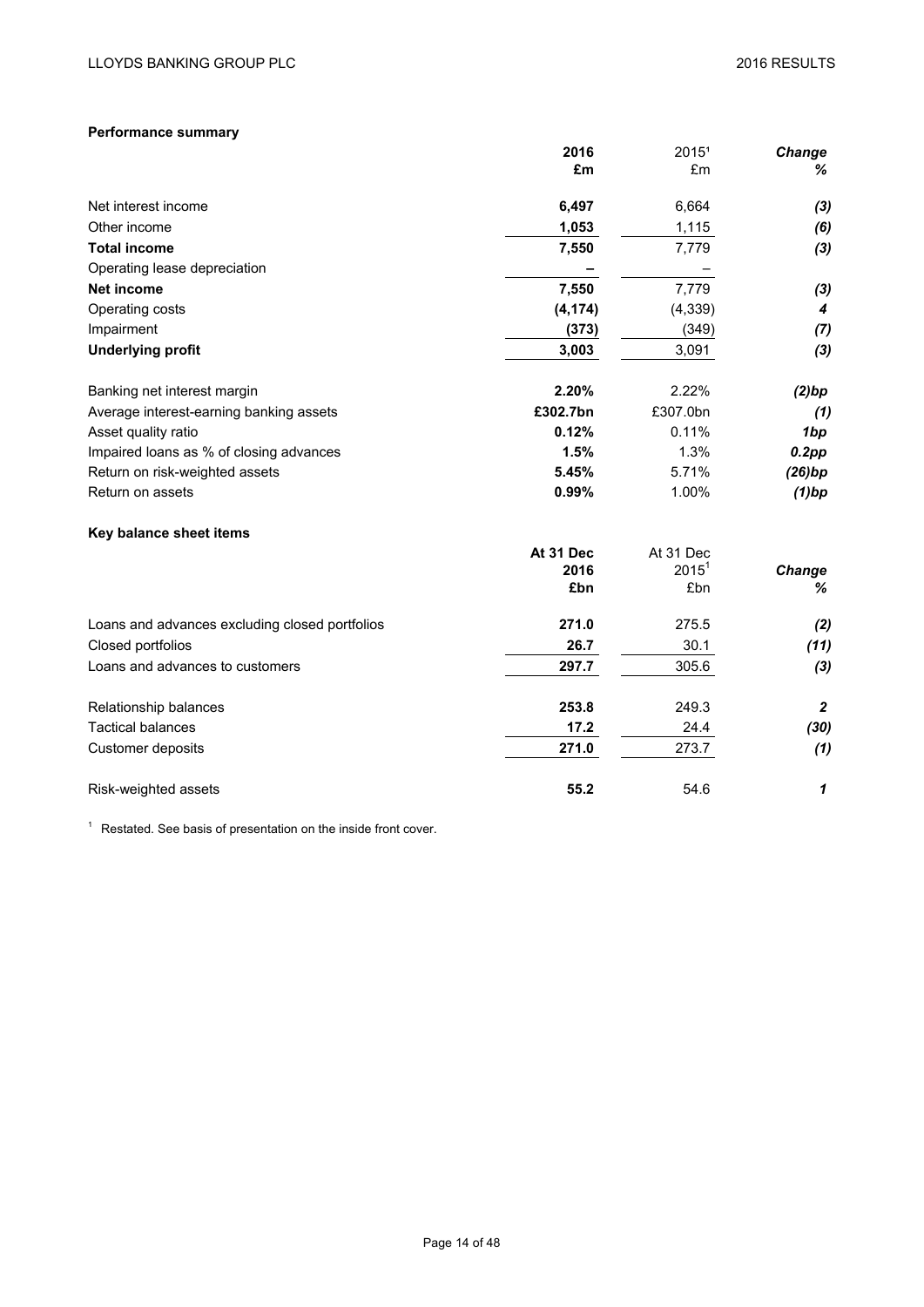## **COMMERCIAL BANKING**

Commercial Banking has a client-led, low risk, capital efficient strategy, helping UK-based clients and international clients with a link to the UK. Through its four client facing divisions – SME, Mid Markets, Global Corporates and Financial Institutions – it provides clients with a range of products and services such as lending, transactional banking, working capital management, risk management, debt capital markets services, as well as access to private equity through Lloyds Development Capital.

## **Progress against strategic initiatives**

The division has made significant progress against its strategic objectives; delivering a return on risk-weighted assets of 2.44 per cent, exceeding the investor commitment of returns greater than 2.40 per cent by the end of 2017 while continuing to grow lending in key client segments.

#### *Creating the best customer experience*

- Awarded Business Bank of the Year at the FD's Excellence Awards for the 12th consecutive year.
- Increased net promoter scores across all client divisions surveyed in 2016.
- Supported over 10,000 first time exporters which is helping the UK government achieve its ambition to deliver 100,000 new exporters by 2020.

## *Becoming simpler and more efficient*

- Reduced SME relationship manager hours spent on business account opening from seven to two hours, enabling more time to be spent face to face with clients.
- Continued to invest in next generation digital capabilities and client analytics to transform clients' experiences. The 'CB Online' transaction banking platform now has over 2,000 clients registered.

## *Delivering sustainable growth*

- Increased lending in SME and Mid Markets by around £2 billion in 2016 and provided UK manufacturers with over £1 billion of funding support in 2016.
- Facilitated over £10.5 billion of financing to support UK government infrastructure projects, including the creation of a wood pellet power plant in Teesside which will provide energy to 600,000 homes and Race Bank Offshore Windfarm which will play a key part in the UK's green energy future.

## **Financial performance**

- Underlying profit in line with prior year at £2,468 million.
- Return on risk-weighted assets of 2.44 per cent with a 7 per cent reduction in risk-weighted assets, total income growth and disciplined cost management.
- Total income up 2 per cent with growth across SME, Mid Markets and Financial Institutions.
- Net interest income up 6 per cent with a 28 basis points improvement in net interest margin, supported by high quality deposit growth, disciplined deposit pricing and reduced funding costs. Other income down 4 per cent due to non-recurring income recognised in 2015 relating to refinancing support of Global Corporates clients. This has been partially offset by growth in CB Markets of 8 per cent and increased momentum in the second half of the year with other income up 9 per cent against the first half of 2016.
- Operating lease depreciation increased due to additional charges relating to certain leasing assets.
- Operating costs down 1 per cent with performance reflecting disciplined cost management and headcount rationalisation, supported by efficiency initiatives resulting in positive jaws.
- Impairment charge of £16 million reflects the benefit of active risk management and the continued low interest rate environment. Asset quality ratio remains low at 2 basis points.
- Risk-weighted assets decreased by £7.2 billion, reflecting the disciplined approach to capital, including capital efficient securitisation activity and credit management. This has received global recognition through the award of Credit Portfolio Manager of the Year at the 2016 Risk Awards.
- Loans and advances to customers fell by 2 per cent to £100.4 billion. Above market growth in SME lending and increases in Mid Markets and Global Corporates offset by lower lending in Financial Institutions.
- Deposits increased 1 per cent to £132.6 billion. Strong momentum in attracting high quality deposits with Global Transactional Banking balances up 10 per cent, further optimising the portfolio and strengthening the Group balance sheet.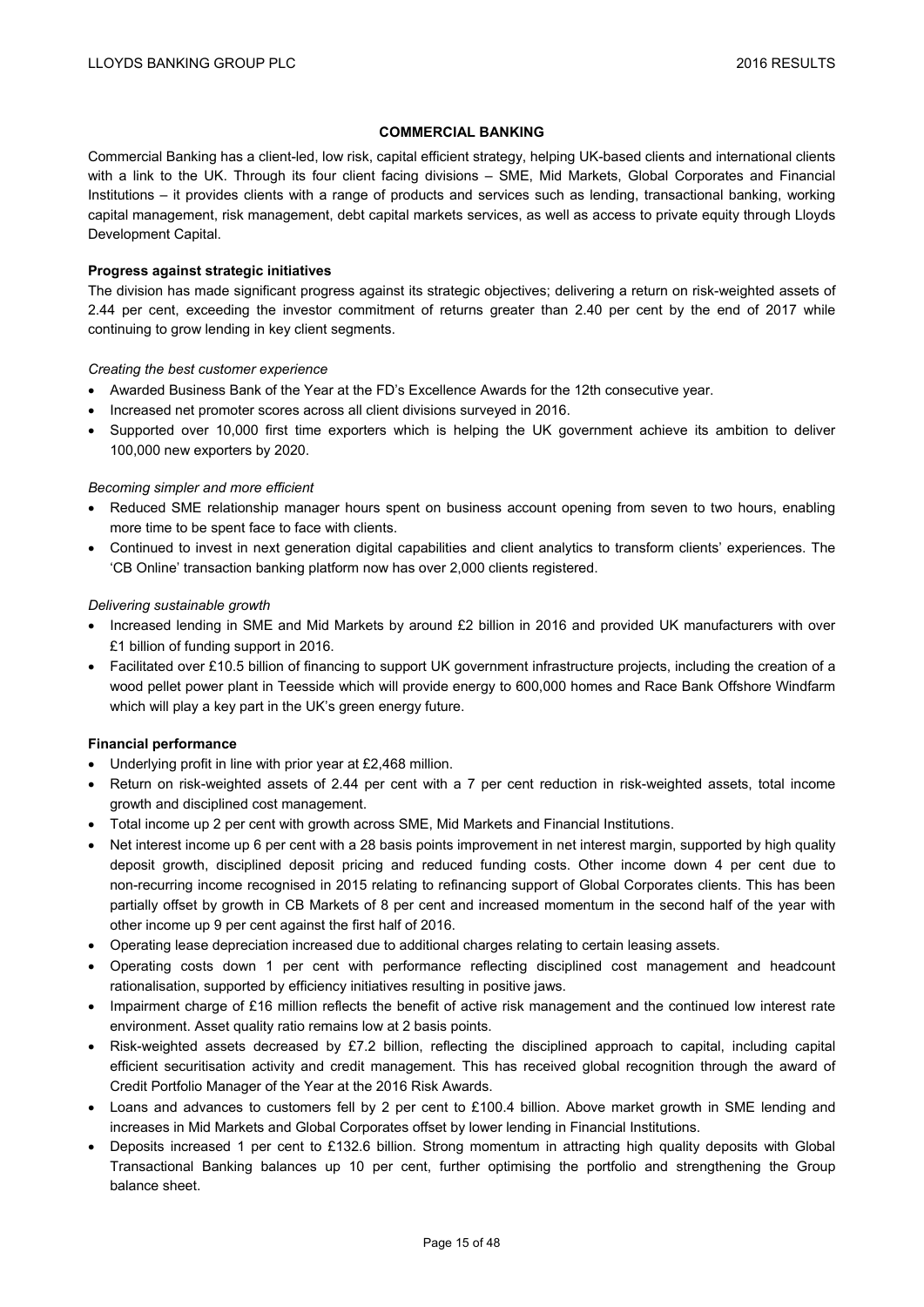# **Performance summary**

|                                         | 2016      | $2015^1$  | Change           |
|-----------------------------------------|-----------|-----------|------------------|
|                                         | £m        | £m        | %                |
| Net interest income                     | 2,735     | 2,576     | 6                |
| Other income                            | 1,987     | 2,072     | (4)              |
| <b>Total income</b>                     | 4,722     | 4,648     | $\boldsymbol{2}$ |
| Operating lease depreciation            | (105)     | (30)      |                  |
| <b>Net income</b>                       | 4,617     | 4,618     |                  |
| Operating costs                         | (2, 133)  | (2, 162)  | 1                |
| Impairment (charge) release             | (16)      | 22        |                  |
| <b>Underlying profit</b>                | 2,468     | 2,478     |                  |
| Banking net interest margin             | 3.26%     | 2.98%     | 28bp             |
| Average interest-earning banking assets | £88.6bn   | £90.0bn   | (2)              |
| Asset quality ratio                     | 0.02%     | 0.01%     | 1bp              |
| Impaired loans as % of closing advances | 2.2%      | 2.5%      | $(0.3)$ pp       |
| Return on risk-weighted assets          | 2.44%     | 2.36%     | 8bp              |
| Return on assets                        | 1.29%     | 1.18%     | 11bp             |
| Key balance sheet items                 |           |           |                  |
|                                         | At 31 Dec | At 31 Dec |                  |
|                                         | 2016      | $2015^1$  | Change           |
|                                         | £bn       | £bn       | %                |
| Loans and advances to customers         | 100.4     | 102.0     | (2)              |
| Customer deposits                       | 132.6     | 131.9     | 1                |
| Risk-weighted assets                    | 96.0      | 103.2     | (7)              |

 $1$  Restated. See basis of presentation on the inside front cover.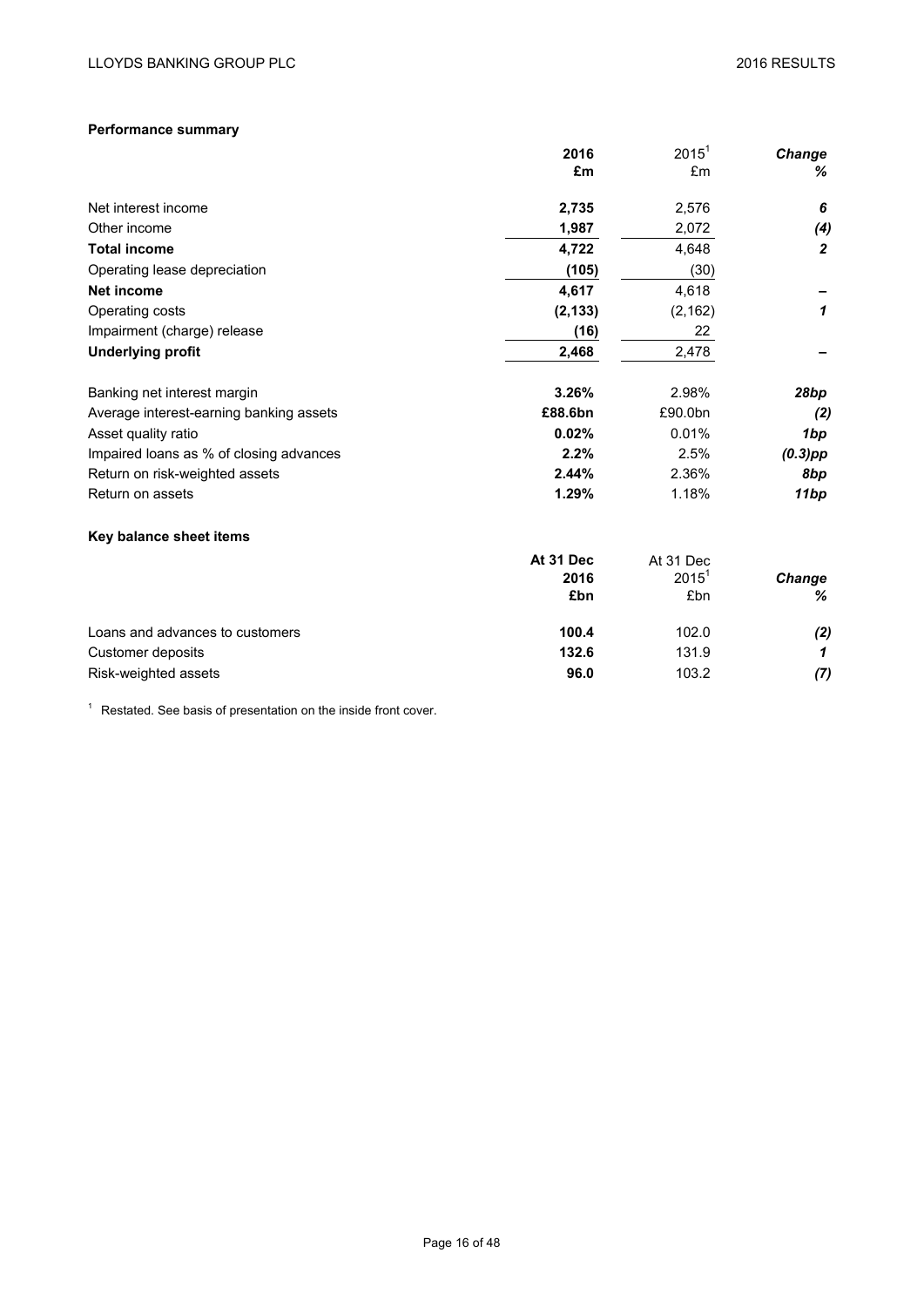## **CONSUMER FINANCE**

Consumer Finance comprises all the Group's consumer lending products including motor finance, credit cards, and unsecured personal loans along with its European business. Its aim is to deliver sustainable growth, within a prudent risk appetite in these markets through its multi-brand, multi-channel distribution model.

## **Progress against strategic initiatives**

The division continues to make significant progress against its strategic objectives, and has delivered its original target of increasing UK customer assets by £6 billion a year ahead of target, whilst maintaining a prudent approach to new business and managing residual value risk conservatively. In line with its strategy to grow in consumer finance the Group has entered into an agreement to acquire MBNA's prime UK credit card business with £7.0 billion of assets and c.2.8 million customers, which will give us the opportunity to create a best-in-class credit card operation.

## *Creating the best customer experience*

- Credit Cards launched the innovative Halifax FlexiCard, giving customers more control, with dedicated repayment plans.
- In the Motor business, Black Horse launched a personal contract purchase (PCP) product for caravans and motorhomes, which now accounts for 11 per cent of applications in this sector.
- Lex Autolease built a bespoke system to manage vehicle servicing and maintenance, including online self-service functionality and has been used by over 10,000 customers since May.
- Loans have significantly enhanced the digital sales process with the introduction of an upfront eligibility checker.

## *Becoming simpler and more efficient*

- Consumer Finance continues to focus on efficiency with further significant improvements to processes implemented in the year. This has also helped reduce customer complaints by 11 per cent.
- Lex Autolease simplified the way it sells c.80,000 vehicles per annum at end of contract, reducing the number of operating sites and associated costs, whilst increasing speed of vehicle disposals.
- Black Horse launched the Mobile Finance Calculator across the dealer network, allowing dealers to provide more accurate indicative customer pricing early on in the process.

## *Delivering sustainable growth*

- Black Horse balances have grown by 20 per cent in the year, ahead of market growth, and continue to benefit from partnerships with key manufacturers such as Jaguar Land Rover.
- Credit card balances grew broadly in line with the market at 4 per cent, and the Group was the number one issuer of new cards in the UK.
- The acquisition of MBNA will enable the Group to enhance its position and offering within the UK prime credit card market and brings capabilities including data analytics and digital expertise in addition to a well-recognised brand. This will be complementary to the Group's existing operation and provides further opportunities for growth and delivering excellent customer service.
- Unsecured loan balances contracted marginally in the year as the Group continues to focus on low risk franchise customers.

## **Financial performance**

- Underlying profit at £1,283 million was down 7 per cent, driven by slightly lower income and increased impairment, but return on risk-weighted assets remained strong at 4.09 per cent.
- Net interest income at £1,941 million was down 1 per cent with strong asset growth offset by the 73 basis point reduction in net interest margin. This was largely due to the focus on high quality, lower margin motor finance business, with the margin also impacted by lower Euribor and planned reductions in deposits, in line with the Group's funding strategy.
- $\bullet$  Other income was down 2 per cent at £1,338 million due to the market-wide reduction in card interchange fees. Excluding this, other income was 3 per cent higher driven by continued fleet growth in Lex Autolease.
- Operating costs fell 4 per cent to £939 million with continued investment in the business more than offset by underlying efficiency savings. The division maintained a strong cost:income ratio, in line with 2015 at 37.4 per cent.
- The impairment charge of £282 million increased by £47 million, primarily due to overall growth and the non-recurrence of a favourable one-off release in 2015. Credit quality remains good with new business written within the Group's prudent credit and conduct appetite.
- UK customer assets were up 9 per cent year-on-year, driven primarily by growth in Black Horse.
- Customer deposits were down 29 per cent to £7.9 billion driven by re-pricing activity and the Group's deposit strategy.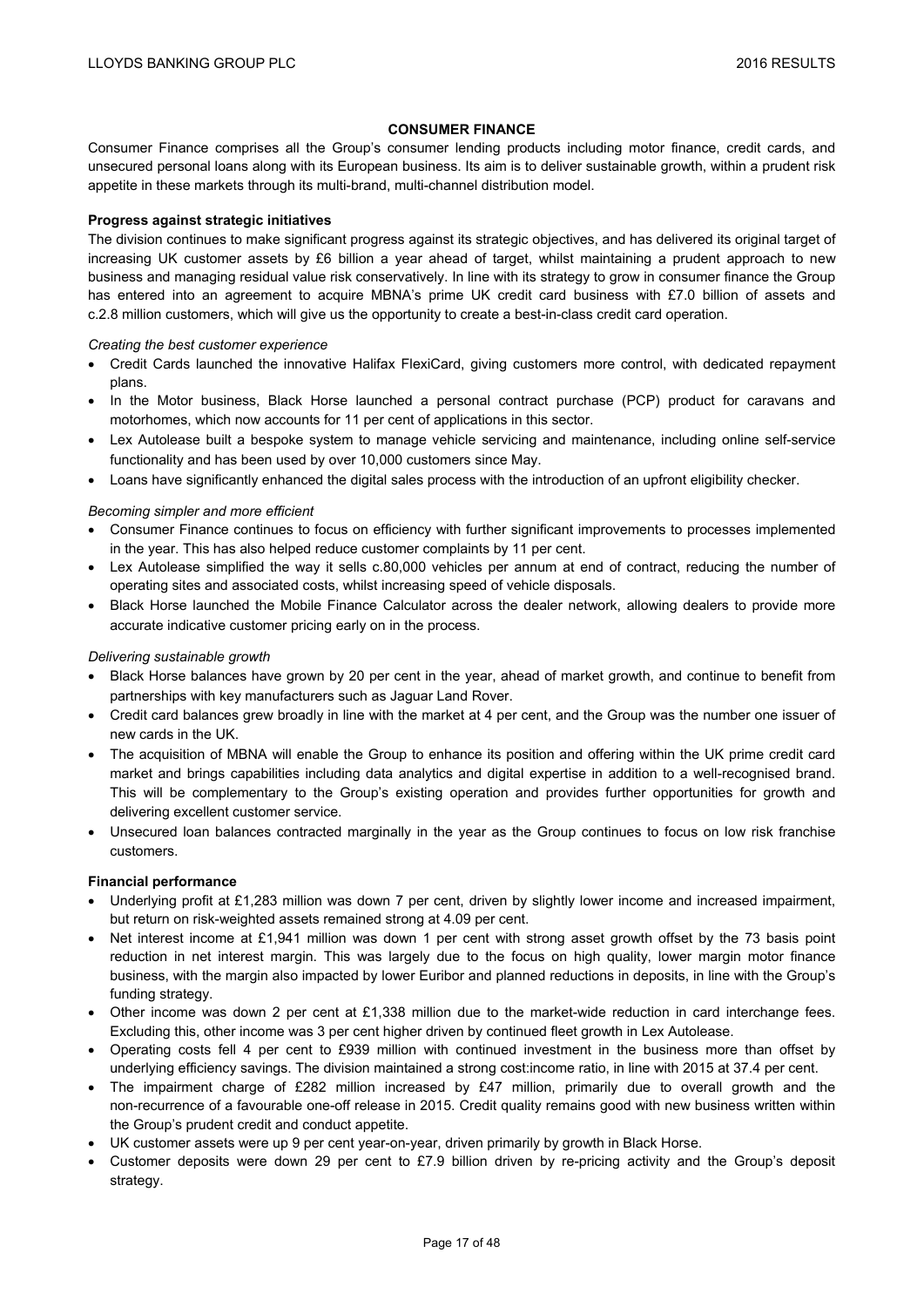# **Performance summary**

|                                         | 2016      | $2015^1$  | Change          |
|-----------------------------------------|-----------|-----------|-----------------|
|                                         | £m        | £m        | %               |
| Net interest income                     | 1,941     | 1,954     | (1)             |
| Other income                            | 1,338     | 1,359     | (2)             |
| <b>Total income</b>                     | 3,279     | 3,313     | (1)             |
| Operating lease depreciation            | (775)     | (720)     | (8)             |
| <b>Net income</b>                       | 2,504     | 2,593     | (3)             |
| Operating costs                         | (939)     | (977)     | 4               |
| Impairment                              | (282)     | (235)     | (20)            |
| <b>Underlying profit</b>                | 1,283     | 1,381     | (7)             |
| Banking net interest margin             | 5.88%     | 6.61%     | (73)bp          |
| Average interest-earning banking assets | £33.9bn   | £30.5bn   | 11              |
| Asset quality ratio                     | 0.83%     | 0.77%     | 6 <sub>bp</sub> |
| Impaired loans as % of closing advances | 2.1%      | 2.9%      | $(0.8)$ pp      |
| Return on risk-weighted assets          | 4.09%     | 4.27%     | (18)bp          |
| Return on assets                        | 3.29%     | 3.95%     | (66)bp          |
| Key balance sheet items                 |           |           |                 |
|                                         | At 31 Dec | At 31 Dec |                 |
|                                         | 2016      | $2015^1$  | Change          |
|                                         | £bn       | £bn       | ℅               |
| Loans and advances to customers         | 35.1      | 31.5      | 11              |
| Operating lease assets                  | 4.1       | 3.5       | 17              |
| <b>Total customer assets</b>            | 39.2      | 35.0      | 12              |
| Of which UK                             | 32.8      | 30.0      | 9               |
| Customer deposits                       | 7.9       | 11.1      | (29)            |
| Risk-weighted assets                    | 32.1      | 30.7      | 5               |

 $1$  Restated. See basis of presentation on the inside front cover.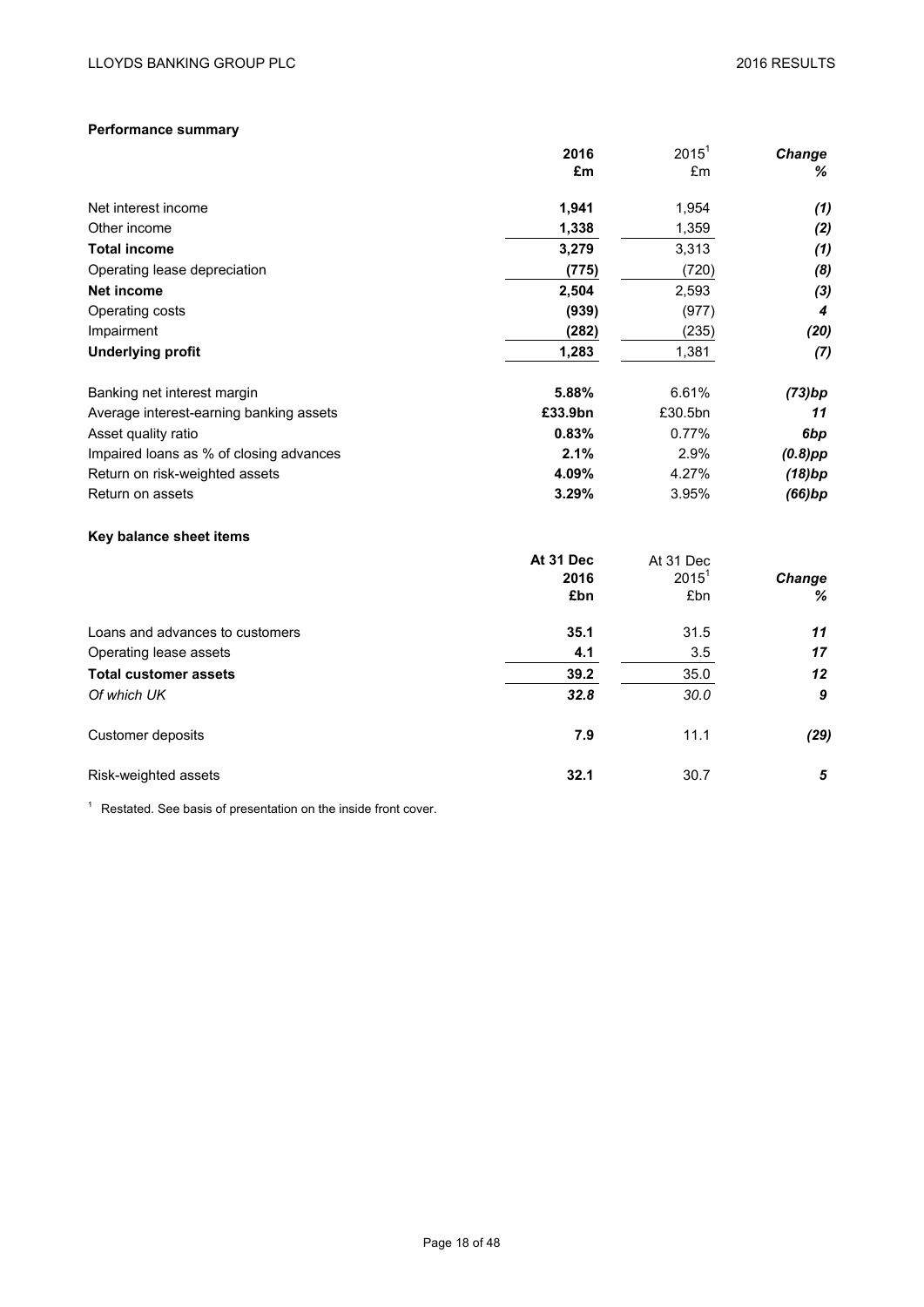## **INSURANCE**

The Insurance division is committed to providing a range of trusted and value-for-money protection, pension and investment products to meet the needs of its customers. With over £110 billion of funds under management, Scottish Widows is helping six million customers protect what they value most and plan financially for the future. In addition, the general insurance business is protecting the homes, belongings, cars and businesses of over three million customers.

## **Progress against strategic initiatives**

The Group will continue to invest in developing the Insurance business and will seek to grow in areas where it has competitive advantage and is underrepresented, for the benefit of both customers and shareholders.

## *Creating the best customer experience*

- Regained '5 star' Service Awards in both Life & Pensions and Investment categories at the 2016 Financial Adviser Service Awards together with 'Most Improved Provider' award. These accolades are voted on by 5,000 UK financial advisers and reflect improved customer service alongside simplified and streamlined processes.
- Strengthened the general insurance business with the launch of a flexible online home insurance offering, delivering increased direct sales, significant new functionality and more choice for customers.
- A founder member of the UK government's Flood Re initiative and played a lead role in setting up the scheme, which has enabled customers in high flood risk areas to secure affordable home insurance.

## *Becoming simpler and more efficient*

- Launched a new digital service for employers, significantly reducing processing times for monthly corporate pension scheme management.
- Introduced an online tool allowing customers to consolidate other workplace pensions assets into the Group. This builds on the existing '5 Steps to Retirement' website, enabling customers to take control of their retirement plans.

## *Delivering sustainable growth*

- Successfully completed four bulk annuity transactions in 2016, taking the combined external deal size to over £1.85 billion since entering the market in late 2015.
- Continued to leverage Group capabilities to source attractive, low risk, higher yielding assets to back annuity liabilities. Total assets acquired to date are £7 billion.
- Growth in corporate pension sales in a competitive environment, driven by increased uptake of new schemes.
- Scottish Widows Protect monthly applications have increased almost tenfold, providing £2.4 billion of life assurance and critical illness cover to individuals and businesses across the UK.
- Corporate pension, planning and retirement funds under management increased to over £42 billion reflecting net inflows and positive market movements.

## **Financial performance**

- Underlying profit decreased by 13 per cent to £837 million. A 17 per cent increase in new business income was more than offset by adverse economics impacting existing business income together with increased investment costs.
- Life and pensions sales (PVNBP) decreased by 6 per cent. Excluding the internal With-Profits fund bulk annuity transfers in 2015 and 2016, PVNBP increased 23 per cent reflecting the four bulk annuity deals secured, growth in corporate pensions and increased momentum in both planning and retirement and protection.
- General insurance gross written premiums (GWP) decreased by 3 per cent, reflecting the continued softening of the Home market and the run off of legacy products.
- Costs increased by 10 per cent to £772 million, reflecting increased investment and £28 million annual levy associated with the Flood Re scheme.

## **Capital**

- The estimated pre dividend Solvency II ratio of 160 per cent (1 January 2016 pre dividend position: 160 per cent) represents the shareholder view of Solvency II surplus. Benefits from capital optimisation initiatives have been offset by adverse interest rate volatility and the payment of a £500 million dividend in February 2016.
- Paid a further £500 million to the Group in February 2017, bringing total dividends paid since the formation of the Group in 2009, to £7.1 billion.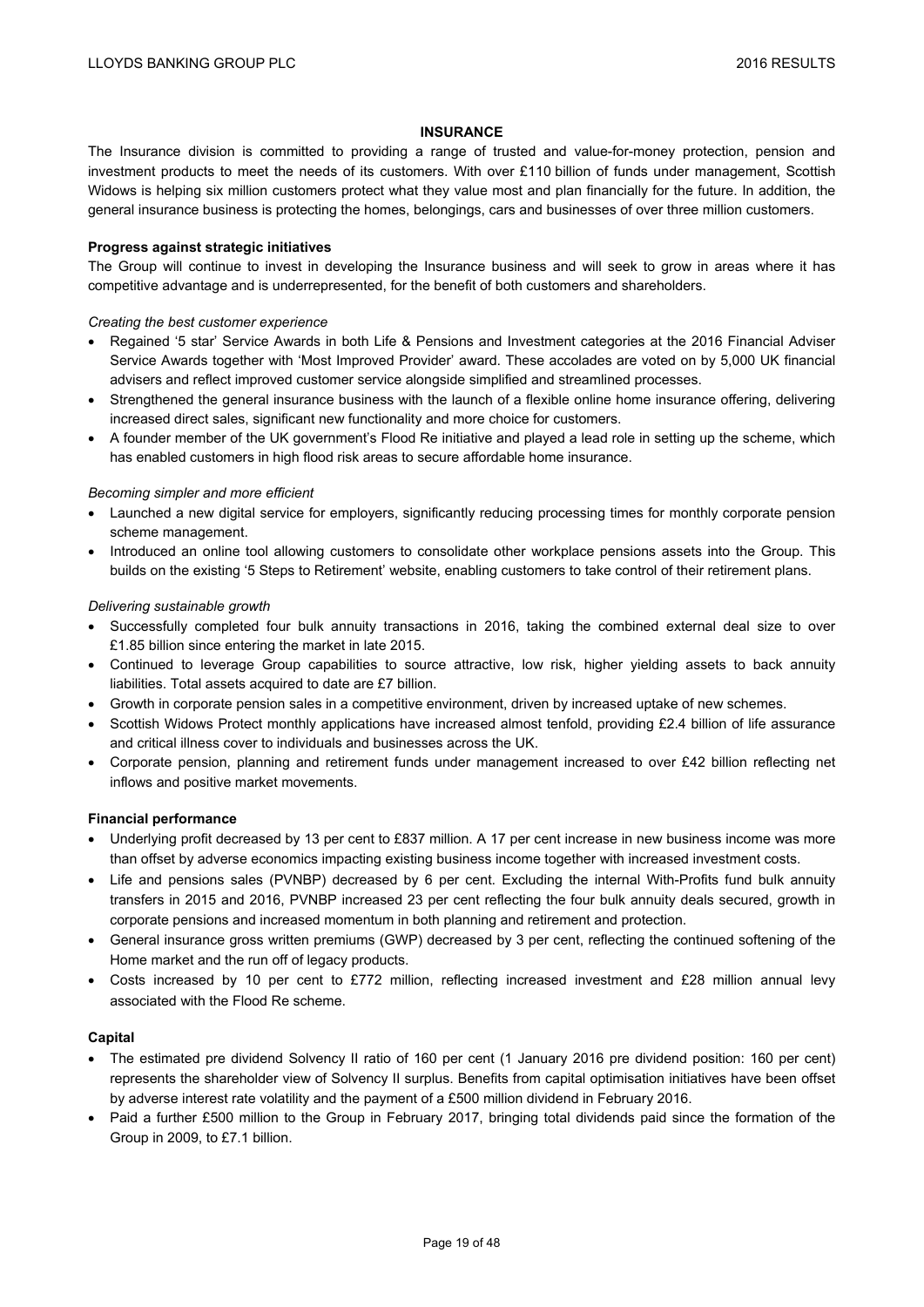## **Performance summary**

|                                                | 2016  | 2015  | <b>Change</b> |
|------------------------------------------------|-------|-------|---------------|
|                                                | £m    | £m    | %             |
| Net interest income                            | (146) | (163) | 10            |
| Other income                                   | 1,755 | 1,827 | (4)           |
| <b>Total income</b>                            | 1,609 | 1,664 | (3)           |
| Operating costs                                | (772) | (702) | (10)          |
| <b>Underlying profit</b>                       | 837   | 962   | (13)          |
| Life and pensions sales $(PVNBP)^T$            | 8,919 | 9,460 | (6)           |
| New business income                            | 381   | 326   | 17            |
| General insurance total gross written premiums | 1,108 | 1,148 | (3)           |
| General insurance combined ratio               | 85%   | 83%   | 2pp           |
| Solvency II ratio (pre dividend)               | 160%  | 160%  |               |

 $1$  Present value of new business premiums. With-Profit fund bulk annuity transfer sales were £2,386 million in 2015 and £243 million in 2016. Excluding these transfers, LP&I sales have improved 23 per cent in 2016.

## **Profit by product group**

|                                  |            | 2016            |        |          | 2015     |        |
|----------------------------------|------------|-----------------|--------|----------|----------|--------|
|                                  | <b>New</b> | <b>Existing</b> |        | New      | Existing |        |
|                                  | business   | business        | Total  | business | business | Total  |
|                                  | income     | income          | income | income   | income   | income |
|                                  | £m         | £m              | £m     | £m       | £m       | £m     |
| Corporate pensions               | 123        | 135             | 258    | 140      | 175      | 315    |
| <b>Bulk annuities</b>            | 121        | 16              | 137    | 125      |          | 125    |
| Planning and retirement          | 109        | 95              | 204    | 40       | 94       | 134    |
| Protection                       | 19         | 33              | 52     | 12       | 37       | 49     |
| Longstanding LP&I                | 9          | 393             | 402    | 9        | 467      | 476    |
|                                  | 381        | 672             | 1,053  | 326      | 773      | 1,099  |
| Life and pensions experience and |            |                 |        |          |          |        |
| other items                      |            |                 | 223    |          |          | 235    |
| General insurance                |            |                 | 354    |          |          | 323    |
| Net interest income and free     |            |                 |        |          |          |        |
| asset return                     |            |                 | (21)   |          |          | 7      |
| <b>Total costs</b>               |            |                 | (772)  |          |          | (702)  |
| <b>Underlying profit</b>         |            |                 | 837    |          |          | 962    |

New business income has increased by £55 million, or 17 per cent, driven by growth in planning and retirement and protection propositions. This has more than offset lower income from corporate pensions.

Existing business income has decreased by £101 million, primarily driven by adverse economics.

There was a net benefit of £223 million (2015: £235 million) as a result of experience and other items. This included one off benefits following an update to the methodology for calculating the illiquidity premium and the addition of a new death benefit to legacy pension contracts, to align terms with other pensions products. These were partly offset by the effect of recent reforms on activity within the pensions market.

General insurance income net of claims has increased by £31 million primarily driven by lower weather related claims.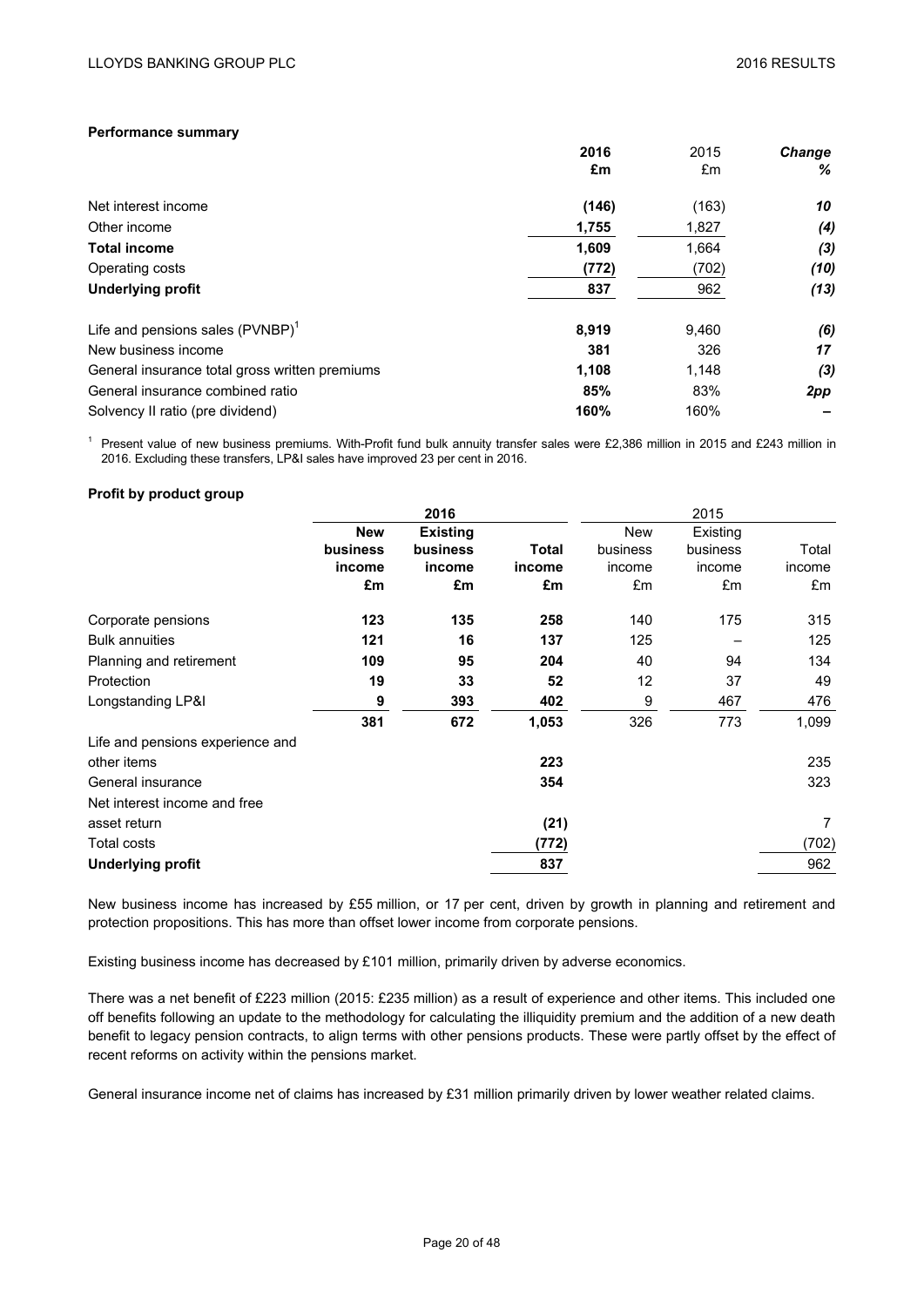# **RUN-OFF AND CENTRAL ITEMS**

## **RUN-OFF**

|                                 | 2016  | 2015  | <b>Change</b> |
|---------------------------------|-------|-------|---------------|
|                                 | £m    | £m    | %             |
| Net interest income             | (110) | (88)  | (25)          |
| Other income                    | 120   | 145   | (17)          |
| <b>Total income</b>             | 10    | 57    | (82)          |
| Operating lease depreciation    | (15)  | (14)  | (7)           |
| Net income                      | (5)   | 43    |               |
| Operating costs                 | (77)  | (150) | 49            |
| Impairment release / (charge)   | 26    | (8)   |               |
| <b>Underlying loss</b>          | (56)  | (115) | 51            |
|                                 | 2016  | 2015  | Change        |
|                                 | £bn   | £bn   | %             |
| Loans and advances to customers | 9.6   | 10.3  | (7)           |
| Total assets                    | 11.3  | 12.2  | (7)           |
| Risk-weighted assets            | 8.5   | 10.2  | (17)          |

The lower income and costs reflect further reductions in the run-off portfolios.

## **CENTRAL ITEMS**

|                          | 2016<br>£m  | 2015<br>£m |
|--------------------------|-------------|------------|
|                          |             |            |
| Total income             | 330         | 176        |
| Costs                    | $\mathbf 2$ | 19         |
| Impairment release       |             | 2          |
| <b>TSB</b>               |             | 118        |
| <b>Underlying profit</b> | 332         | 315        |

Central items includes income and expenditure not attributed to divisions, including the costs of certain central and head office functions.

Total income increased to £330 million (2015: £176 million) largely as a result of sales of liquid assets including gilts, and the timing of dividends from the Group's strategic investments.

The results in 2015 include TSB for the first quarter only.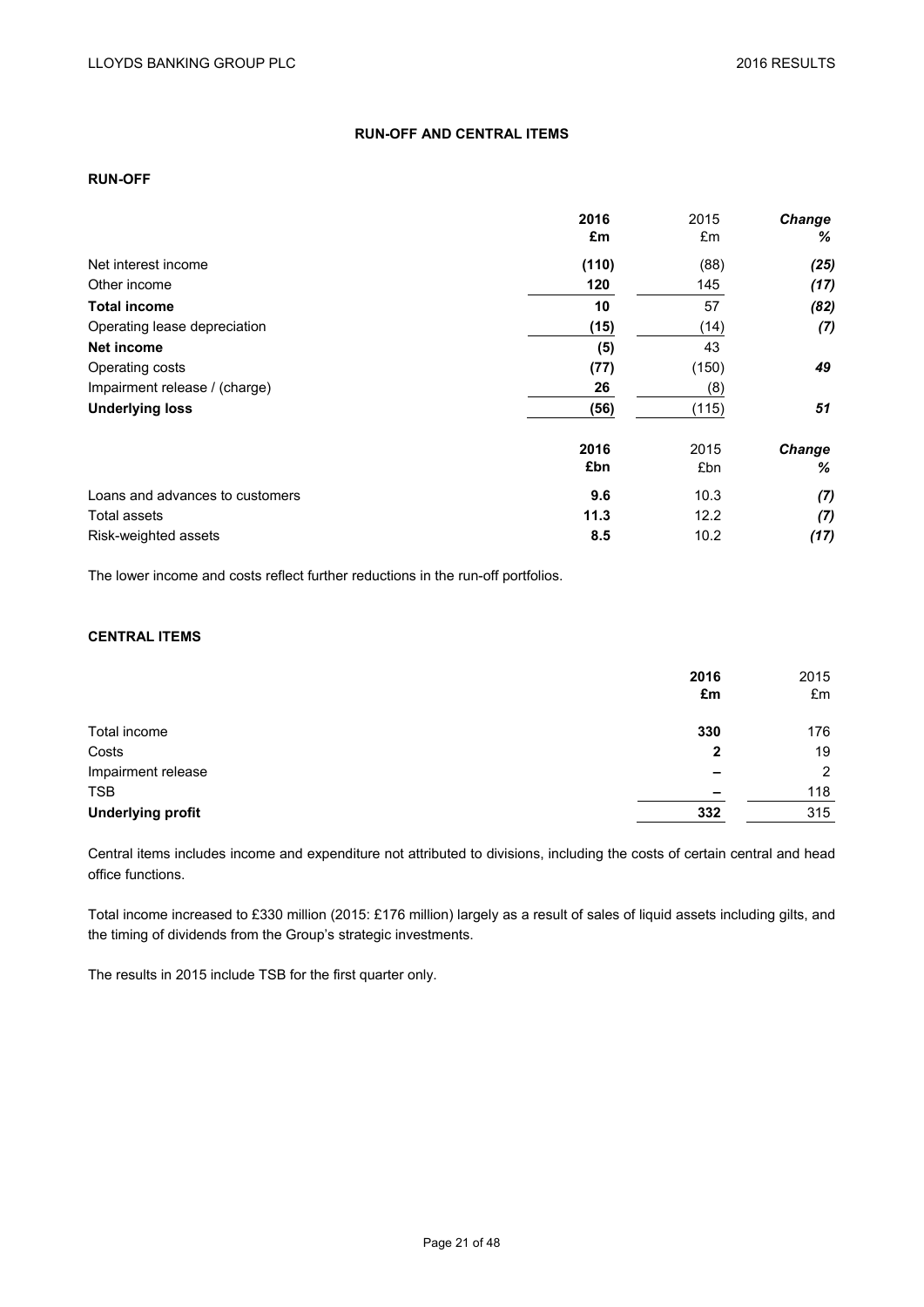## **OTHER FINANCIAL INFORMATION**

## **1. Reconciliation between statutory and underlying basis results**

The tables below set out the reconciliation from the statutory results to the underlying basis results, the principles of which are set out on the inside front cover.

|                                       |                                                      | <b>Removal of:</b>                                         |                                       |                  |                                             |                           |  |
|---------------------------------------|------------------------------------------------------|------------------------------------------------------------|---------------------------------------|------------------|---------------------------------------------|---------------------------|--|
| 2016                                  | Lloyds<br><b>Banking</b><br>Group<br>statutory<br>£m | <b>Volatility</b><br>and other<br>items <sup>1</sup><br>£m | <b>Insurance</b><br>gross $up2$<br>£m | <b>PPI</b><br>£m | <b>Other</b><br>conduct<br>provisions<br>£m | Underlying<br>basis<br>£m |  |
| Net interest income                   | 9,274                                                | 263                                                        | 1,898                                 |                  |                                             | 11,435                    |  |
| Other income, net of insurance claims | 7,993                                                | 121                                                        | (2, 110)                              |                  | 61                                          | 6,065                     |  |
| <b>Total income</b>                   | 17,267                                               | 384                                                        | (212)                                 |                  | 61                                          | 17,500                    |  |
| Operating lease depreciation          |                                                      | (895)                                                      |                                       |                  |                                             | (895)                     |  |
| Net income                            | 17,267                                               | (511)                                                      | (212)                                 |                  | 61                                          | 16,605                    |  |
| Operating expenses <sup>3</sup>       | (12, 277)                                            | 1,948                                                      | 212                                   | 1,000            | 1,024                                       | (8,093)                   |  |
| Impairment                            | (752)                                                | 107                                                        |                                       |                  |                                             | (645)                     |  |
| <b>Profit before tax</b>              | 4,238                                                | 1,544                                                      |                                       | 1,000            | 1,085                                       | 7,867                     |  |

|                                       |                                               |                                                     |                  | Removal of:                    |           |                                      |                           |
|---------------------------------------|-----------------------------------------------|-----------------------------------------------------|------------------|--------------------------------|-----------|--------------------------------------|---------------------------|
| 2015                                  | Lloyds<br>Banking<br>Group<br>statutory<br>£m | Volatility<br>and other<br>items <sup>4</sup><br>£m | <b>TSB</b><br>£m | Insurance<br>gross $up2$<br>£m | PPI<br>£m | Other<br>conduct<br>provisions<br>£m | Underlying<br>basis<br>£m |
| Net interest income                   | 11,318                                        | 318                                                 | (192)            | 38                             |           |                                      | 11,482                    |
| Other income, net of insurance claims | 6,103                                         | 209                                                 | (31)             | (126)                          |           |                                      | 6,155                     |
| Total income                          | 17,421                                        | 527                                                 | (223)            | (88)                           |           |                                      | 17,637                    |
| Operating lease depreciation          |                                               | (764)                                               |                  |                                |           |                                      | (764)                     |
| Net income                            | 17,421                                        | (237)                                               | (223)            | (88)                           |           |                                      | 16,873                    |
| Operating expenses <sup>3</sup>       | (15, 387)                                     | 2,065                                               | 86               | 88                             | 4,000     | 837                                  | (8,311)                   |
| Impairment                            | (390)                                         | (197)                                               | 19               |                                |           |                                      | (568)                     |
| TSB <sup>5</sup>                      |                                               |                                                     | 118              |                                |           |                                      | 118                       |
| Profit before tax                     | 1.644                                         | 1,631                                               |                  |                                | 4,000     | 837                                  | 8,112                     |

 $1$  Comprises the write-off of the ECN embedded derivative and premium paid on redemption of the remaining notes in the first quarter (loss of £790 million); the effects of asset sales (gain of £217 million); volatile items (gain of £99 million); liability management (gain of £123 million); the amortisation of purchased intangibles (£340 million); restructuring costs (£622 million, principally comprising the severance related costs under phase II of the Simplification programme); and the fair value unwind and other items (loss of £231 million).

<sup>2</sup> The Group's insurance businesses' income statements include income and expenditure which are attributable to the policyholders of the Group's long-term assurance funds. These items have no impact in total upon the profit attributable to equity shareholders and, in order to provide a clearer representation of the underlying trends within the business, these items are shown net within the underlying results.

<sup>3</sup> The statutory basis figure is the aggregate of operating costs and operating lease depreciation.

<sup>4</sup> Comprises market movements on the ECN embedded derivative (loss of £101 million); the effects of asset sales (gain of £54 million); volatile items (loss of £107 million); liability management (loss of £28 million); the amortisation of purchased intangibles (£342 million); restructuring costs (£170 million); TSB costs (£745 million); and the fair value unwind and other items (loss of £192 million).

<sup>5</sup> Comprises the underlying results of TSB.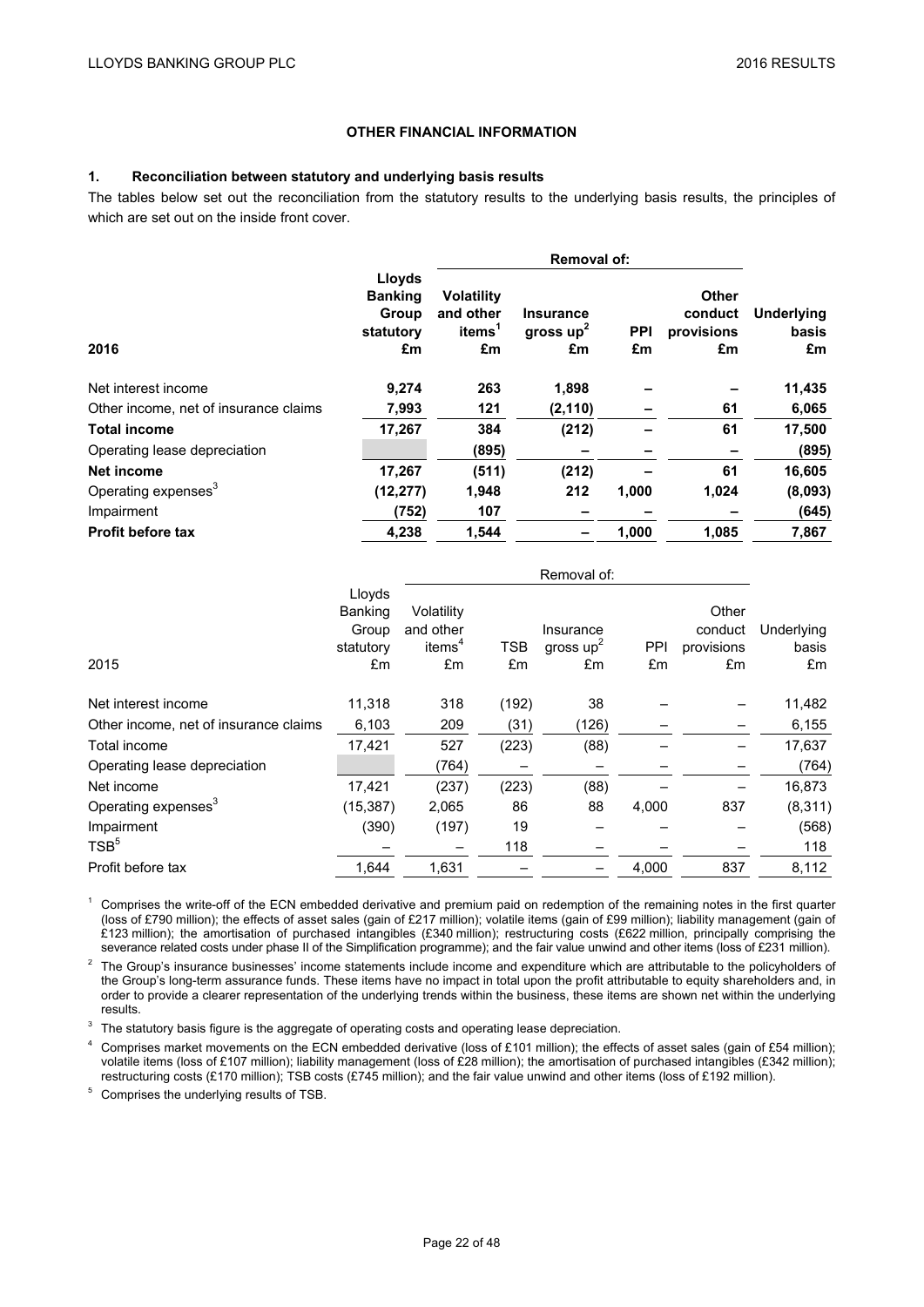## **2. Banking net interest margin**

The banking net interest margin is calculated by dividing banking net interest income by average interest-earning banking assets. Non-banking net interest income includes the net interest expense reported by the Insurance business, net interest income earned from non-banking assets, negative fair value adjustments relating to certain past liability management exercises and consolidation adjustments between net interest and other income to eliminate the impact of certain intragroup transactions. Non-banking assets include loans and advances within Commercial Banking where the predominant income stream is fees rather than net interest, and loans sold by Commercial Banking and Retail to Insurance to back annuitant liabilities.

The table below shows the reconciliation between the statutory net interest income and the underlying net interest income.

|                                                   | 2016     | 2015     |
|---------------------------------------------------|----------|----------|
|                                                   | £m       | £m       |
| Group net interest income – statutory basis       | 9,274    | 11,318   |
| Insurance gross up                                | 1,898    | 38       |
| Volatility and other items                        | 263      | 318      |
| <b>TSB</b>                                        |          | (192)    |
| Group net interest income – underlying basis      | 11,435   | 11,482   |
| Insurance division net interest expense           | 146      | 163      |
| Other non-banking net interest expense / (income) | 245      | (15)     |
| Banking net interest income – underlying basis    | 11,826   | 11,630   |
| Average interest-earning banking assets           | £435.9bn | £441.9bn |
| Banking net interest margin                       | 2.71%    | 2.63%    |

Other non-banking net interest expense was £245 million (2015: net interest income £15 million). The change in the year was largely driven by a reduction in the net interest income reported by the non-banking businesses, the continued reduction in run-off non-banking assets together with a change to the funding cost charged to the remaining run-off non-banking assets to better reflect their maturity profile.

The insurance gross up of £1,898 million (2015: £38 million) largely represents amounts payable to unitholders in consolidated open-ended investment vehicles managed by the Insurance business. The increased expense in the year reflects strong market performance in the second half of 2016.

The table below shows the reconciliation between net loans and advances and average interest-earning banking assets.

|                                                                       | Quarter<br>ended<br>31 Dec<br>2016<br>£bn | Quarter<br>ended<br>30 Sept<br>2016<br>£bn | Quarter<br>ended<br>30 Jun<br>2016<br>£bn | Quarter<br>ended<br>31 Mar<br>2016<br>£bn |
|-----------------------------------------------------------------------|-------------------------------------------|--------------------------------------------|-------------------------------------------|-------------------------------------------|
| Net loans and advances to customers                                   | 449.7                                     | 451.7                                      | 453.0                                     | 456.7                                     |
| Impairment provision and fair value adjustments<br>Non-banking items: | 3.7                                       | 3.8                                        | 4.1                                       | 4.3                                       |
| Fee based loans and advances                                          | (9.4)                                     | (8.7)                                      | (9.1)                                     | (10.9)                                    |
| Sale of assets to Insurance                                           | (6.7)                                     | (6.2)                                      | (6.1)                                     | (5.7)                                     |
| Other non-banking                                                     | (5.0)                                     | (5.5)                                      | (4.9)                                     | (5.3)                                     |
| Gross banking loans and advances                                      | 432.3                                     | 435.1                                      | 437.0                                     | 439.1                                     |
| Averaging                                                             | 1.7                                       | 0.8                                        | (1.4)                                     | (0.9)                                     |
| Average interest-earning banking assets (qtr)                         | 434.0                                     | 435.9                                      | 435.6                                     | 438.2                                     |
| Average interest-earning banking assets (ytd)                         | 435.9                                     | 436.6                                      | 436.9                                     | 438.2                                     |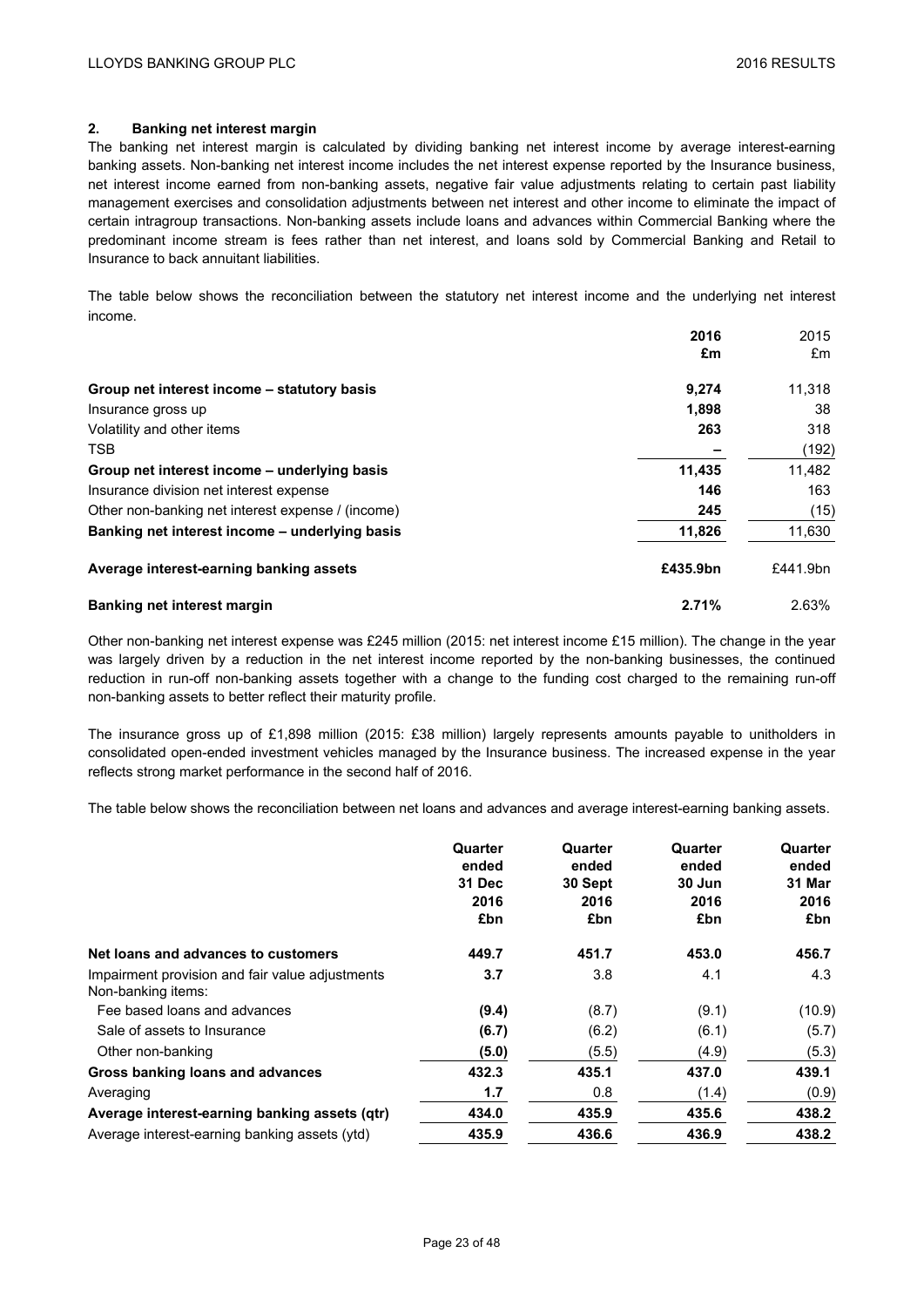# **3. Volatility arising in insurance businesses**

Volatility included in the Group's statutory results before tax comprises the following:

|                                   | 2016<br>£m | 2015<br>£m |
|-----------------------------------|------------|------------|
| Insurance volatility              | (152)      | (303)      |
| Policyholder interests volatility | 241        | 87         |
| <b>Total volatility</b>           | 89         | (216)      |
| Insurance hedging arrangements    | (180)      | 111        |
| <b>Total</b>                      | (91)       | (105)      |

## **Insurance volatility**

The Group's insurance business has policyholder liabilities that are supported by substantial holdings of investments. IFRS requires that the changes in both the value of the liabilities and investments are reflected within the income statement. The value of the liabilities does not move exactly in line with changes in the value of the investments. As the investments are substantial, movements in their value can have a significant impact on the profitability of the Group. Management believes that it is appropriate to disclose the division's results on the basis of an expected return in addition to results based on the actual return. The impact of the actual return on these investments differing from the expected return is included within insurance volatility.

## **4. Return measures**

The Group's underlying return on required equity for 2016 was 13.2 per cent (2015: 15.0 per cent) and the underlying return on tangible equity was 14.1 per cent (2015: 16.0 per cent). The reduction in both return measures was as a result of lower underlying profit and higher tax.

|                                                                                   | 2016  | 2015  |
|-----------------------------------------------------------------------------------|-------|-------|
|                                                                                   | £bn   | £bn   |
| Underlying return on required equity                                              |       |       |
| Average shareholders' equity                                                      | 42.7  | 42.8  |
| Average non-controlling interests                                                 | 0.4   | 0.6   |
| Excess equity based on 12 per cent CET 1 requirement                              | (2.4) | (2.7) |
| Average required equity                                                           | 40.7  | 40.7  |
| Underlying profit after tax and profits attributable to other equity holders (£m) | 5,410 | 6,155 |
| Notional earnings on excess equity (£m)                                           | (24)  | (37)  |
|                                                                                   | 5,386 | 6,118 |
| Underlying return on required equity                                              | 13.2% | 15.0% |
| Underlying return on tangible equity                                              |       |       |
| Average shareholders' equity                                                      | 42.7  | 42.8  |
| Average intangible assets                                                         | (3.8) | (4.0) |
| Average tangible equity                                                           | 38.9  | 38.8  |
| Underlying profit after tax and profits attributable to other equity holders (£m) | 5,410 | 6,155 |
| Amortisation of intangible assets (post tax) (£m)                                 | 174   | 156   |
| Profit attributable to non-controlling interests (£m)                             | (101) | (96)  |
|                                                                                   | 5,483 | 6,215 |
| Underlying return on tangible equity                                              | 14.1% | 16.0% |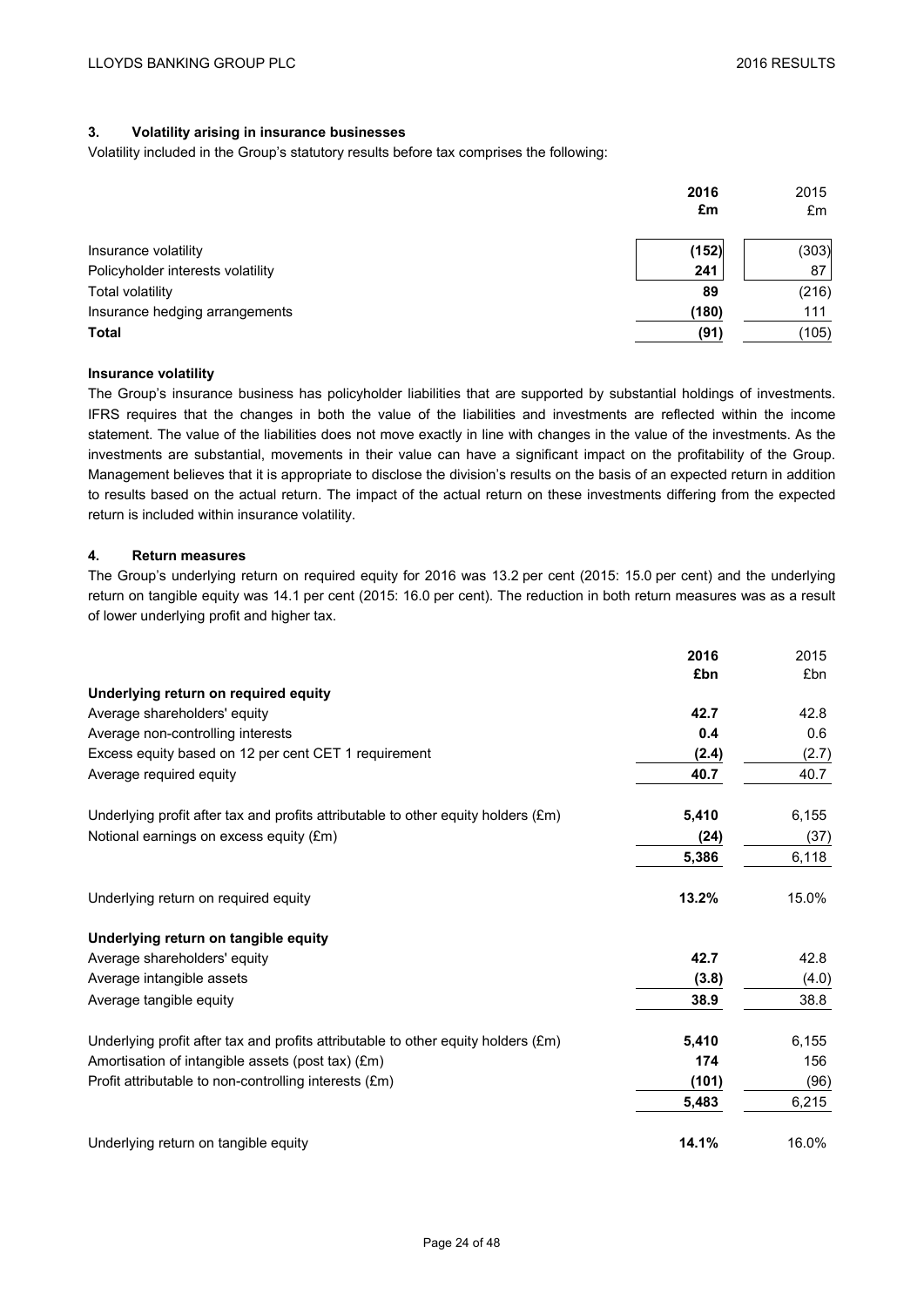# **5. Tangible net assets per share**

The table below sets out a reconciliation of the Group's shareholders' equity to its tangible net assets.

|                                                | 2016              | 2015    |
|------------------------------------------------|-------------------|---------|
|                                                | £m                | £m      |
| Shareholders' equity                           | 43.020            | 41,234  |
| Goodwill                                       | (2,016)           | (2,016) |
| Intangible assets                              | (1,681)           | (1,838) |
| Purchased value of in-force business           | (340)             | (377)   |
| Other, including deferred tax effects          | 170               | 264     |
| Tangible net assets                            | 39,153            | 37,267  |
| Ordinary shares in issue, excluding Own shares | 71,413m           | 71.263m |
| Tangible net assets per share                  | 54.8 <sub>p</sub> | 52.3p   |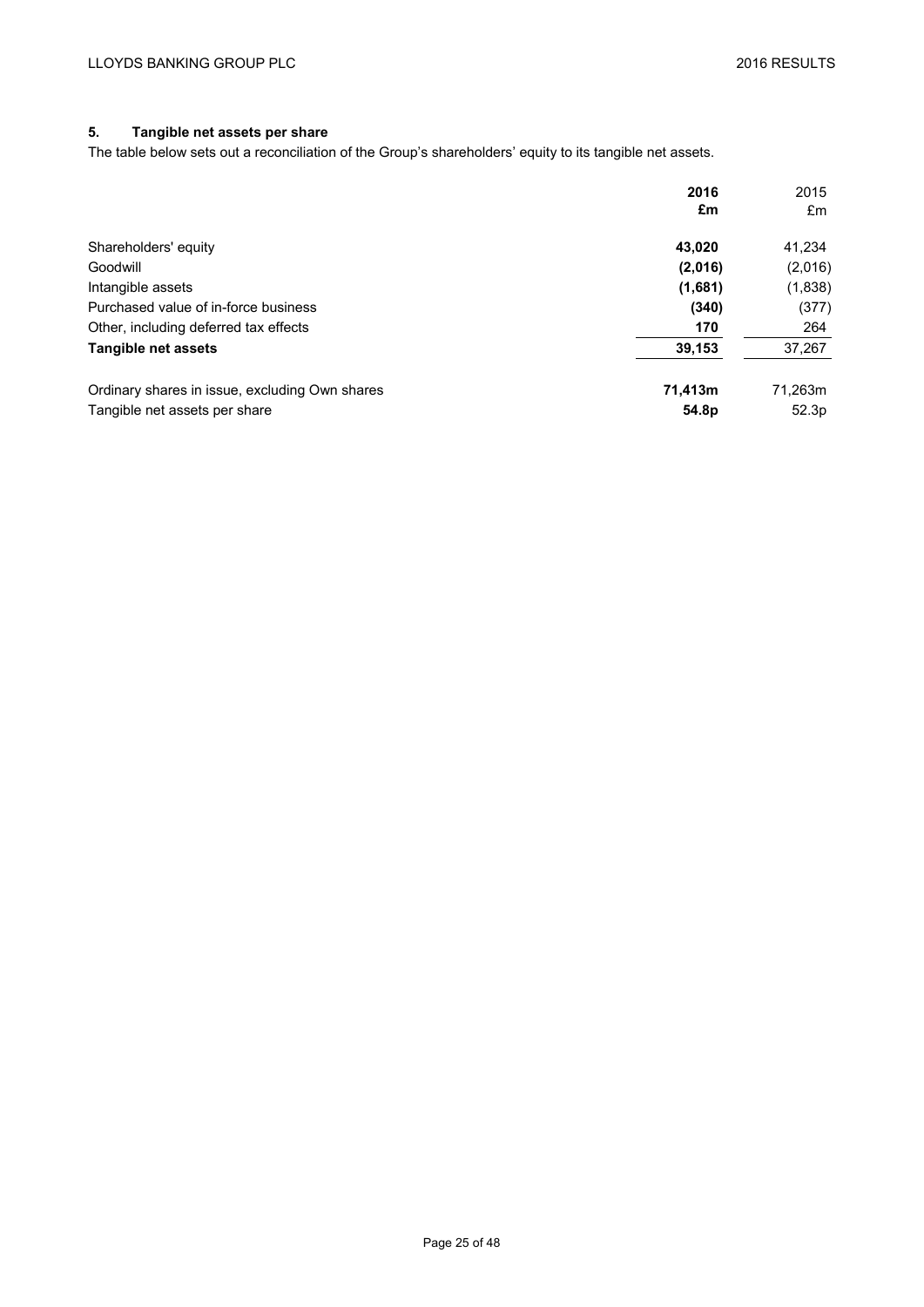## **GROUP CREDIT RISK PORTFOLIO**

#### **Overview**

- Asset quality remains strong with portfolios continuing to benefit from the Group's pro-active approach to risk management, continued low interest rates, and a resilient UK economic environment.
- The impairment charge increased by 14 per cent to £645 million in 2016 compared to £568 million in 2015. Gross charges remained broadly flat with the increase in net charges largely due to lower levels of releases and write-backs.
- The asset quality ratio for 2016 was 15 basis points compared to 14 basis points during 2015 and the gross asset quality ratio (excluding releases and write-backs) was stable at 28 basis points.
- Looking forward the 2017 full year asset quality ratio is expected to increase to around 25 basis points primarily reflecting lower releases and write-backs.
- Impaired loans as a percentage of closing loans and advances reduced to 1.8 per cent at 31 December 2016, from 2.1 per cent at 31 December 2015, with impaired loans reducing by £1.1 billion to £8.5 billion during the period, due to further reductions in the Commercial Banking, Consumer Finance and run-off portfolios.

## **Low risk culture and prudent risk appetite**

- The Group continues to operate a prudent approach to credit risk, with the portfolios benefiting from the focus on credit at origination and a prudent through the cycle approach to credit risk appetite. The Group's portfolios are well positioned against current economic concerns and market volatility.
- The Group's credit processes and controls ensure effective risk management, including early identification and management of customers and counterparties who may be showing signs of distress.
- The Group has delivered lending growth in key segments without relaxing credit criteria despite terms and conditions in some of the Group's markets being impacted by increased competition and, in Commercial Banking, uncertainty in some sectors.
- Sector concentrations within the lending portfolios are closely monitored and controlled, with mitigating actions taken where appropriate. Sector and product caps limit exposure to certain higher risk and vulnerable sectors and asset classes. In particular:
	- − The average indexed LTV of the Retail UK Secured portfolio at 31 December 2016 was 44.0 per cent (31 December 2015: 46.1 per cent). The percentage of closing loans and advances with an indexed LTV greater than 100 per cent was 0.7 per cent (31 December 2015: 1.1 per cent).
	- − Total UK Direct Real Estate gross lending across the Group was £19.9 billion at 31 December 2016 (31 December 2015: £19.7 billion). This mainly includes Commercial Banking lending of £18.5 billion, £0.5 billion booked in the Islands Commercial business and £0.2 billion within Retail Business Banking (within Retail Division) with the Group continuing to write new business within conservative risk appetite parameters. The Group's significantly reduced legacy run-off direct real estate portfolio has continued to fall to £0.7 billion at 31 December 2016 (31 December 2015: £1.1 billion), and now represents a very modest element of the total UK Direct Real Estate lending portfolio.
- Run-off net external assets stood at £11.3 billion at 31 December 2016, down from £12.2 billion at 31 December 2015. The portfolio represents only 2.1 per cent of the overall Group's loans and advances (31 December 2015: 2.3 per cent).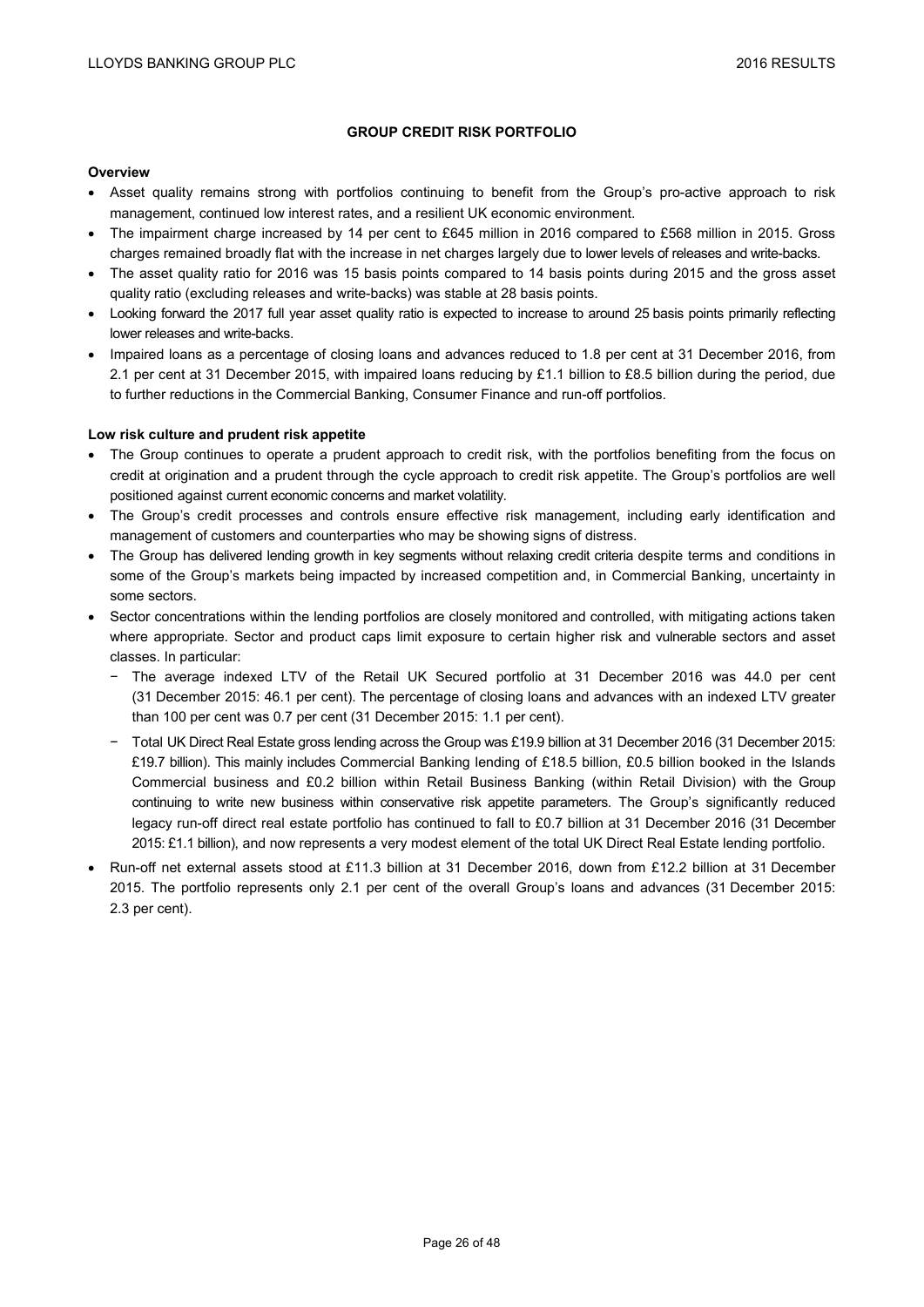## **Impairment charge by division**

| 2016                      | Loans and<br>advances to<br>customers<br>£m | <b>Debt securities</b><br>classified as<br>loans and<br>receivables<br>£m | <b>Available</b><br>-for-sale<br>financial<br>assets<br>£m | <b>Other</b><br>credit risk<br>provisions<br>£m | <b>Total</b><br>£m | $2015^1$<br>£m |
|---------------------------|---------------------------------------------|---------------------------------------------------------------------------|------------------------------------------------------------|-------------------------------------------------|--------------------|----------------|
| Retail                    | 373                                         |                                                                           |                                                            |                                                 | 373                | 349            |
| <b>Commercial Banking</b> | 21                                          |                                                                           |                                                            | (5)                                             | 16                 | (22)           |
| <b>Consumer Finance</b>   | 282                                         |                                                                           |                                                            |                                                 | 282                | 235            |
| Run-off                   | (17)                                        |                                                                           |                                                            | (9)                                             | (26)               | 8              |
| Central items             | (2)                                         |                                                                           |                                                            | 2                                               |                    | (2)            |
| Total impairment charge   | 657                                         |                                                                           |                                                            | (12)                                            | 645                | 568            |
| Asset quality ratio       |                                             |                                                                           |                                                            |                                                 | 0.15%              | 0.14%          |
| Gross asset quality ratio |                                             |                                                                           |                                                            |                                                 | 0.28%              | 0.28%          |

<sup>1</sup> Restated.

| Group impaired loans and provisions        |                  |                 |            |                         | Impairment         |
|--------------------------------------------|------------------|-----------------|------------|-------------------------|--------------------|
|                                            |                  |                 | Impaired   |                         | provision          |
|                                            | <b>Loans and</b> |                 | loans as % |                         | as % of            |
|                                            | advances to      | <b>Impaired</b> | of closing | Impairment              | impaired           |
|                                            | customers        | loans           | advances   | provisions <sup>1</sup> | Ioans <sup>2</sup> |
|                                            | £m               | £m              | %          | £m                      | %                  |
| At 31 December 2016                        |                  |                 |            |                         |                    |
| Retail                                     | 299,493          | 4,354           | 1.5        | 1,630                   | 38.2               |
| <b>Commercial Banking</b>                  | 101,176          | 2,179           | 2.2        | 824                     | 37.8               |
| <b>Consumer Finance</b>                    | 35,494           | 745             | 2.1        | 396                     | 85.0               |
| Run-off                                    | 10,259           | 1,217           | 11.9       | 682                     | 56.0               |
| Reverse repos and other items <sup>3</sup> | 15,249           |                 |            |                         |                    |
| <b>Total gross lending</b>                 | 461,671          | 8,495           | 1.8        | 3,532                   | 43.4               |
| Impairment provisions                      | (3, 532)         |                 |            |                         |                    |
| Fair value adjustments <sup>4</sup>        | (181)            |                 |            |                         |                    |
| <b>Total Group</b>                         | 457,958          |                 |            |                         |                    |
| At 31 December 2015 <sup>5</sup>           |                  |                 |            |                         |                    |
| Retail                                     | 307,500          | 4,112           | 1.3        | 1,564                   | 39.2               |
| <b>Commercial Banking</b>                  | 103,082          | 2,543           | 2.5        | 1,091                   | 42.9               |
| <b>Consumer Finance</b>                    | 31,827           | 910             | 2.9        | 367                     | 75.5               |
| Run-off                                    | 11,422           | 2,025           | 17.7       | 1,150                   | 56.8               |
| Reverse repos and other items <sup>3</sup> | 5,798            |                 |            |                         |                    |
| Total gross lending                        | 459,629          | 9,590           | 2.1        | 4,172                   | 46.1               |
| Impairment provisions                      | (4, 172)         |                 |            |                         |                    |
| Fair value adjustments <sup>4</sup>        | (282)            |                 |            |                         |                    |
| <b>Total Group</b>                         | 455,175          |                 |            |                         |                    |

<sup>1</sup> Impairment provisions include collective unidentified impairment provisions.<br><sup>2</sup> Impairment provisions as a percentage of impaired loans are calculated excluding loans in recoveries in Retail (31 December 2016: £86 million; 31 December 2015: £118 million) and in Consumer Finance (31 December 2016: £279 million; 31 December 2015:

<sup>3</sup> Includes £6.7 billion (December 2015: £5.7 billion) of lower risk loans sold by Commercial Banking and Retail to Insurance to back<br>annuitant liabilities.

annumant liabilities.<br>4 The fair value adjustments relating to loans and advances were those required to reflect the HBOS assets in the Group's consolidated financial records at their fair value and took into account both the expected losses and market liquidity at the date of acquisition. The fair value unwind in respect of impairment losses incurred was £70 million for the year ended 31 December 2016 (31 December 2015: £97 million). The fair value unwind in respect of loans and advances is expected to continue to decrease in future years and will

<sup>5</sup> Restated. See basis of presentation on the inside front cover.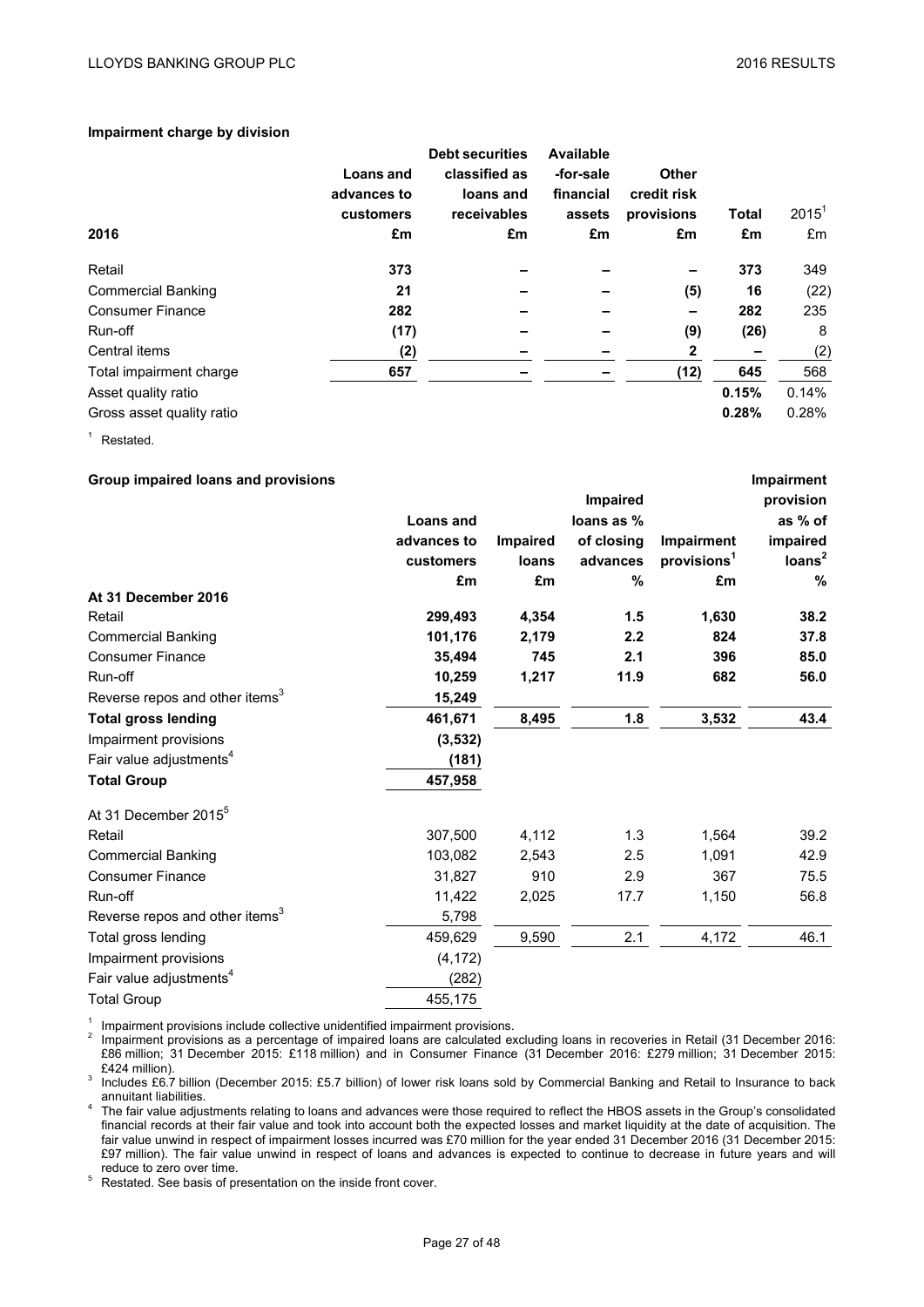## **FUNDING AND LIQUIDITY MANAGEMENT**

During 2016, the Group has maintained its strong funding and liquidity position, with a loan to deposit ratio of 108.9 per cent.

Total funded assets reduced by £5.8 billion to £465.4 billion during 2016. Loans and advances to customers, excluding reverse repos, reduced by £5.5 billion. Growth in Consumer Finance was strong at 11 per cent and SME lending growth was 3 per cent, both outperforming the market. This was offset by a reduction in mortgage balances as the Group continues to balance risk and margin considerations versus volumes in a competitive low growth market. Total customer deposits fell by £5.3 billion to £413.0 billion at 31 December 2016, largely due to lower Retail and Consumer Finance tactical balances.

Wholesale funding has decreased by £9.1 billion to £110.8 billion as excess liquidity is managed down; the amount with a residual maturity less than one year fell to £35.1 billion (£37.9 billion at 31 December 2015). The Group's term funding ratio (wholesale funding with a remaining life of over one year as a percentage of total wholesale funding) is unchanged at 68 per cent.

Gross term issuance for 2016 totalled £10.4 billion. The Group maintained a diversified approach to funding markets with trades in public and private format, secured and unsecured products and a wide range of currencies and markets. In 2016, the Group drew down £1.0 billion under the Funding for Lending Scheme (FLS), taking peak usage to £33.1 billion, with £3.0 billion of maturities during the year. A further £4.5 billion was drawn under the Bank of England's Term Funding Scheme (TFS), underlining the Group's support to the UK economy. The maturities for the FLS and TFS are fully factored into the Group's funding plan.

During 2016, the Group's term issuance costs have remained broadly in line with other post-crisis years and significantly lower than levels seen during the economic downturn. The Group's overall cost of wholesale funding has reduced as more expensive funding raised in previous years mature. The Group's market capacity for term funding is considered across the planning horizon as part of the funding plan and the Group expects term funding requirements to remain stable.

The credit ratings on Lloyds Bank were unchanged over 2016, and the median credit rating among the three major credit rating agencies remains 'A+'. Following the EU referendum in June, both S&P and Moody's revised their outlooks on Lloyds Bank, among other UK banks, in order to reflect increased macroeconomic uncertainty. S&P revised the outlook on Lloyds Bank's 'A' rating to 'Negative' from 'Stable' whilst Moody's revised the outlook on Lloyds Bank's 'A1' rating to 'Stable' from 'Positive'. Moody's also revised their outlook on the UK banking system to 'Negative' from 'Stable'. Fitch's outlook on Lloyds Bank's 'A+' rating remained 'Stable' as Fitch expect the economic effects of the referendum to be manageable. The effects of a potential downgrade from all three credit rating agencies are included in Group liquidity stress testing.

The LCR became the Pillar 1 standard for liquidity in the UK in October 2015. The Group comfortably meets the requirements. Liquid asset holdings have fallen during the second half of 2016 as excess liquidity held during the EU referendum is managed down. The Group continues to monitor the Net Stable Funding Ratio (NSFR) requirements and expects to meet them once confirmed by the PRA.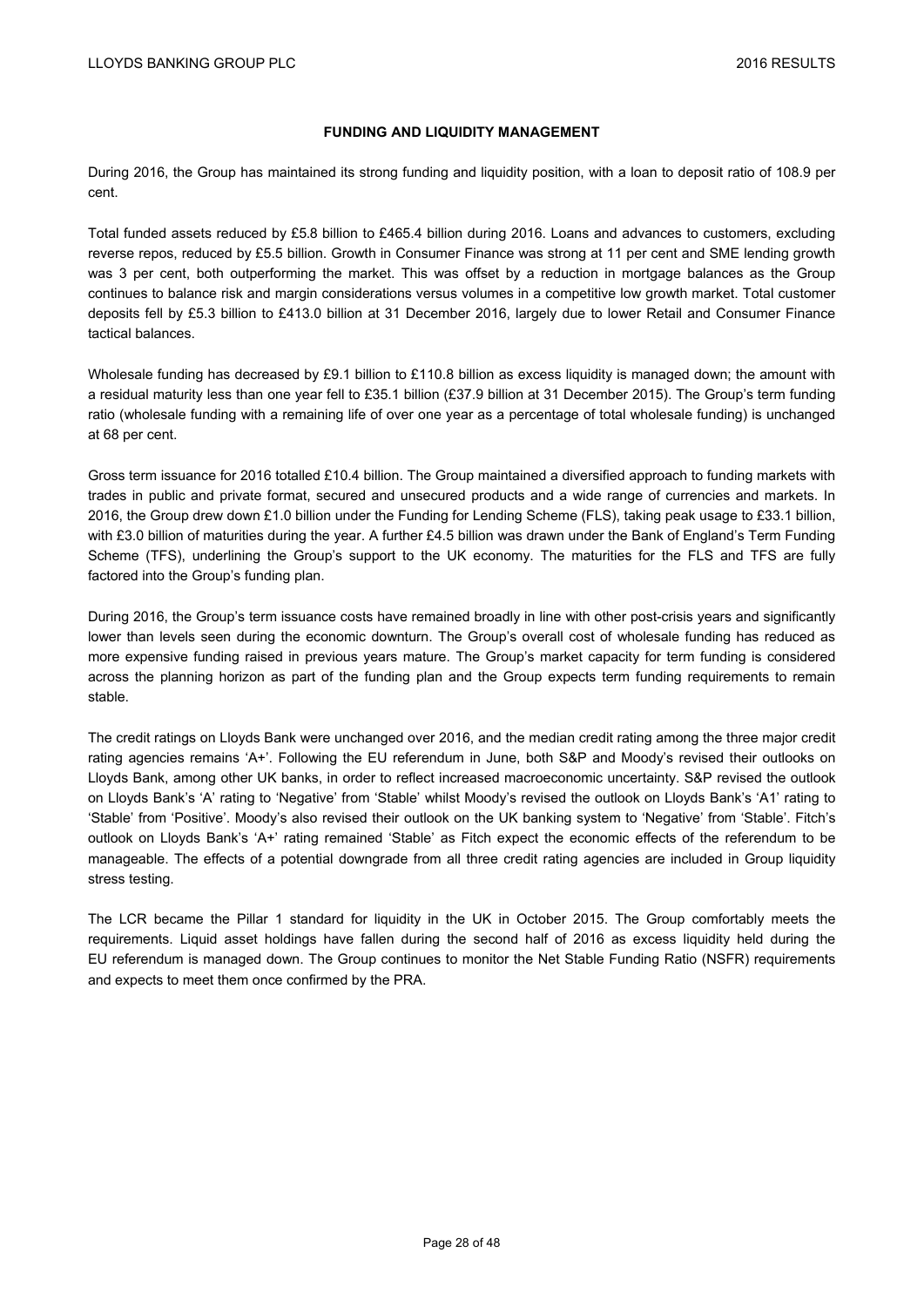## **CAPITAL MANAGEMENT**

## **Analysis of capital position**

During 2016 the Group continued to strengthen its capital position with a fully loaded CET1 ratio, after accruing for foreseeable dividends, of 13.6 per cent and 13.8 per cent on a pro forma basis upon recognition of the dividend paid by the Insurance business in February 2017 in relation to its 2016 earnings (31 December 2015: 13.0 per cent pro forma). The accrual for foreseeable dividends includes both the recommended full year ordinary dividend of 2.55 pence per ordinary share and a special dividend of 0.5 pence per ordinary share.

The CET1 ratio on a pro forma basis reflects the prudent retention of circa 0.8 per cent of capital, above the current target level, to cover the estimated capital impact of the MBNA acquisition that was announced in December 2016.

Over the year the Group generated around 1.9 per cent of CET1 capital on a pro forma basis, pre dividend, primarily as a result of the following:

- Strong underlying capital generation of 2.2 per cent, largely driven by underlying profits;
- The dividend paid by the Insurance business in February 2017 in relation to its 2016 earnings of 0.2 per cent;
- Impact of conduct charges of (1.0) per cent;
- Impact of market movements, netting to 0.2 per cent. This included 0.8 per cent from the impact of the accounting reclassification of c.£20 billion of gilts within the liquidity portfolio from 'held-to-maturity' to 'available-for-sale', offset by a number of market related movements, including an adverse impact of movements in the defined benefit pension schemes of (0.4) per cent;
- Other items largely representing a reduction in risk-weighted assets, most notably in the fourth quarter, largely relating to active portfolio management, disposals, an improvement in credit quality and capital efficient securitisation activity, partially offset by model updates related to UK mortgage portfolios and the impact of the redemption of the remaining series of Enhanced Capital Notes in the first quarter.

After accruing for foreseeable dividends, the transitional total capital ratio reduced by 0.1 percentage points to 21.4 per cent, primarily reflecting managed reductions in tier 2 capital, largely due to calls and redemptions, offset by the increase in CET1 capital and the reduction in risk-weighted assets.

In 2020 the Group will have to meet a Minimum Requirement for Own Funds and Eligible Liabilities (MREL). During 2016 the Group commenced issuance of senior unsecured securities from Lloyds Banking Group plc which, while not included in total capital, are eligible to meet MREL. £2.5 billion (Sterling equivalent) was issued in 2016 and a further £2.2 billion (Sterling equivalent) was issued in January 2017 leaving the Group well positioned to meet MREL requirements from 2020.

The leverage ratio, after accruing for foreseeable dividends, increased from 4.8 per cent to 4.9 per cent (5.0 per cent on a pro forma basis), largely reflecting the increase in tier 1 capital.

An analysis of the Group's capital position as at 31 December 2016 is presented in the following section applying CRD IV transitional arrangements and also on a fully loaded CRD IV basis, both as implemented in the UK by the PRA.

The table below summarises the consolidated capital position of the Group.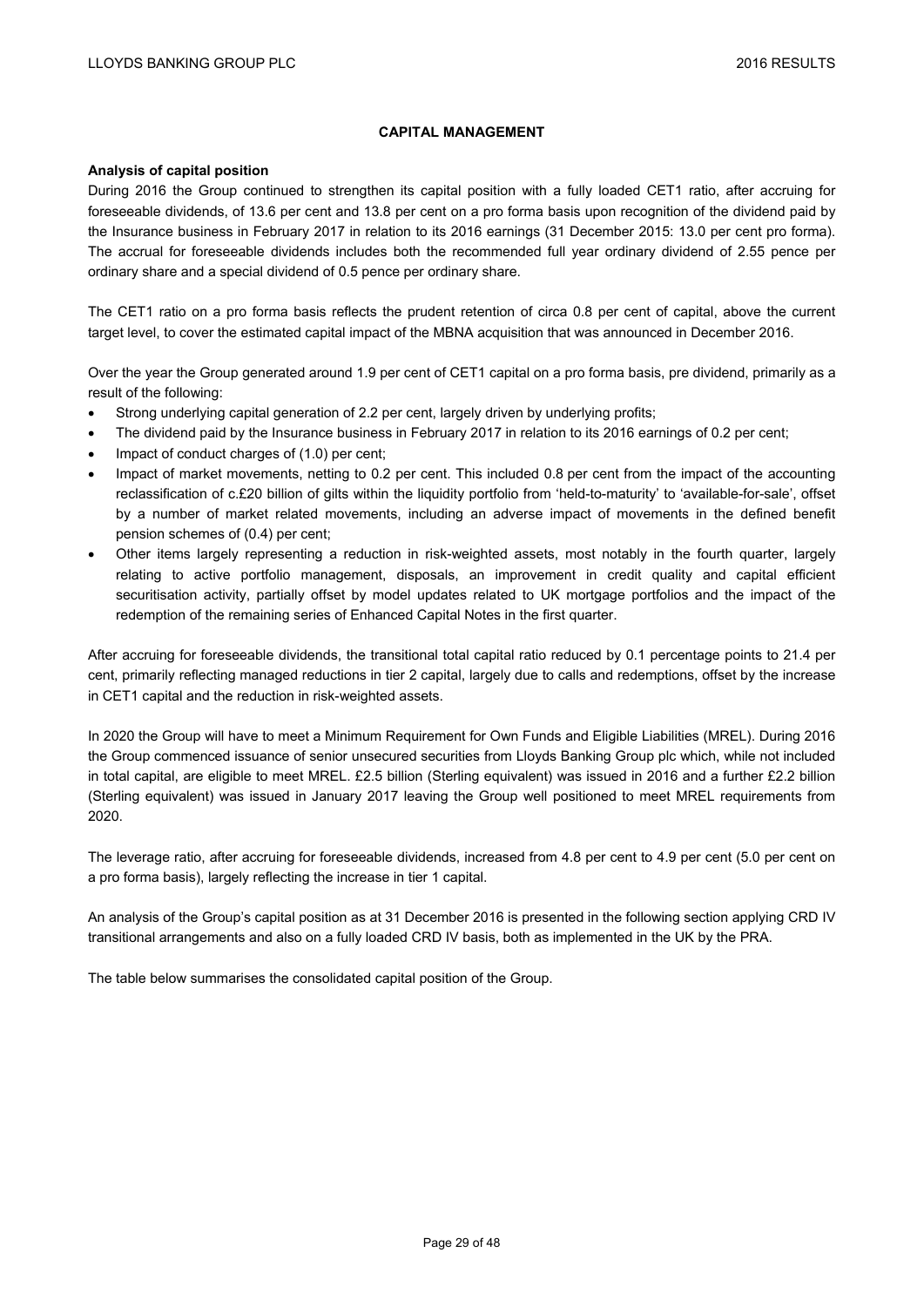|                                                                           | <b>Transitional</b> |           | <b>Fully loaded</b> |           |  |
|---------------------------------------------------------------------------|---------------------|-----------|---------------------|-----------|--|
|                                                                           | At 31 Dec           | At 31 Dec | At 31 Dec           | At 31 Dec |  |
| <b>Capital resources</b>                                                  | 2016                | $2015^1$  | 2016                | 20151     |  |
|                                                                           | £m                  | £m        | £m                  | £m        |  |
| <b>Common equity tier 1</b>                                               |                     |           |                     |           |  |
| Shareholders' equity per balance sheet                                    | 43,020              | 41,234    | 43,020              | 41,234    |  |
| Adjustment to retained earnings for foreseeable<br>dividends              | (1, 568)            | (1, 427)  | (1, 568)            | (1, 427)  |  |
| Deconsolidation adjustments <sup>1</sup>                                  | 1,342               | 1,119     | 1,342               | 1,119     |  |
| Adjustment for own credit                                                 | 87                  | 67        | 87                  | 67        |  |
|                                                                           |                     |           |                     |           |  |
| Cash flow hedging reserve                                                 | (2, 136)            | (727)     | (2, 136)            | (727)     |  |
| Other adjustments <sup>1</sup>                                            | (276)               | (97)      | (276)               | (97)      |  |
| less: deductions from common equity tier 1                                | 40,469              | 40,169    | 40,469              | 40,169    |  |
| Goodwill and other intangible assets                                      | (1,623)             | (1,719)   | (1,623)             | (1,719)   |  |
|                                                                           |                     |           |                     |           |  |
| Prudent valuation adjustment<br>Excess of expected losses over impairment | (630)               | (372)     | (630)               | (372)     |  |
| provisions and value adjustments                                          | (602)               | (270)     | (602)               | (270)     |  |
| Removal of defined benefit pension surplus                                | (267)               | (721)     | (267)               | (721)     |  |
| Securitisation deductions                                                 | (217)               | (169)     | (217)               | (169)     |  |
| Significant investments <sup>1</sup>                                      | (4, 282)            | (4,500)   | (4, 282)            | (4, 529)  |  |
| Deferred tax assets                                                       | (3, 564)            | (3,874)   | (3, 564)            | (3,884)   |  |
| Common equity tier 1 capital                                              | 29,284              | 28,544    | 29,284              | 28,505    |  |
| <b>Additional tier 1</b>                                                  |                     |           |                     |           |  |
| Other equity instruments                                                  | 5,320               | 5,355     | 5,320               | 5,355     |  |
| Preference shares and preferred securities <sup>2</sup>                   | 4,998               | 4,728     |                     |           |  |
| Transitional limit and other adjustments                                  | (1,692)             | (906)     |                     |           |  |
|                                                                           | 8,626               | 9,177     | 5,320               | 5,355     |  |
| less: deductions from tier 1                                              |                     |           |                     |           |  |
| Significant investments <sup>1</sup>                                      | (1, 329)            | (1, 177)  |                     |           |  |
| Total tier 1 capital                                                      | 36,581              | 36,544    | 34,604              | 33,860    |  |
| Tier 2                                                                    |                     |           |                     |           |  |
| Other subordinated liabilities <sup>2</sup>                               | 14,833              | 18,584    | 14,833              | 18,584    |  |
| Deconsolidation of instruments issued by insurance                        |                     |           |                     |           |  |
| entities <sup>1</sup>                                                     | (1, 810)            | (1,665)   | (1, 810)            | (1,665)   |  |
| Adjustments for transitional limit and non-eligible<br>instruments        | 1,351               | (52)      | (1,694)             | (3,066)   |  |
| Amortisation and other adjustments                                        | (3, 447)            | (3,880)   | (3, 597)            | (4, 885)  |  |
|                                                                           | 10,927              | 12,987    | 7,732               | 8,968     |  |
| Eligible provisions                                                       | 186                 | 221       | 186                 | 221       |  |
| less: deductions from tier 2                                              |                     |           |                     |           |  |
| Significant investments <sup>1</sup>                                      | (1, 571)            | (1,756)   | (2,900)             | (2,933)   |  |
| <b>Total capital resources</b>                                            | 46,123              | 47,996    | 39,622              | 40,116    |  |
| <b>Risk-weighted assets</b>                                               | 215,534             | 222,845   | 215,534             | 222,747   |  |
| Common equity tier 1 capital ratio <sup>3</sup>                           | 13.6%               | 12.8%     | 13.6%               | 12.8%     |  |
| Tier 1 capital ratio                                                      | 17.0%               | 16.4%     |                     |           |  |
|                                                                           |                     |           | 16.1%               | 15.2%     |  |
| Total capital ratio                                                       | 21.4%               | 21.5%     | 18.4%               | 18.0%     |  |

<sup>1</sup> For regulatory capital purposes, the Group's Insurance business is deconsolidated and replaced by the amount of the Group's investment in the business. A part of this amount is deducted from capital (shown as 'significant investments' in the table above) and the remaining amount is risk-weighted, forming part of threshold risk-weighted assets. The presentation of the deconsolidation of the Group's insurance entities has been amended for 2016 with comparative figures restated a

<sup>2</sup> Preference shares, preferred securities and other subordinated liabilities are categorised as subordinated liabilities in the balance

sheet.<br><sup>3</sup> The common equity tier 1 ratio is 13.8 per cent on a pro forma basis upon recognition of the dividend paid by the Insurance business in February 2017 in relation to its 2016 earnings (31 December 2015: 13.0 per cent pro forma).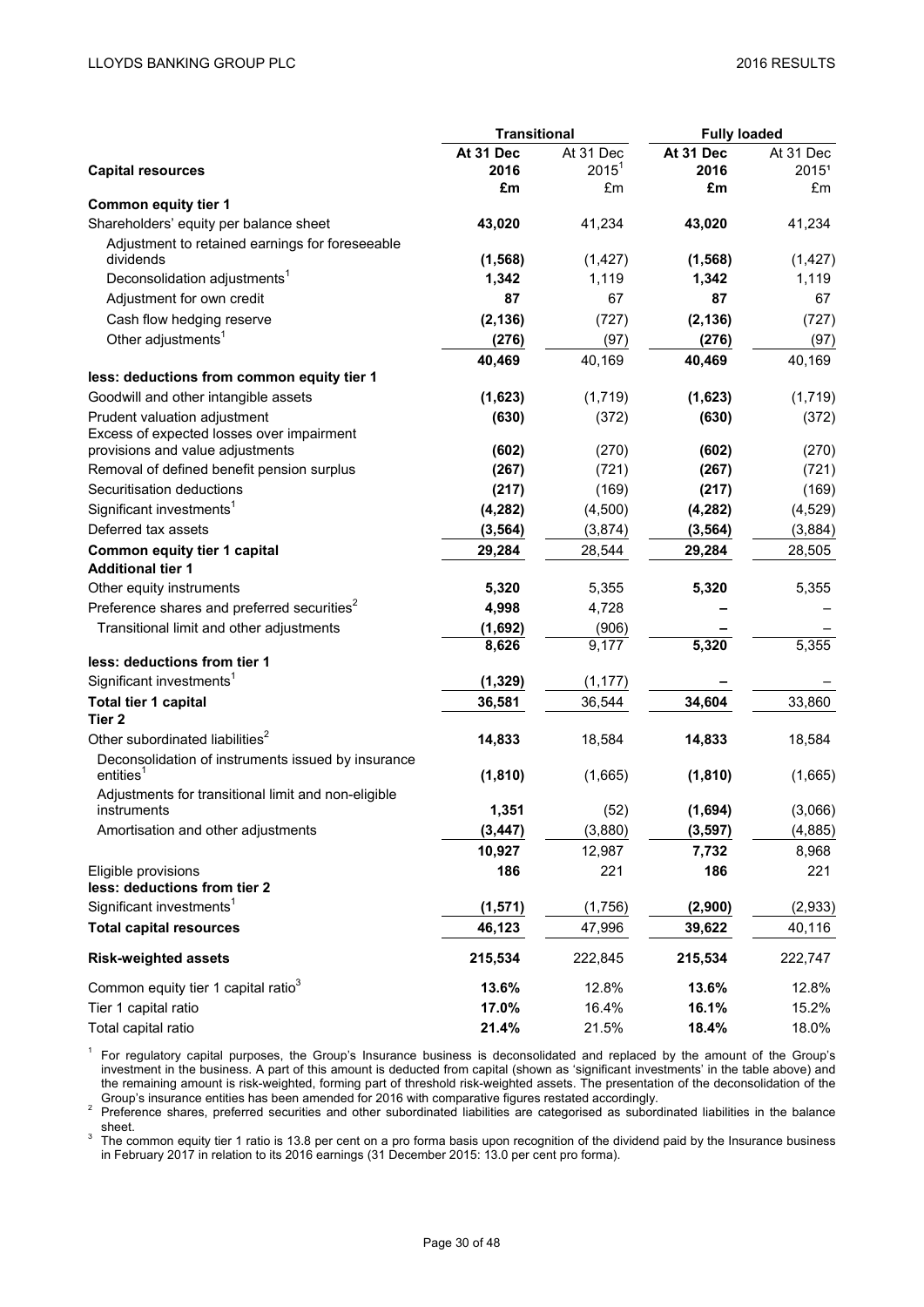## **Risk-weighted assets**

|                                                             | At 31 Dec | At 31 Dec |
|-------------------------------------------------------------|-----------|-----------|
|                                                             | 2016      | 2015      |
|                                                             | £m        | £m        |
| Foundation Internal Ratings Based (IRB) Approach            | 64,907    | 68,990    |
| Retail IRB Approach                                         | 64,970    | 63,912    |
| Other IRB Approach                                          | 17,788    | 18,661    |
| <b>IRB Approach</b>                                         | 147,665   | 151,563   |
| Standardised (STA) Approach                                 | 18,956    | 20,443    |
| <b>Credit risk</b>                                          | 166,621   | 172,006   |
| Counterparty credit risk                                    | 8,419     | 7,981     |
| Contributions to the default fund of a central counterparty | 340       | 488       |
| Credit valuation adjustment risk                            | 864       | 1,684     |
| Operational risk                                            | 25,292    | 26,123    |
| Market risk                                                 | 3,147     | 3,775     |
| Underlying risk-weighted assets                             | 204,683   | 212,057   |
| Threshold risk-weighted assets <sup>1</sup>                 | 10,851    | 10,788    |
| <b>Total risk-weighted assets</b>                           | 215,534   | 222,845   |
| Movement to fully loaded risk-weighted assets <sup>2</sup>  |           | (98)      |
| <b>Fully loaded risk-weighted assets</b>                    | 215,534   | 222,747   |

 $1$  Threshold risk-weighted assets reflect the element of significant investments and deferred tax assets that are permitted to be risk-weighted instead of being deducted from CET1 capital. Significant investments primarily arise from investment in the Group's Insurance business.

<sup>2</sup> Differences may arise between transitional and fully loaded threshold risk-weighted assets where deferred tax assets reliant on future profitability and arising from temporary timing differences and significant investments exceed the fully loaded threshold limit, resulting in an increase in amounts deducted from CET1 capital rather than being risk-weighted.

## **Stress testing**

The Group undertakes a wide ranging programme of stress testing providing a comprehensive view of the potential impacts arising from the risks to which the Group is exposed. One of the most important uses of stress testing is to assess the resilience of the operational and strategic plans of the Group to adverse economic conditions and other key vulnerabilities. As part of that the Group participates in the UK-wide concurrent stress test run by the Bank of England.

During 2016, the Group was subject to the European Banking Authority's Europe-wide stress test with the Group's results significantly above our minimum capital requirements. The concurrent UK stress test run by the Bank of England was also undertaken in 2016. As announced in November, the Group comfortably exceeded the capital thresholds set by the PRA and was not required to take any action as a result of this test.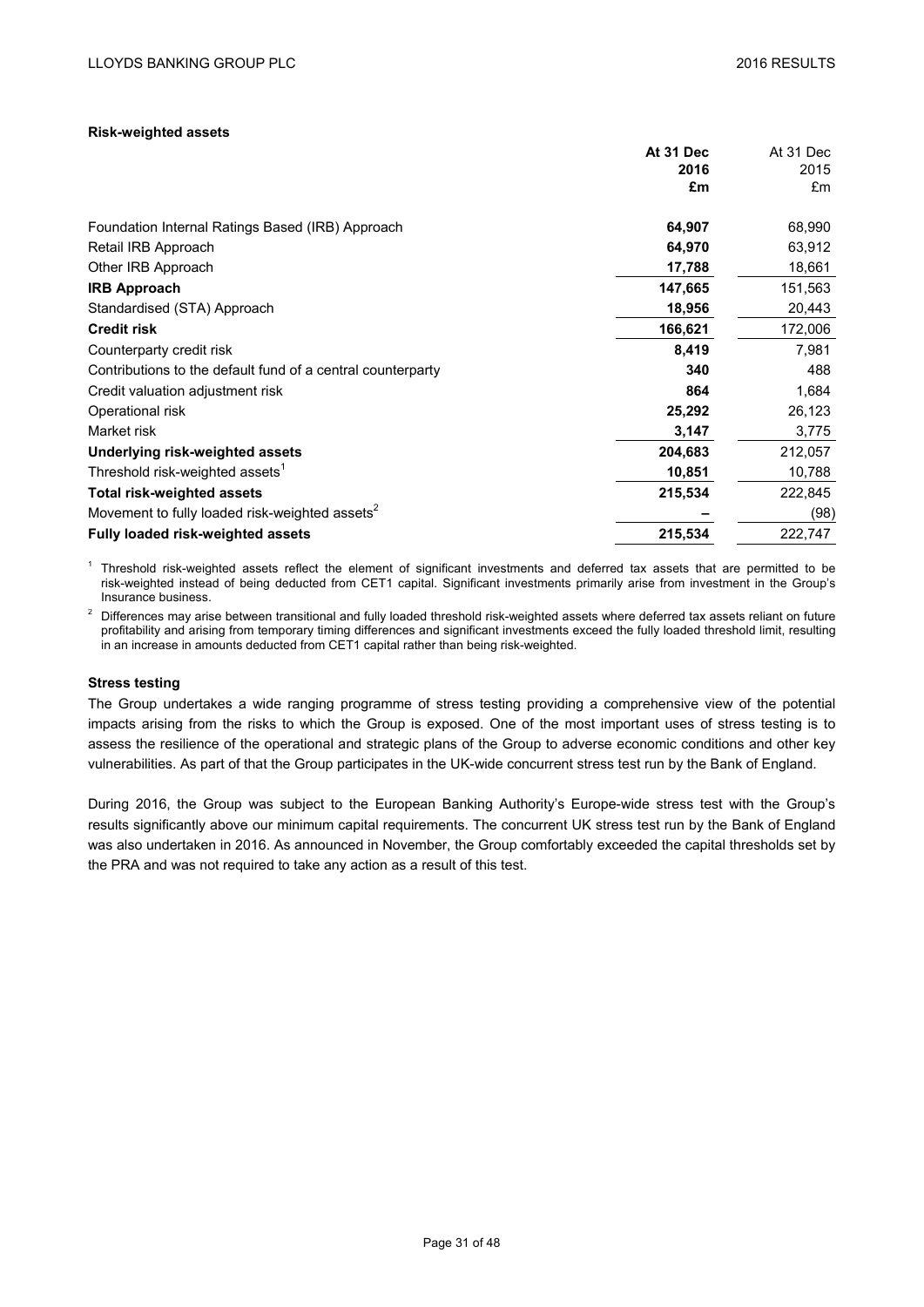## **Leverage ratio**

|                                                      | <b>Fully loaded</b> |            |
|------------------------------------------------------|---------------------|------------|
|                                                      | At 31 Dec           | At 31 Dec  |
|                                                      | 2016                | 2015       |
|                                                      | £m                  | £m         |
| Total tier 1 capital for leverage ratio              |                     |            |
| Common equity tier 1 capital                         | 29,284              | 28,505     |
| Additional tier 1 capital                            | 5,320               | 5,355      |
| <b>Total tier 1 capital</b>                          | 34,604              | 33,860     |
| <b>Exposure measure</b>                              |                     |            |
| <b>Statutory balance sheet assets</b>                |                     |            |
| Derivative financial instruments                     | 36,138              | 29,467     |
| Securities financing transactions (SFTs)             | 42,285              | 34,136     |
| Loans and advances and other assets                  | 739,370             | 743,085    |
| <b>Total assets</b>                                  | 817,793             | 806,688    |
| Deconsolidation adjustments <sup>1</sup>             |                     |            |
| Derivative financial instruments                     | (2, 403)            | (1,510)    |
| Securities financing transactions (SFTs)             | 112                 | (441)      |
| Loans and advances and other assets                  | (142, 955)          | (133, 975) |
| <b>Total deconsolidation adjustments</b>             | (145, 246)          | (135, 926) |
| <b>Derivatives adjustments</b>                       |                     |            |
| Adjustments for regulatory netting                   | (20, 490)           | (16, 419)  |
| Adjustments for cash collateral                      | (8, 432)            | (6, 464)   |
| Net written credit protection                        | 699                 | 682        |
| Regulatory potential future exposure                 | 13,188              | 12,966     |
| <b>Total derivatives adjustments</b>                 | (15, 035)           | (9, 235)   |
| <b>SFT adjustments</b>                               | 39                  | 3,361      |
| <b>Off-balance sheet items</b>                       | 58,685              | 56,424     |
| Regulatory deductions and other adjustments          | (9, 128)            | (9, 112)   |
| <b>Total exposure</b>                                | 707,108             | 712,200    |
| Leverage ratio <sup>2</sup>                          | 4.9%                | 4.8%       |
| Average leverage ratio <sup>3</sup>                  | 4.9%                |            |
| Average leverage ratio exposure measure <sup>4</sup> | 718,926             |            |

<sup>1</sup> Deconsolidation adjustments predominantly reflect the deconsolidation of assets related to Group subsidiaries that fall outside the scope of the Group's regulatory capital consolidation (primarily the Group's Insurance

The countercyclical leverage ratio buffer is currently nil.<br><sup>3</sup> The average leverage ratio is based on the average of the month end tier 1 capital and exposure measures over the quarter (30 September 2016 to 31 December 2016). The average of 4.9 per cent compares to 4.8 per cent at the start and 4.9 per cent at the

end of the quarter.<br><sup>4</sup> The average leverage ratio exposure measure is based on the average of the month end exposure measures over the quarter (30 September 2016 to 31 December 2016).

## **Modified UK leverage ratio**

The Group's leverage ratio on a modified basis, excluding qualifying central bank claims from the leverage exposure measure, is 5.2 per cent. This follows the rule modification applied to the UK Leverage Ratio Framework by the PRA in August 2016 as a result of recommendations made by the Financial Policy Committee.

The Financial Policy Committee has indicated that it intends to recalibrate the UK framework in 2017 in order to adjust for the impact of the rule modification, thereby ensuring that levels of capital currently required to meet leverage ratio minimums are maintained. The modified UK leverage ratio should therefore be considered in the context of the proposed recalibration.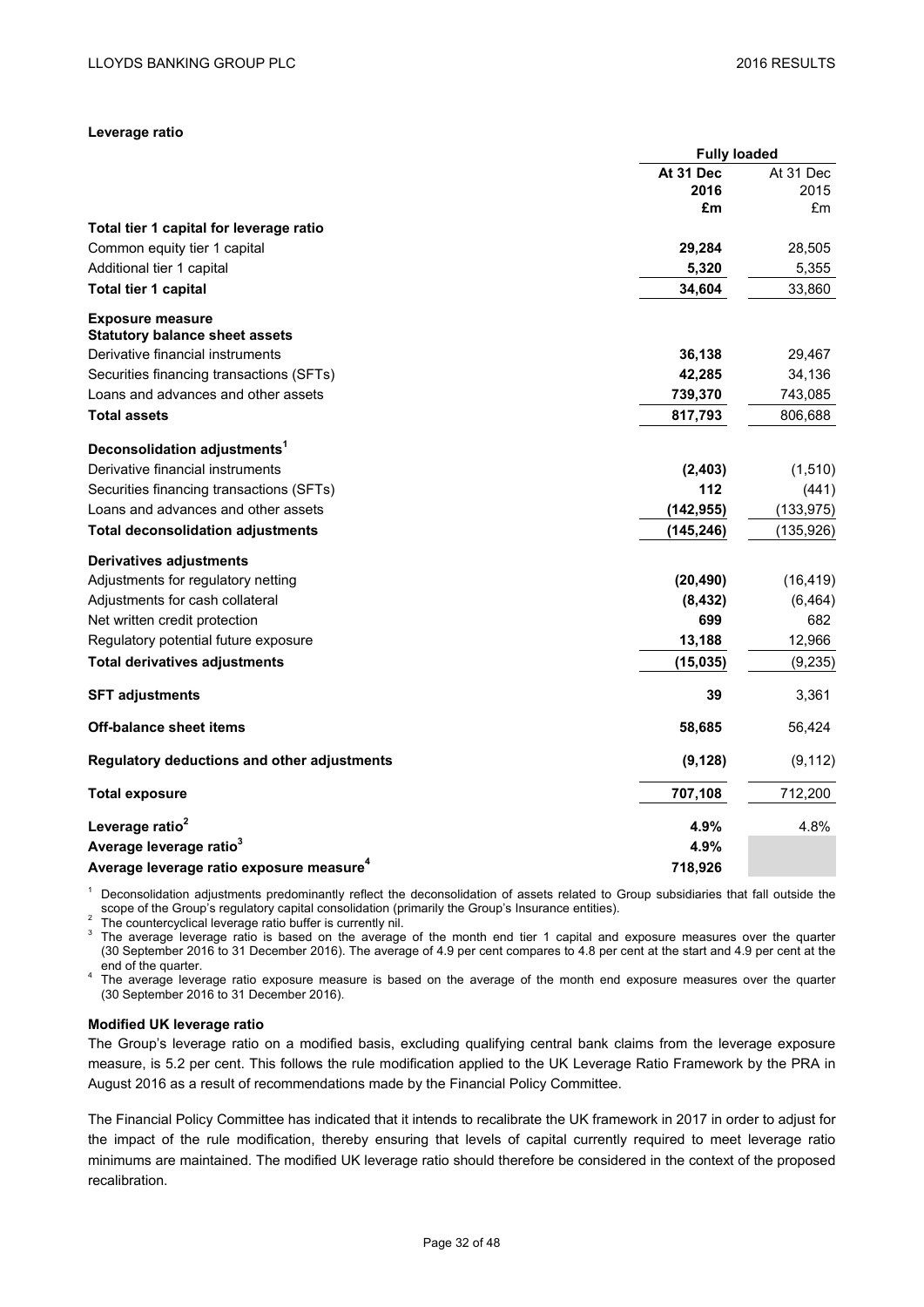## **CONDENSED CONSOLIDATED FINANCIAL STATEMENTS**

## **CONSOLIDATED INCOME STATEMENT**

|                                                          |                | 2016             | 2015      |
|----------------------------------------------------------|----------------|------------------|-----------|
|                                                          | <b>Note</b>    | £ million        | £ million |
|                                                          |                |                  |           |
| Interest and similar income                              |                | 16,620           | 17,615    |
| Interest and similar expense                             |                | (7, 346)         | (6, 297)  |
| Net interest income                                      |                | 9,274            | 11,318    |
| Fee and commission income                                |                | 3,045            | 3,252     |
| Fee and commission expense                               |                | (1, 356)         | (1, 442)  |
| Net fee and commission income                            |                | 1,689            | 1,810     |
| Net trading income                                       |                | 18,545           | 3,714     |
| Insurance premium income                                 |                | 8,068            | 4,792     |
| Other operating income                                   |                | 2,035            | 1,516     |
| Other income                                             |                | 30,337           | 11,832    |
| <b>Total income</b>                                      |                | 39,611           | 23,150    |
| Insurance claims                                         |                | (22, 344)        | (5, 729)  |
| Total income, net of insurance claims                    |                | 17,267           | 17,421    |
| Regulatory provisions                                    |                | (2,024)          | (4, 837)  |
| Other operating expenses                                 |                | (10, 253)        | (10, 550) |
| <b>Total operating expenses</b>                          |                | (12, 277)        | (15, 387) |
| <b>Trading surplus</b>                                   |                | 4,990            | 2,034     |
| Impairment                                               |                | (752)            | (390)     |
| <b>Profit before tax</b>                                 |                | 4,238            | 1,644     |
| Taxation                                                 | $\overline{2}$ | (1, 724)         | (688)     |
| Profit for the year                                      |                | 2,514            | 956       |
| Profit attributable to ordinary shareholders             |                | 2,001            | 466       |
| Profit attributable to other equity holders <sup>1</sup> |                | 412              | 394       |
| Profit attributable to equity holders                    |                | 2,413            | 860       |
| Profit attributable to non-controlling interests         |                | 101              | 96        |
| Profit for the year                                      |                | 2,514            | 956       |
|                                                          |                |                  |           |
| Basic earnings per share                                 | 3              | 2.9 <sub>p</sub> | 0.8p      |
| Diluted earnings per share                               | 3              | 2.9 <sub>p</sub> | 0.8p      |

<sup>1</sup> The profit after tax attributable to other equity holders of £412 million (2015: £394 million) is offset in reserves by a tax credit attributable to ordinary shareholders of £91 million (2015: £80 million).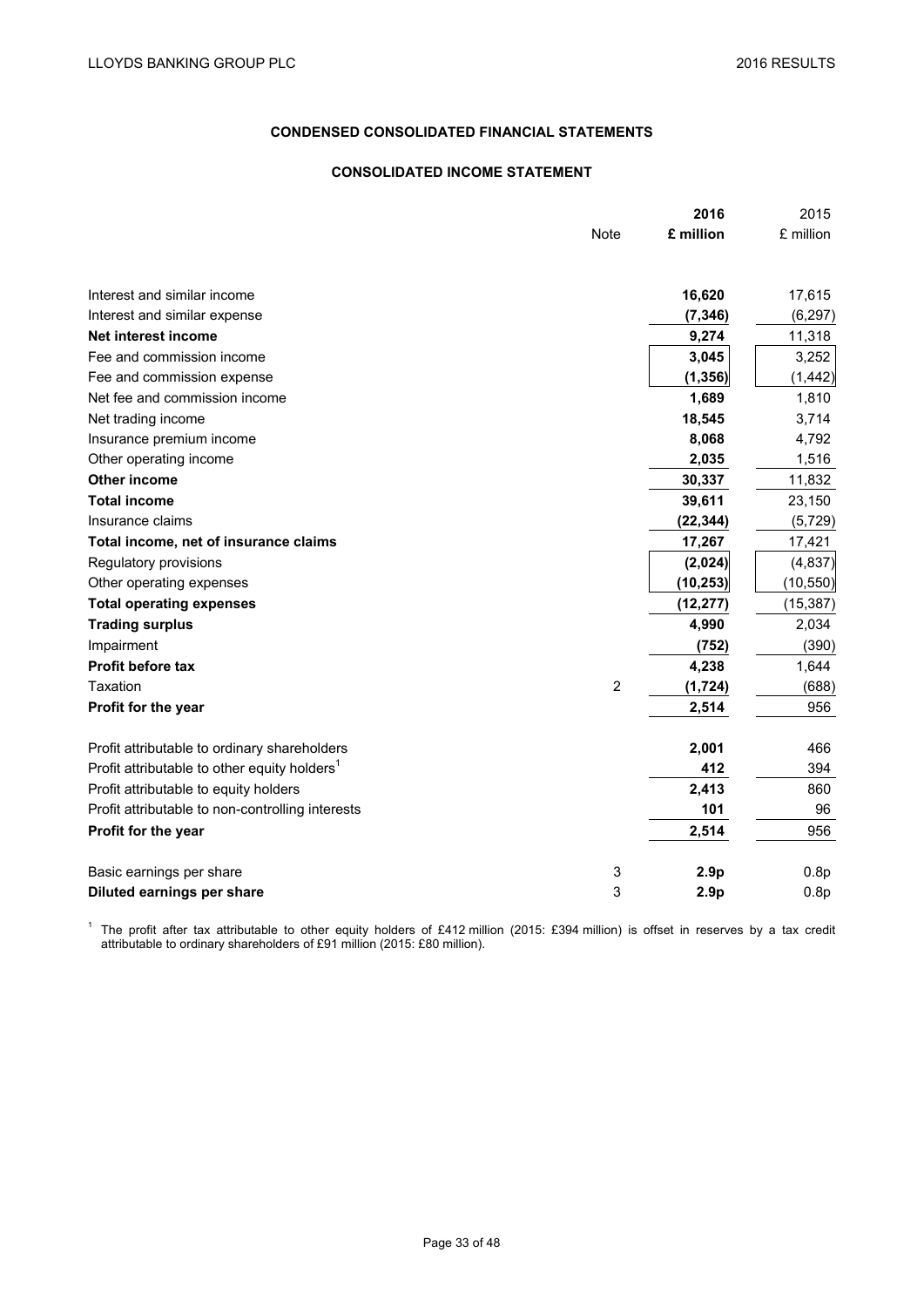# **CONSOLIDATED STATEMENT OF COMPREHENSIVE INCOME**

|                                                                                     | 2016      | 2015      |
|-------------------------------------------------------------------------------------|-----------|-----------|
|                                                                                     | £ million | £ million |
| Profit for the year                                                                 | 2,514     | 956       |
| Other comprehensive income                                                          |           |           |
| Items that will not subsequently be reclassified to profit or loss:                 |           |           |
| Post-retirement defined benefit scheme remeasurements:                              |           |           |
| Remeasurements before taxation                                                      | (1, 348)  | (274)     |
| Taxation                                                                            | 320       | 59        |
|                                                                                     | (1,028)   | (215)     |
| Items that may subsequently be reclassified to profit or loss:                      |           |           |
| Movements in revaluation reserve in respect of available-for-sale financial assets: |           |           |
| Adjustment on transfer from held-to-maturity portfolio                              | 1,544     |           |
| Change in fair value                                                                | 356       | (318)     |
| Income statement transfers in respect of disposals                                  | (575)     | (51)      |
| Income statement transfers in respect of impairment                                 | 173       | 4         |
| Taxation                                                                            | (301)     | (6)       |
|                                                                                     | 1,197     | (371)     |
| Movements in cash flow hedging reserve:                                             |           |           |
| Effective portion of changes in fair value                                          | 2,432     | 537       |
| Net income statement transfers                                                      | (557)     | (956)     |
| Taxation                                                                            | (466)     | 7         |
|                                                                                     | 1,409     | (412)     |
| Currency translation differences (tax: nil)                                         | (4)       | (42)      |
| Other comprehensive income for the year, net of tax                                 | 1,574     | (1,040)   |
| Total comprehensive income for the year                                             | 4,088     | (84)      |
|                                                                                     |           |           |
| Total comprehensive income attributable to ordinary shareholders                    | 3,575     | (574)     |
| Total comprehensive income attributable to other equity holders                     | 412       | 394       |
| Total comprehensive income attributable to equity holders                           | 3,987     | (180)     |
| Total comprehensive income attributable to non-controlling interests                | 101       | 96        |
| Total comprehensive income for the year                                             | 4,088     | (84)      |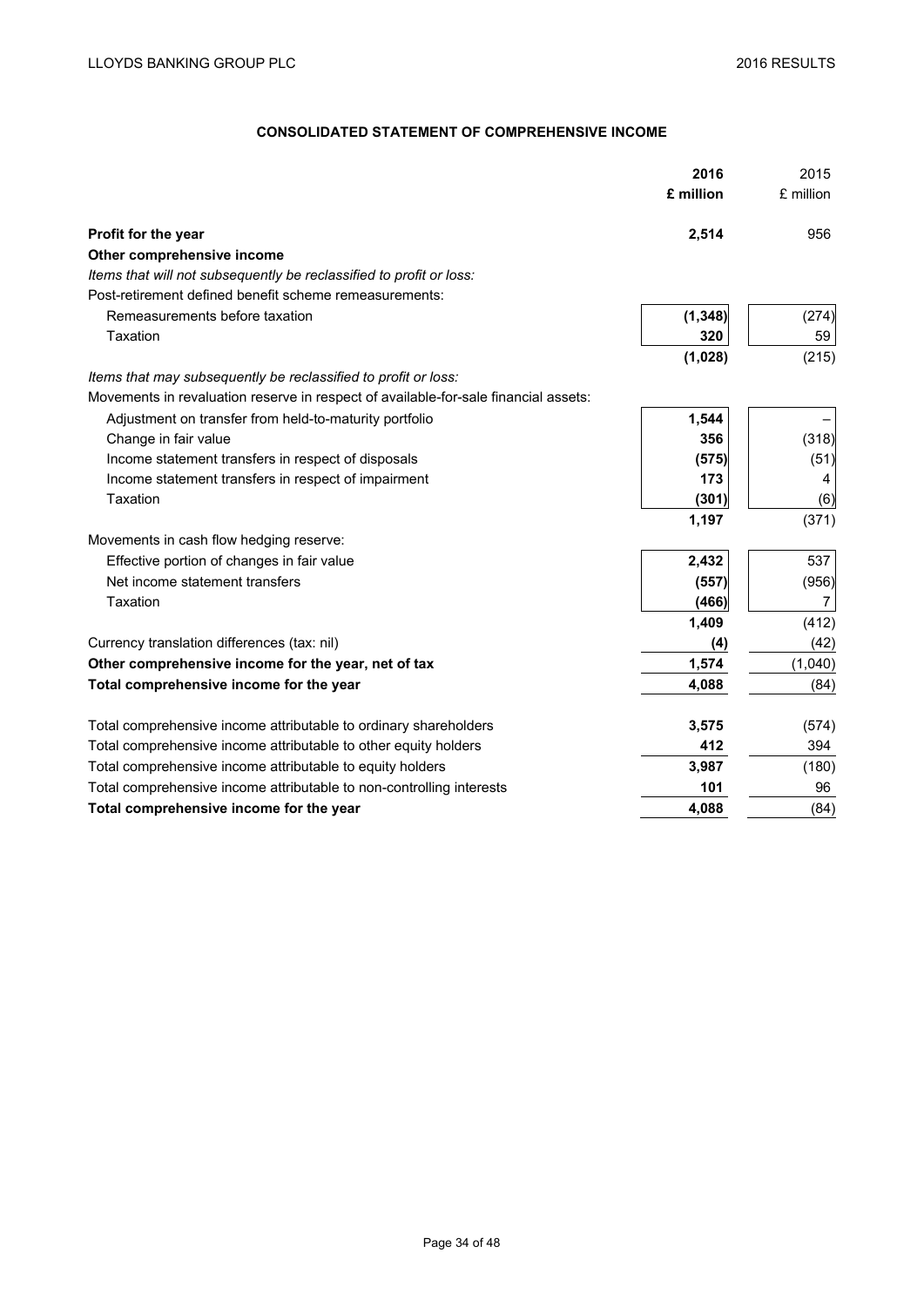## **CONSOLIDATED BALANCE SHEET**

|                                                                         | At 31 Dec | At 31 Dec |
|-------------------------------------------------------------------------|-----------|-----------|
|                                                                         | 2016      | 2015      |
|                                                                         | £ million | £ million |
| <b>Assets</b>                                                           |           |           |
| Cash and balances at central banks                                      | 47,452    | 58,417    |
| Items in course of collection from banks                                | 706       | 697       |
| Trading and other financial assets at fair value through profit or loss | 151,174   | 140,536   |
| Derivative financial instruments                                        | 36,138    | 29,467    |
| Loans and receivables:                                                  |           |           |
| Loans and advances to banks                                             | 26,902    | 25,117    |
| Loans and advances to customers                                         | 457,958   | 455,175   |
| Debt securities                                                         | 3,397     | 4,191     |
|                                                                         | 488,257   | 484,483   |
| Available-for-sale financial assets <sup>1</sup>                        | 56,524    | 33,032    |
| Held-to-maturity investments <sup>1</sup>                               |           | 19,808    |
| Goodwill                                                                | 2,016     | 2,016     |
| Value of in-force business                                              | 5,042     | 4,596     |
| Other intangible assets                                                 | 1,681     | 1,838     |
| Property, plant and equipment                                           | 12,972    | 12,979    |
| Current tax recoverable                                                 | 28        | 44        |
| Deferred tax assets                                                     | 2,706     | 4,010     |
| Retirement benefit assets                                               | 342       | 901       |
| Other assets                                                            | 12,755    | 13,864    |
| <b>Total assets</b>                                                     | 817,793   | 806,688   |
|                                                                         |           |           |

 $1$  The Group has reviewed its holding of government securities classified as held-to-maturity in light of the current low interest rate environment and they have been reclassified as available-for-sale; this has resulted in a credit of £1,544 million to the available-for-sale revaluation reserve (£1,127 million after tax).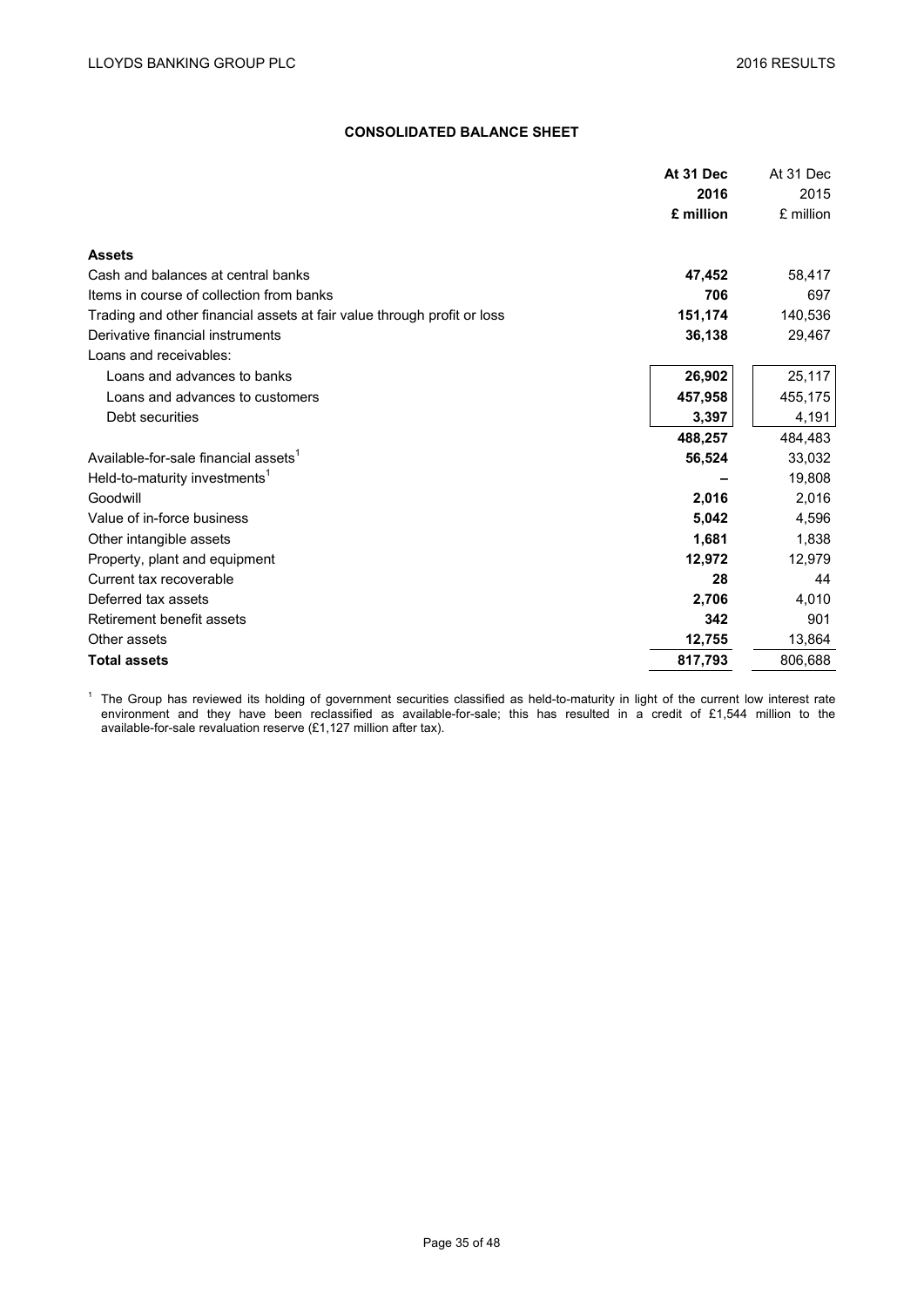|                                                                              | At 31 Dec | At 31 Dec |
|------------------------------------------------------------------------------|-----------|-----------|
|                                                                              | 2016      | 2015      |
| <b>Equity and liabilities</b>                                                | £ million | £ million |
| Liabilities                                                                  |           |           |
| Deposits from banks                                                          | 16,384    | 16,925    |
| Customer deposits                                                            | 415,460   | 418,326   |
| Items in course of transmission to banks                                     | 548       | 717       |
| Trading and other financial liabilities at fair value through profit or loss | 54,504    | 51,863    |
| Derivative financial instruments                                             | 34,924    | 26,301    |
| Notes in circulation                                                         | 1,402     | 1,112     |
| Debt securities in issue                                                     | 76,314    | 82,056    |
| Liabilities arising from insurance contracts and participating investment    |           |           |
| contracts                                                                    | 94,390    | 80,294    |
| Liabilities arising from non-participating investment contracts              | 20,112    | 22,777    |
| <b>Other liabilities</b>                                                     | 29,193    | 29,661    |
| Retirement benefit obligations                                               | 822       | 365       |
| <b>Current tax liabilities</b>                                               | 226       | 279       |
| Deferred tax liabilities                                                     |           | 33        |
| Other provisions                                                             | 4,868     | 5,687     |
| Subordinated liabilities                                                     | 19,831    | 23,312    |
| <b>Total liabilities</b>                                                     | 768,978   | 759,708   |
| <b>Equity</b>                                                                |           |           |
| Share capital                                                                | 7,146     | 7,146     |
| Share premium account                                                        | 17,622    | 17,412    |
| Other reserves                                                               | 14,652    | 12,260    |
| Retained profits                                                             | 3,600     | 4,416     |
| Shareholders' equity                                                         | 43,020    | 41,234    |
| Other equity instruments                                                     | 5,355     | 5,355     |
| Total equity excluding non-controlling interests                             | 48,375    | 46,589    |
| Non-controlling interests                                                    | 440       | 391       |
| <b>Total equity</b>                                                          | 48,815    | 46,980    |
| <b>Total equity and liabilities</b>                                          | 817,793   | 806,688   |
|                                                                              |           |           |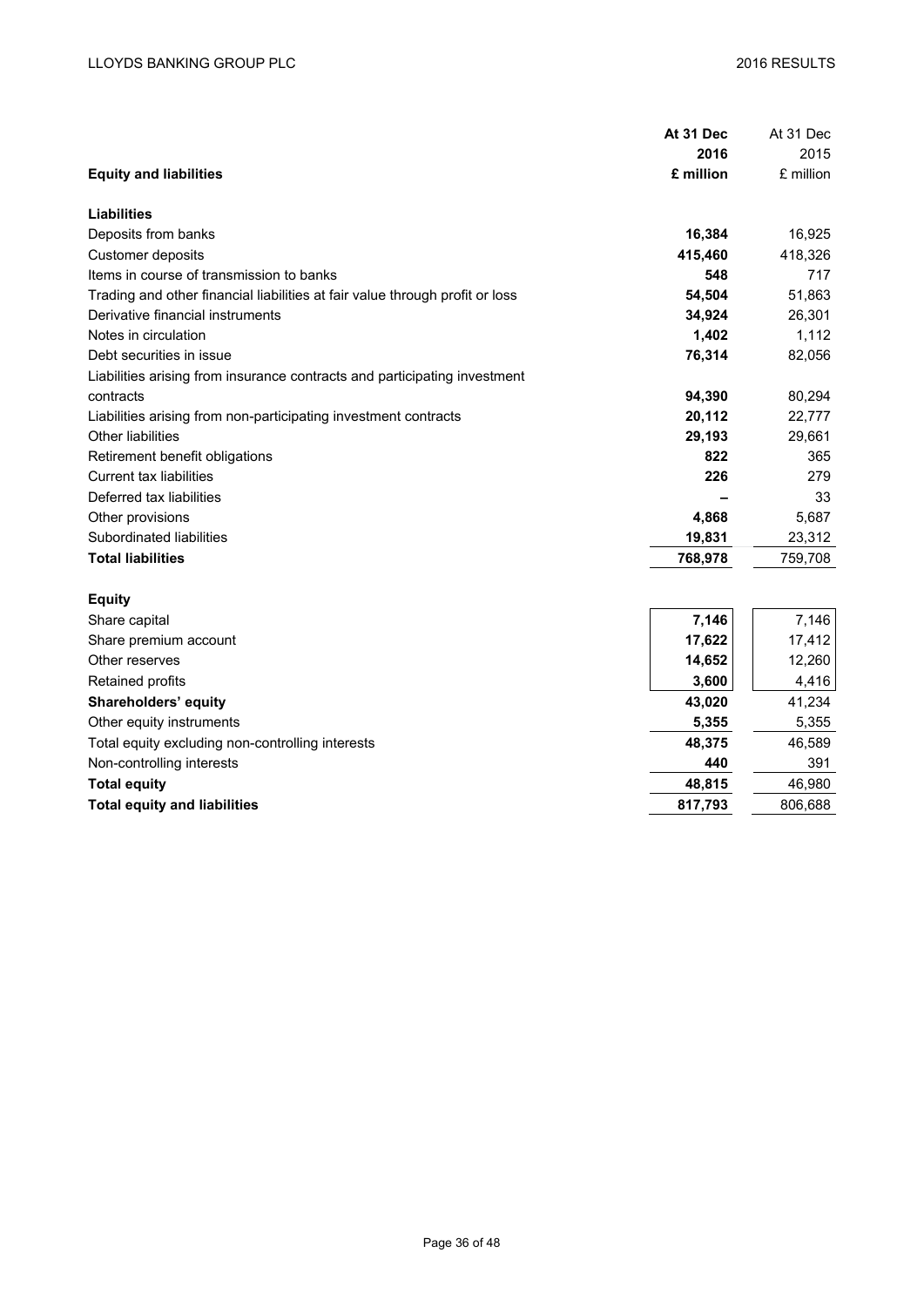# **CONSOLIDATED STATEMENT OF CHANGES IN EQUITY**

| <b>Share</b><br><b>Other</b><br>Non-<br>capital<br><b>Retained</b><br>and<br><b>Other</b><br>equity<br>controlling<br>premium reserves<br>profits<br>Total<br><b>instruments</b><br><b>interests</b><br>£ million £ million<br>£ million<br>£ million<br>£ million £ million<br>£ million<br>24,558<br>12,260<br>4,416<br>41,234<br>5,355<br>391<br>Balance at 1 January 2016<br><b>Comprehensive income</b><br>Profit for the year<br>2,413<br>2,413<br>101<br>Other comprehensive income<br>Post-retirement defined benefit<br>scheme remeasurements, net of<br>(1,028)<br>(1,028)<br>tax<br>Movements in revaluation reserve<br>in respect of available-for-sale<br>1,197<br>1,197<br>financial assets, net of tax<br>Movements in cash flow hedging<br>1,409<br>1,409<br>reserve, net of tax<br>Currency translation differences<br>(4)<br>(4)<br>(tax: nil)<br><b>Total other comprehensive</b><br>2,602<br>(1,028)<br>1,574<br>income<br>2,602<br>101<br><b>Total comprehensive income</b><br>1,385<br>3,987<br><b>Transactions with owners</b><br>(2,014)<br>(29)<br>(2,014)<br>Dividends<br>Distributions on other equity<br>(321)<br>(321)<br>instruments, net of tax<br>(210)<br>210<br>Redemption of preference shares<br>(175)<br>(175)<br>Movement in treasury shares |          |  |  | Attributable to equity shareholders |  |  |
|------------------------------------------------------------------------------------------------------------------------------------------------------------------------------------------------------------------------------------------------------------------------------------------------------------------------------------------------------------------------------------------------------------------------------------------------------------------------------------------------------------------------------------------------------------------------------------------------------------------------------------------------------------------------------------------------------------------------------------------------------------------------------------------------------------------------------------------------------------------------------------------------------------------------------------------------------------------------------------------------------------------------------------------------------------------------------------------------------------------------------------------------------------------------------------------------------------------------------------------------------------------------------------|----------|--|--|-------------------------------------|--|--|
|                                                                                                                                                                                                                                                                                                                                                                                                                                                                                                                                                                                                                                                                                                                                                                                                                                                                                                                                                                                                                                                                                                                                                                                                                                                                                    | Total    |  |  |                                     |  |  |
|                                                                                                                                                                                                                                                                                                                                                                                                                                                                                                                                                                                                                                                                                                                                                                                                                                                                                                                                                                                                                                                                                                                                                                                                                                                                                    | 46,980   |  |  |                                     |  |  |
|                                                                                                                                                                                                                                                                                                                                                                                                                                                                                                                                                                                                                                                                                                                                                                                                                                                                                                                                                                                                                                                                                                                                                                                                                                                                                    |          |  |  |                                     |  |  |
|                                                                                                                                                                                                                                                                                                                                                                                                                                                                                                                                                                                                                                                                                                                                                                                                                                                                                                                                                                                                                                                                                                                                                                                                                                                                                    | 2,514    |  |  |                                     |  |  |
|                                                                                                                                                                                                                                                                                                                                                                                                                                                                                                                                                                                                                                                                                                                                                                                                                                                                                                                                                                                                                                                                                                                                                                                                                                                                                    |          |  |  |                                     |  |  |
|                                                                                                                                                                                                                                                                                                                                                                                                                                                                                                                                                                                                                                                                                                                                                                                                                                                                                                                                                                                                                                                                                                                                                                                                                                                                                    |          |  |  |                                     |  |  |
|                                                                                                                                                                                                                                                                                                                                                                                                                                                                                                                                                                                                                                                                                                                                                                                                                                                                                                                                                                                                                                                                                                                                                                                                                                                                                    |          |  |  |                                     |  |  |
|                                                                                                                                                                                                                                                                                                                                                                                                                                                                                                                                                                                                                                                                                                                                                                                                                                                                                                                                                                                                                                                                                                                                                                                                                                                                                    | (1,028)  |  |  |                                     |  |  |
|                                                                                                                                                                                                                                                                                                                                                                                                                                                                                                                                                                                                                                                                                                                                                                                                                                                                                                                                                                                                                                                                                                                                                                                                                                                                                    |          |  |  |                                     |  |  |
|                                                                                                                                                                                                                                                                                                                                                                                                                                                                                                                                                                                                                                                                                                                                                                                                                                                                                                                                                                                                                                                                                                                                                                                                                                                                                    |          |  |  |                                     |  |  |
|                                                                                                                                                                                                                                                                                                                                                                                                                                                                                                                                                                                                                                                                                                                                                                                                                                                                                                                                                                                                                                                                                                                                                                                                                                                                                    | 1,197    |  |  |                                     |  |  |
|                                                                                                                                                                                                                                                                                                                                                                                                                                                                                                                                                                                                                                                                                                                                                                                                                                                                                                                                                                                                                                                                                                                                                                                                                                                                                    |          |  |  |                                     |  |  |
|                                                                                                                                                                                                                                                                                                                                                                                                                                                                                                                                                                                                                                                                                                                                                                                                                                                                                                                                                                                                                                                                                                                                                                                                                                                                                    | 1,409    |  |  |                                     |  |  |
|                                                                                                                                                                                                                                                                                                                                                                                                                                                                                                                                                                                                                                                                                                                                                                                                                                                                                                                                                                                                                                                                                                                                                                                                                                                                                    |          |  |  |                                     |  |  |
|                                                                                                                                                                                                                                                                                                                                                                                                                                                                                                                                                                                                                                                                                                                                                                                                                                                                                                                                                                                                                                                                                                                                                                                                                                                                                    | (4)      |  |  |                                     |  |  |
|                                                                                                                                                                                                                                                                                                                                                                                                                                                                                                                                                                                                                                                                                                                                                                                                                                                                                                                                                                                                                                                                                                                                                                                                                                                                                    |          |  |  |                                     |  |  |
|                                                                                                                                                                                                                                                                                                                                                                                                                                                                                                                                                                                                                                                                                                                                                                                                                                                                                                                                                                                                                                                                                                                                                                                                                                                                                    | 1,574    |  |  |                                     |  |  |
|                                                                                                                                                                                                                                                                                                                                                                                                                                                                                                                                                                                                                                                                                                                                                                                                                                                                                                                                                                                                                                                                                                                                                                                                                                                                                    | 4,088    |  |  |                                     |  |  |
|                                                                                                                                                                                                                                                                                                                                                                                                                                                                                                                                                                                                                                                                                                                                                                                                                                                                                                                                                                                                                                                                                                                                                                                                                                                                                    |          |  |  |                                     |  |  |
|                                                                                                                                                                                                                                                                                                                                                                                                                                                                                                                                                                                                                                                                                                                                                                                                                                                                                                                                                                                                                                                                                                                                                                                                                                                                                    | (2,043)  |  |  |                                     |  |  |
|                                                                                                                                                                                                                                                                                                                                                                                                                                                                                                                                                                                                                                                                                                                                                                                                                                                                                                                                                                                                                                                                                                                                                                                                                                                                                    |          |  |  |                                     |  |  |
|                                                                                                                                                                                                                                                                                                                                                                                                                                                                                                                                                                                                                                                                                                                                                                                                                                                                                                                                                                                                                                                                                                                                                                                                                                                                                    | (321)    |  |  |                                     |  |  |
|                                                                                                                                                                                                                                                                                                                                                                                                                                                                                                                                                                                                                                                                                                                                                                                                                                                                                                                                                                                                                                                                                                                                                                                                                                                                                    |          |  |  |                                     |  |  |
|                                                                                                                                                                                                                                                                                                                                                                                                                                                                                                                                                                                                                                                                                                                                                                                                                                                                                                                                                                                                                                                                                                                                                                                                                                                                                    | (175)    |  |  |                                     |  |  |
| Value of employee services:                                                                                                                                                                                                                                                                                                                                                                                                                                                                                                                                                                                                                                                                                                                                                                                                                                                                                                                                                                                                                                                                                                                                                                                                                                                        |          |  |  |                                     |  |  |
| Share option schemes<br>141<br>141                                                                                                                                                                                                                                                                                                                                                                                                                                                                                                                                                                                                                                                                                                                                                                                                                                                                                                                                                                                                                                                                                                                                                                                                                                                 | 141      |  |  |                                     |  |  |
| 168<br>168<br>Other employee award schemes                                                                                                                                                                                                                                                                                                                                                                                                                                                                                                                                                                                                                                                                                                                                                                                                                                                                                                                                                                                                                                                                                                                                                                                                                                         | 168      |  |  |                                     |  |  |
| Other changes in non-controlling                                                                                                                                                                                                                                                                                                                                                                                                                                                                                                                                                                                                                                                                                                                                                                                                                                                                                                                                                                                                                                                                                                                                                                                                                                                   |          |  |  |                                     |  |  |
| (23)<br>interests                                                                                                                                                                                                                                                                                                                                                                                                                                                                                                                                                                                                                                                                                                                                                                                                                                                                                                                                                                                                                                                                                                                                                                                                                                                                  | (23)     |  |  |                                     |  |  |
| <b>Total transactions with owners</b><br>210<br>(210)<br>(2, 201)<br>(2, 201)<br>(52)                                                                                                                                                                                                                                                                                                                                                                                                                                                                                                                                                                                                                                                                                                                                                                                                                                                                                                                                                                                                                                                                                                                                                                                              | (2, 253) |  |  |                                     |  |  |
| <b>Balance at 31 December 2016</b><br>440<br>24,768<br>14,652<br>3,600<br>43,020<br>5,355                                                                                                                                                                                                                                                                                                                                                                                                                                                                                                                                                                                                                                                                                                                                                                                                                                                                                                                                                                                                                                                                                                                                                                                          | 48,815   |  |  |                                     |  |  |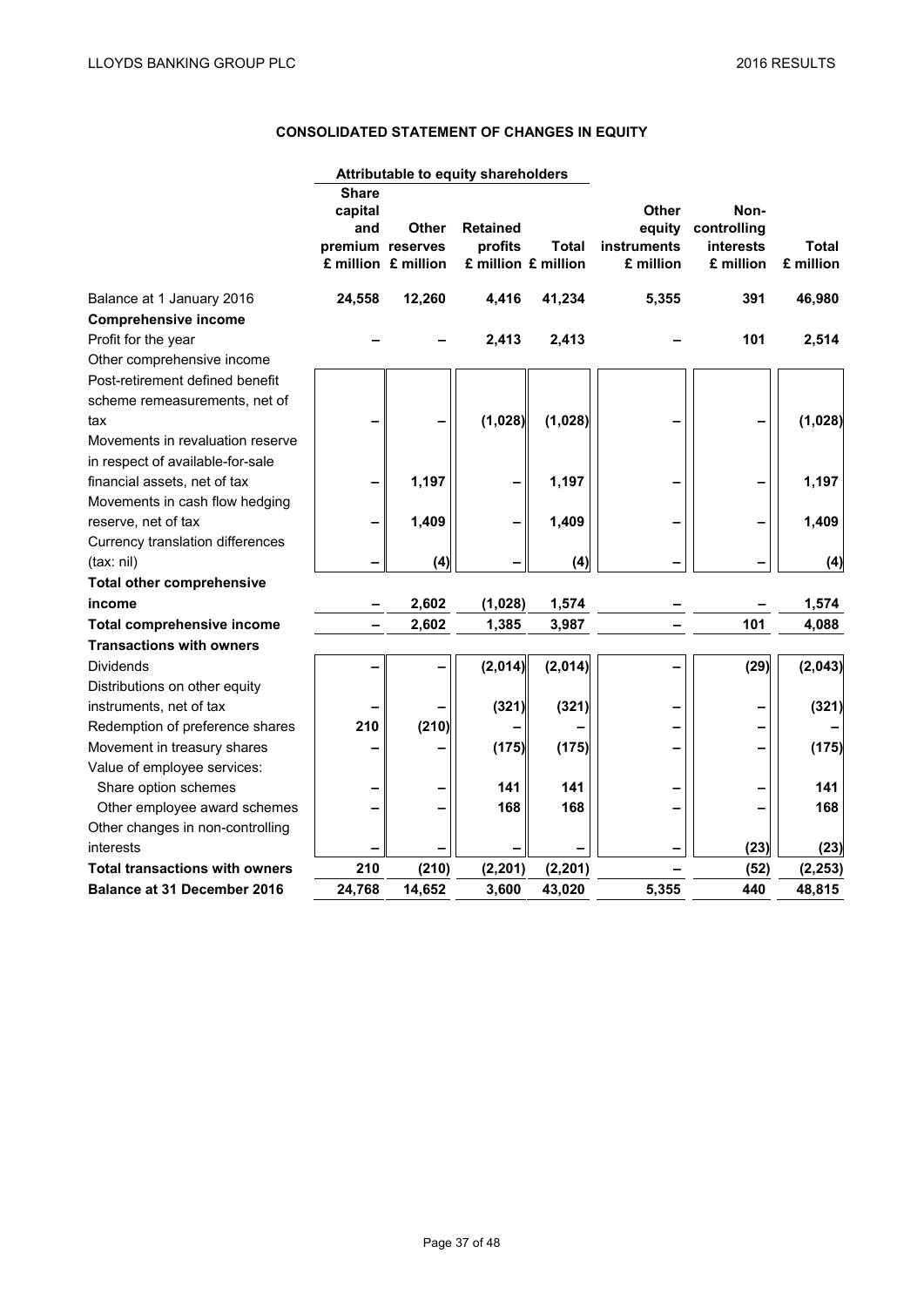|                                             |           |           | Attributable to equity shareholders |           |             |             |           |
|---------------------------------------------|-----------|-----------|-------------------------------------|-----------|-------------|-------------|-----------|
|                                             | Share     |           |                                     |           |             |             |           |
|                                             | capital   |           |                                     |           | Other       | Non-        |           |
|                                             | and       | Other     | Retained                            |           | equity      | controlling |           |
|                                             | premium   | reserves  | profits                             | Total     | instruments | interests   | Total     |
|                                             | £ million | £ million | £ million                           | £ million | £ million   | £ million   | £ million |
| Balance at 1 January 2015                   | 24,427    | 13,216    | 5,692                               | 43,335    | 5,355       | 1,213       | 49,903    |
| <b>Comprehensive income</b>                 |           |           |                                     |           |             |             |           |
| Profit for the year                         |           |           | 860                                 | 860       |             | 96          | 956       |
| Other comprehensive income                  |           |           |                                     |           |             |             |           |
| Post-retirement defined benefit scheme      |           |           |                                     |           |             |             |           |
| remeasurements, net of tax                  |           |           | (215)                               | (215)     |             |             | (215)     |
| Movements in revaluation reserve in         |           |           |                                     |           |             |             |           |
| respect of available-for-sale financial     |           |           |                                     |           |             |             |           |
| assets, net of tax                          |           | (371)     |                                     | (371)     |             |             | (371)     |
| Movements in cash flow hedging reserve,     |           |           |                                     |           |             |             |           |
| net of tax                                  |           | (412)     |                                     | (412)     |             |             | (412)     |
| Currency translation differences (tax: nil) |           | (42)      |                                     | (42)      |             |             | (42)      |
| Total other comprehensive income            | -         | (825)     | (215)                               | (1,040)   |             | —           | (1,040)   |
| Total comprehensive income                  |           | (825)     | 645                                 | (180)     |             | 96          | (84)      |
| <b>Transactions with owners</b>             |           |           |                                     |           |             |             |           |
| <b>Dividends</b>                            |           |           | (1,070)                             | (1,070)   |             | (52)        | (1, 122)  |
| Distributions on other equity instruments,  |           |           |                                     |           |             |             |           |
| net of tax                                  |           |           | (314)                               | (314)     |             |             | (314)     |
| Redemption of preference shares             | 131       | (131)     |                                     |           |             |             |           |
| Movement in treasury shares                 |           |           | (816)                               | (816)     |             |             | (816)     |
| Value of employee services:                 |           |           |                                     |           |             |             |           |
| Share option schemes                        |           |           | 107                                 | 107       |             |             | 107       |
| Other employee award schemes                |           |           | 172                                 | 172       |             |             | 172       |
| Adjustment on sale of non-controlling       |           |           |                                     |           |             |             |           |
| interest in TSB                             |           |           |                                     |           |             | (825)       | (825)     |
| Other changes in non-controlling interests  |           |           |                                     |           |             | (41)        | (41)      |
| <b>Total transactions with owners</b>       | 131       | (131)     | (1, 921)                            | (1,921)   |             | (918)       | (2,839)   |
| <b>Balance at 31 December 2015</b>          | 24.558    | 12.260    | 4,416                               | 41,234    | 5,355       | 391         | 46,980    |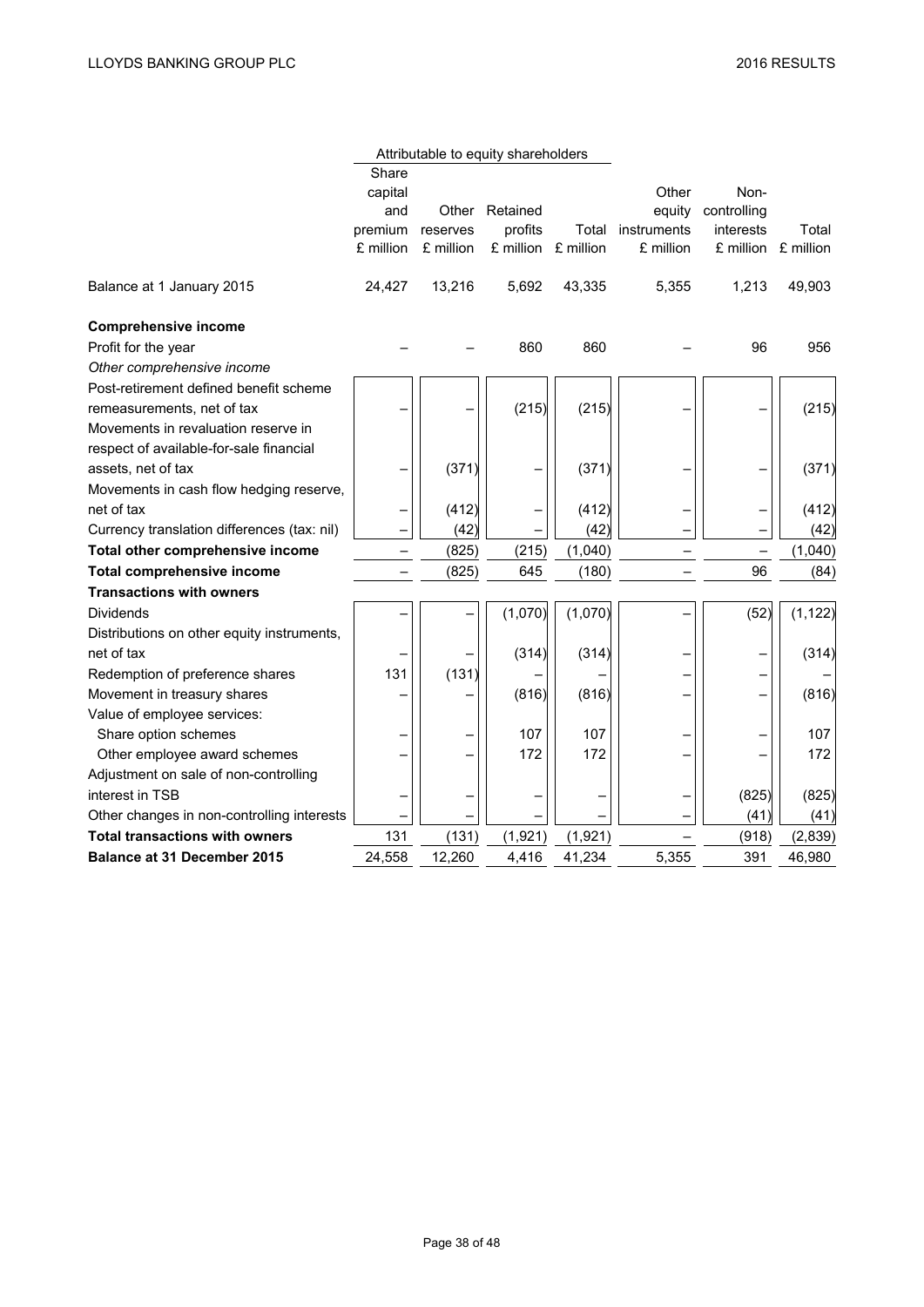## **NOTES TO THE FINANCIAL STATEMENTS**

## **1. Accounting policies, presentation and estimates**

These condensed consolidated financial statements as at and for the year to 31 December 2016 comprise the results of Lloyds Banking Group plc (the Company) together with its subsidiaries (the Group). They do not include all of the information required for full annual financial statements. Copies of the 2016 Annual Report and Accounts will be available on the Group's website and upon request from Investor Relations, Lloyds Banking Group plc, 25 Gresham Street, London EC2V 7HN.

The accounting policies are consistent with those applied by the Group in its 2015 Annual Report and Accounts, and there have been no significant changes in the basis upon which estimates have been determined, compared to that applied at 31 December 2015.

## **2. Taxation**

A reconciliation of the tax charge that would result from applying the standard UK corporation tax rate to the profit before tax, to the actual tax charge, is given below:

|                                                              | 2016     | 2015<br>£m |
|--------------------------------------------------------------|----------|------------|
|                                                              | £m       |            |
| Profit before tax                                            | 4,238    | 1,644      |
| Tax charge thereon at UK corporation tax rate of 20 per cent |          |            |
| (2015: 20.25 per cent)                                       | (848)    | (333)      |
| Factors affecting charge:                                    |          |            |
| Impact of bank surcharge                                     | (266)    |            |
| Impact of changes in UK corporation tax rates                | (201)    | (27)       |
| Disallowed items <sup>1</sup>                                | (394)    | (630)      |
| Non-taxable items                                            | 75       | 162        |
| Overseas tax rate differences                                | 10       | (4)        |
| Gains exempted                                               | 19       | 67         |
| Policyholder tax <sup>2</sup>                                | (241)    | 3          |
| Tax losses not previously recognised                         | 59       | 42         |
| Adjustments in respect of previous years                     | 64       | 33         |
| Effect of results of joint ventures and associates           | (1)      | (1)        |
| Tax charge on profit on ordinary activities                  | (1, 724) | (688)      |

<sup>1</sup> The Finance (No.2) Act 2015 introduced restrictions on the tax deductability of provisions for conduct charges arising on or after 8 July 2015. This has resulted in an additional income statement tax charge of £219 million (2015: £459 million).

 $2$  In 2016 this includes a £231 million write down of the deferred tax asset held within the life business, reflecting the Group's utilisation estimate which has been restricted by the current economic environment.

The Finance (No. 2) Act 2015 introduced an additional surcharge of 8 per cent on banking profits from 1 January 2016.

The Finance Act 2016 was enacted on 15 September 2016. The Act further reduced the corporation tax rate applicable from 1 April 2020 to 17 per cent and further restricts the amount of banks' profits that can be offset by carried forward losses for the purposes of calculating corporation tax liabilities from 50 per cent to 25 per cent with effect from 1 April 2016.

The corporation tax changes enacted have resulted in a reduction in the Group's net deferred tax asset at 31 December 2016 of £158 million, comprising a £201 million charge included in the income statement and a £43 million credit included in equity.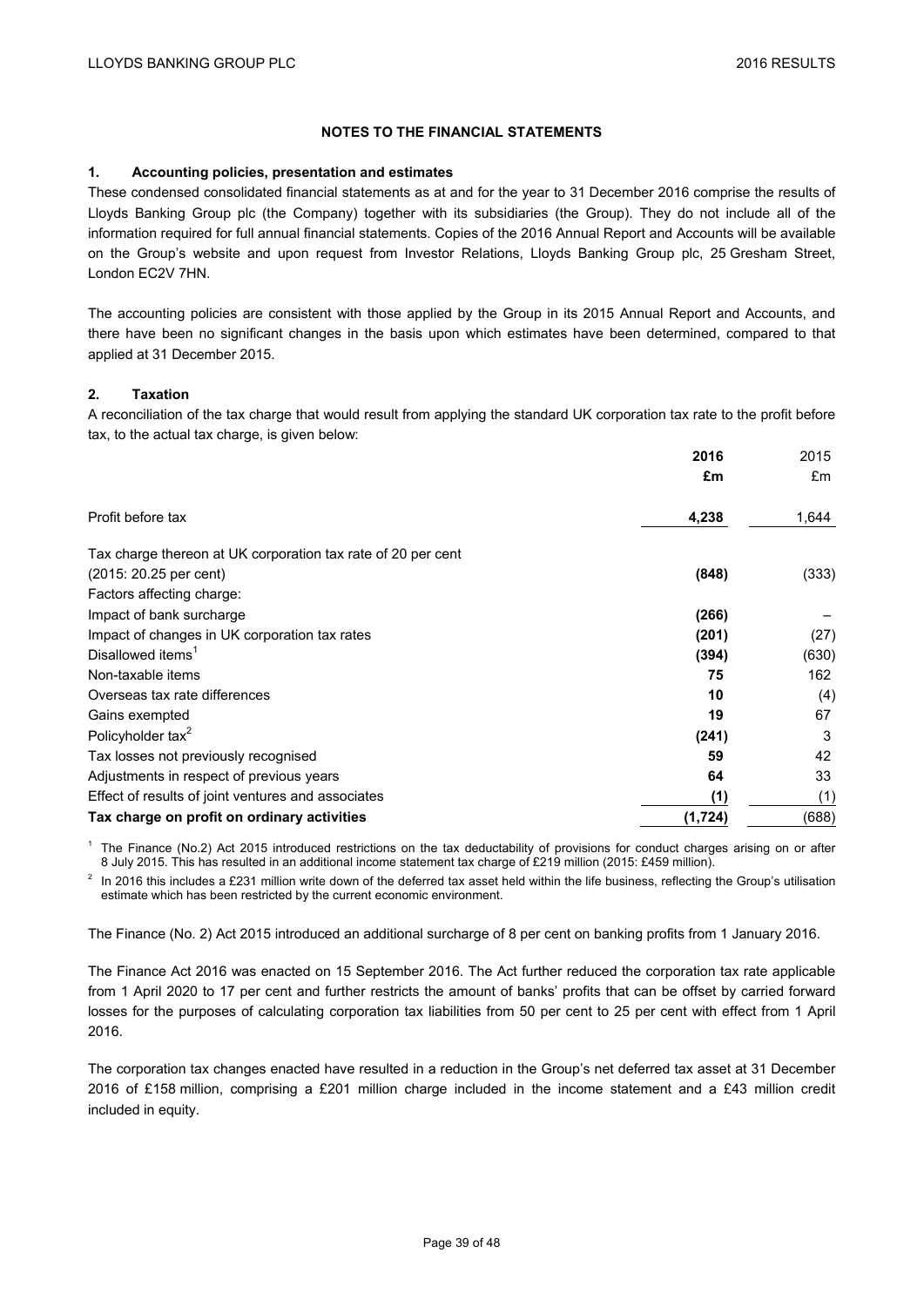# **3. Earnings per share**

|                                                                | 2016             | 2015    |
|----------------------------------------------------------------|------------------|---------|
|                                                                | £m               | £m      |
| Profit attributable to equity shareholders – basic and diluted | 2,001            | 466     |
| Tax credit on distributions to other equity holders            | 91               | 80      |
|                                                                | 2,092            | 546     |
|                                                                | 2016             | 2015    |
|                                                                | million          | million |
| Weighted average number of ordinary shares in issue – basic    | 71,234           | 71,272  |
| Adjustment for share options and awards                        | 790              | 1,068   |
| Weighted average number of ordinary shares in issue – diluted  | 72,024           | 72,340  |
| Basic earnings per share                                       | 2.9 <sub>p</sub> | 0.8p    |
| Diluted earnings per share                                     | 2.9 <sub>p</sub> | 0.8p    |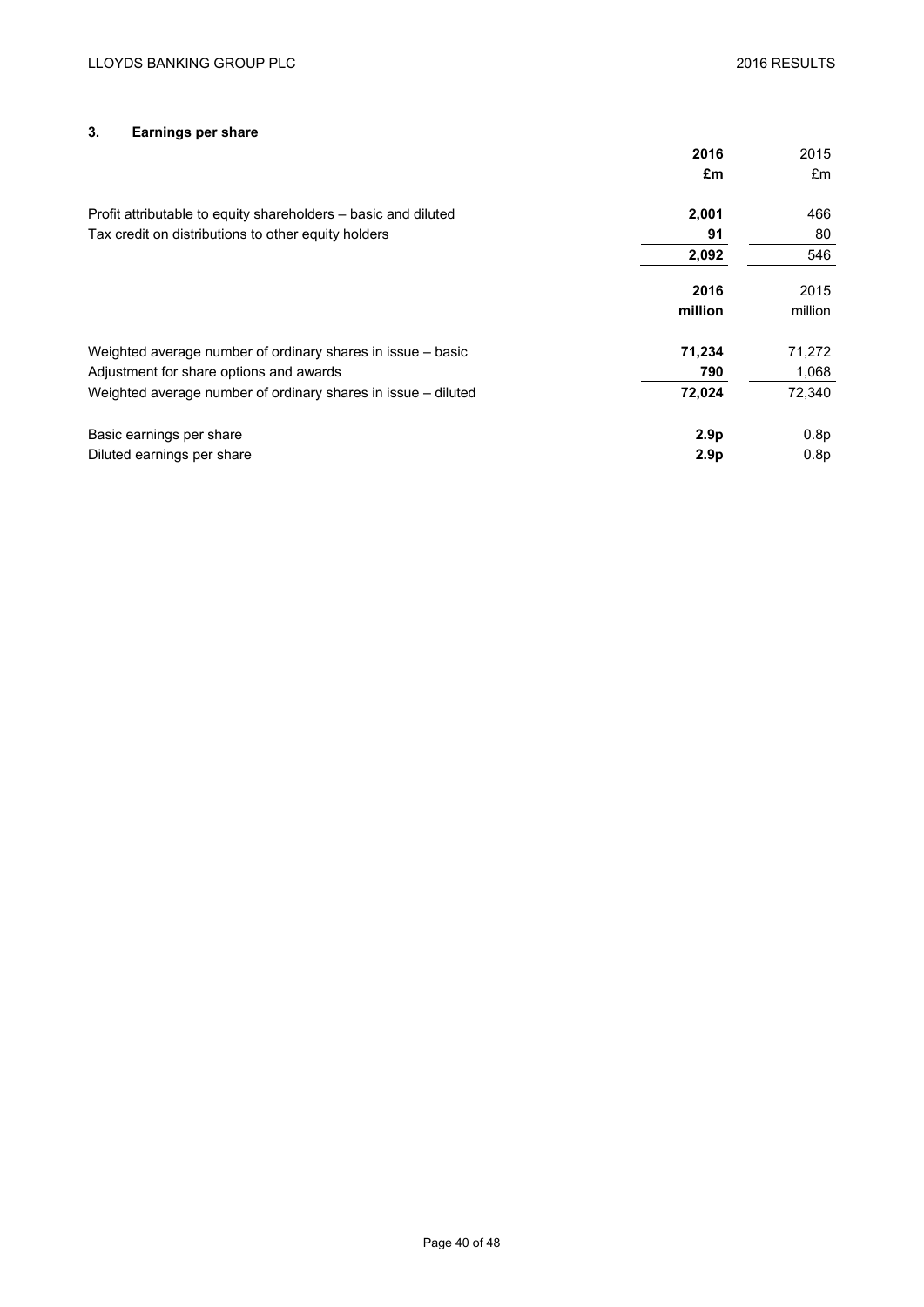## **4. Provisions for liabilities and charges**

#### **Payment protection insurance**

The Group increased the provision for PPI costs by a further £1,000 million in 2016, all in the third quarter, bringing the total amount provided to £17,025 million.

The charge to the provision in 2016 was largely driven by a higher total volume of complaints expected as a result of the Financial Conduct Authority's (FCA) proposed industry deadline being extended to the end of June 2019 in its consultation paper published on 2 August 2016 (CP16/20: Rules and guidance on payment protection insurance complaints: feedback on CP15/39 and further consultation). The paper also consulted on some changes to the proposed rules and guidance that should apply when firms handle PPI complaints in light of the Supreme Court's decision in *Plevin v Paragon Personal Finance Limited [2014] UKSC 61* (Plevin). In December 2016, the FCA stated that a further announcement in relation to the consultation would follow in 2017.

As at 31 December 2016, a provision of £2,258 million remained unutilised relating to reactive complaints and associated administration costs. Total cash payments were £2,200 million during the year to 31 December 2016. Spend continues to reduce following the completion of the re-review of previously handled cases (remediation).

The provision is consistent with total expected reactive complaint volumes of 4.9 million (including complaints falling under the Plevin rules and guidance) in light of the FCA proposals reflected in the third quarter provision increase which was equivalent to approximately 7,700 net complaints per week on average through to the proposed industry deadline of June 2019. Weekly complaint levels in the second half of 2016 have been approximately 8,300 versus approximately 8,600 in the first half, and are expected to vary significantly through to the proposed industry deadline.

#### **Sensitivities**

The Group estimates that it has sold approximately 16 million PPI policies since 2000. These include policies that were not mis-sold and those that have been successfully claimed upon. Since the commencement of the PPI redress programme in 2011 the Group estimates that it has contacted, settled or provided for approximately 50 per cent of the policies sold since 2000.

The total amount provided for PPI represents the Group's best estimate of the likely future cost. However a number of risks and uncertainties remain in particular with respect to future volumes. The cost could differ from the Group's estimates and the assumptions underpinning them, and could result in a further provision being required. There is significant uncertainty around the impact of the proposed regulatory changes, FCA media campaign and Claims Management Companies and customer activity.

Key metrics and sensitivities are highlighted in the table below:

| Sensitivities<br>(exclude claims where no PPI policy was held) | Actuals<br>to date | Anticipated<br>future | Sensitivity   |
|----------------------------------------------------------------|--------------------|-----------------------|---------------|
| Customer initiated complaints since origination $(m)^T$        | 3.9                | 1.0                   | $0.1 = f210m$ |
| Average uphold rate per policy <sup>2</sup>                    | 74%                | 87%                   | $1\% = f30m$  |
| Average redress per upheld policy <sup>2</sup>                 | £1.700             | £1.470                | £100 = £125m  |
| Administrative expenses (£m)                                   | 3.190              | 460                   | 1 case = £450 |

 $1$  Sensitivity includes complaint handling costs.

<sup>2</sup> Actuals to date are based on the last six months to 31 December 2016. Anticipated future and sensitivities are impacted by a proportion of complaints falling under the *Plevin* rules and guidance.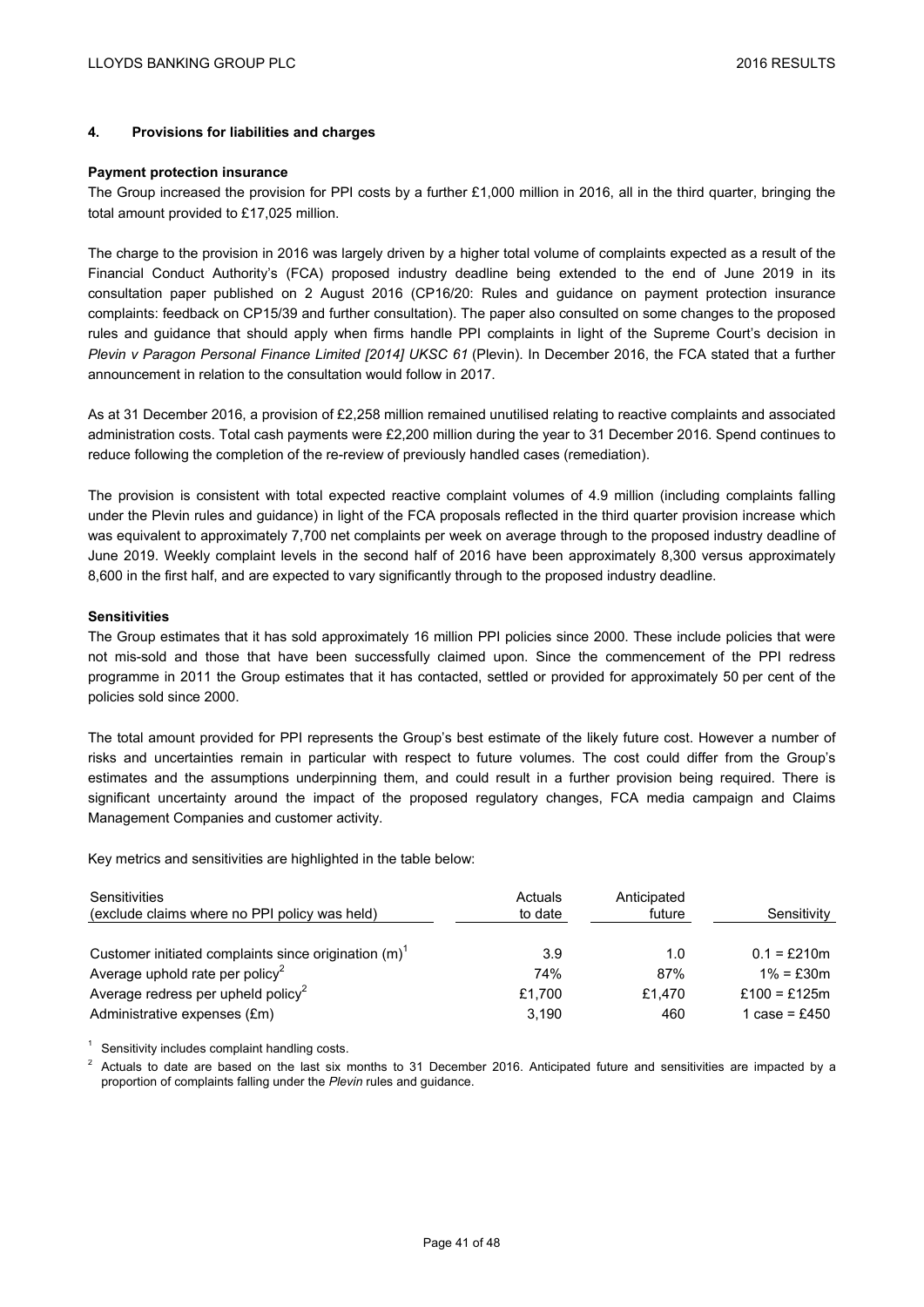## **Other provisions for legal actions and regulatory matters**

#### *Packaged bank accounts*

In the year ended 31 December 2016 the Group has provided an additional £280 million in respect of complaints relating to alleged mis-selling of packaged bank accounts raising the total amount provided to £505 million. As at 31 December 2016, £215 million of the provision remained unutilised*.* The total amount provided represents the Group's best estimate of the likely future cost, however a number of risks and uncertainties remain in particular with respect to future volumes.

## *Arrears handling related activities*

Following a review of the Group's secured and unsecured arrears handling activities, the Group has put in place a number of actions to further improve its handling of customers in these areas. As a result, the Group has provided an additional £261 million in the year ended 31 December 2016 (bringing the total provision to £397 million), for the costs of identifying and rectifying certain arrears management fees and activities. As at 31 December 2016, the unutilised provision was £383 million.

## *Customer claims in relation to insurance branch business in Germany*

The Group continues to receive claims in Germany from customers relating to policies issued by Clerical Medical Investment Group Limited (subsequently renamed Scottish Widows Limited). The German industry-wide issue regarding notification of contractual 'cooling off' periods has continued to lead to an increasing number of claims in 2016. Accordingly a provision increase of £94 million was recognised in the year ended 31 December 2016 giving a total provision of £639 million; the remaining unutilised provision as at 31 December 2016 is £168 million. The validity of the claims facing the Group depends upon the facts and circumstances in respect of each claim. As a result the ultimate financial effect, which could be significantly different from the current provision, will be known only once all relevant claims have been resolved.

#### *Other legal actions and regulatory matters*

In the course of its business, the Group is engaged in discussions with the PRA, FCA and other UK and overseas regulators and other governmental authorities on a range of matters. The Group also receives complaints and claims from customers in connection with its past conduct and, where significant, provisions are held against the costs expected to be incurred as a result of the conclusions reached. In the year ended 31 December 2016, the Group charged an additional £450 million in respect of matters across all divisions. At 31 December 2016, the Group held unutilised provisions totalling £573 million for these other legal actions and regulatory matters.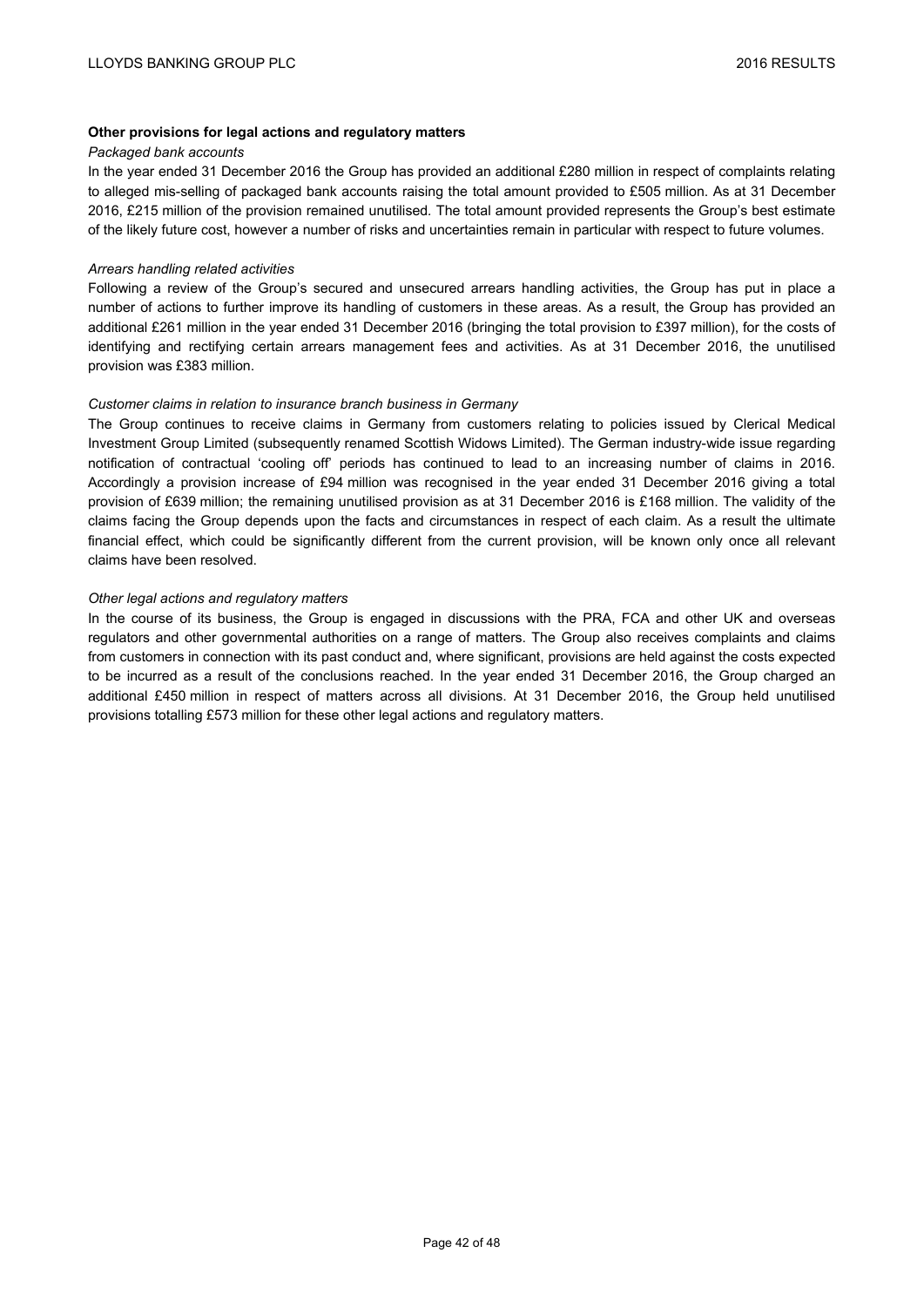## **5. Contingent liabilities and commitments**

#### *Interchange fees*

With respect to multi-lateral interchange fees (MIFs), the Group is not directly involved in the ongoing investigations and litigation (as described below) which involve card schemes such as Visa and MasterCard. However, the Group is a member of Visa and MasterCard and other card schemes.

- The European Commission continues to pursue certain competition investigations into MasterCard and Visa probing, amongst other things, MIFs paid in respect of cards issued outside the EEA;
- Litigation continues in the English Courts against both Visa and MasterCard. This litigation has been brought by several retailers who are seeking damages for allegedly 'overpaid' MIFs. From publicly available information, it is understood these damages claims are running to different timescales with respect to the litigation process. It is also possible that new claims may be issued.
- Any ultimate impact on the Group of the above investigations and the litigation against Visa and MasterCard remains uncertain at this time.

Visa Inc completed its acquisition of Visa Europe on 21 June 2016. The Group's share of the sale proceeds comprised cash consideration of approximately £330 million (of which approximately £300 million was received on completion of the sale and £30 million is deferred for three years) and preferred stock, which the Group measures at fair value. The preferred stock is convertible into Class A Common Stock of Visa Inc or its equivalent upon the occurrence of certain events. As part of this transaction, the Group and certain other UK banks also entered into a Loss Sharing Agreement (LSA) with Visa Inc, which clarifies the allocation of liabilities between the parties should the litigation referred to above result in Visa Inc being liable for damages payable by Visa Europe. The maximum amount of liability to which the Group may be subject under the LSA is capped at the cash consideration which was received by the Group at completion. Visa Inc may also have recourse to a general indemnity, currently in place under Visa Europe's Operating Regulations, for damages claims concerning inter or intra-regional MIF setting activities.

## *LIBOR and other trading rates*

In July 2014, the Group announced that it had reached settlements totalling £217 million (at 30 June 2014 exchange rates) to resolve with UK and US federal authorities legacy issues regarding the manipulation several years ago of Group companies' submissions to the British Bankers' Association (BBA) London Interbank Offered Rate (LIBOR) and Sterling Repo Rate. The Group continues to cooperate with various other government and regulatory authorities, including the Serious Fraud Office, the Swiss Competition Commission, and a number of US State Attorneys General, in conjunction with their investigations into submissions made by panel members to the bodies that set LIBOR and various other interbank offered rates.

Certain Group companies, together with other panel banks, have also been named as defendants in private lawsuits, including purported class action suits, in the US in connection with their roles as panel banks contributing to the setting of US Dollar, Japanese Yen and Sterling LIBOR and the Australian BBSW Reference Rate. The lawsuits, which contain broadly similar allegations, allege violations of the Sherman Antitrust Act, the Racketeer Influenced and Corrupt Organizations Act and the Commodity Exchange Act, as well as various state statutes and common law doctrines. Certain of the plaintiffs' claims, including those asserted under US anti-trust laws, were dismissed by the US Federal Court for Southern District of New York (the District Court). In November 2015 OTC and exchange-based plaintiffs' claims against the Group were dismissed for lack of personal jurisdiction. On 20 December 2016, the Federal Court for Southern District of New York dismissed all antitrust class action claims against LBG and its affiliates in the Multi District Litigation arising from the alleged manipulation of USD LIBOR. Further appeals in relation to the anti-trust claims remain possible.

Certain Group companies are also named as defendants in UK based claims raising LIBOR manipulation allegations in connection with interest rate hedging products.

It is currently not possible to predict the scope and ultimate outcome on the Group of the various outstanding regulatory investigations not encompassed by the settlements, any private lawsuits or any related challenges to the interpretation or validity of any of the Group's contractual arrangements, including their timing and scale.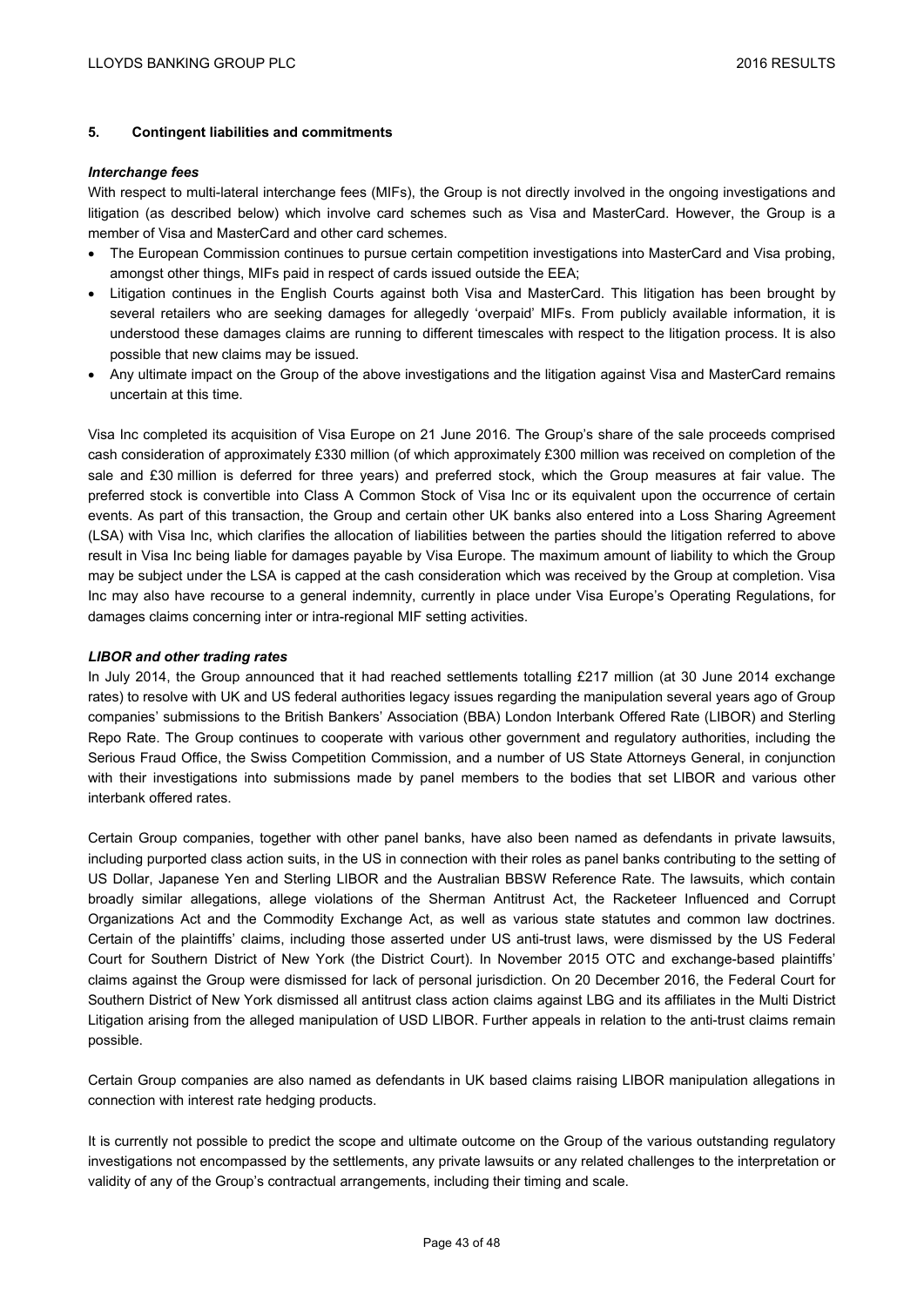## *UK shareholder litigation*

In August 2014, the Group and a number of former directors were named as defendants in a claim filed in the English High Court by a number of claimants who held shares in Lloyds TSB Group plc (LTSB) prior to the acquisition of HBOS plc, alleging breaches of duties in relation to information provided to shareholders in connection with the acquisition and the recapitalisation of LTSB. It is currently not possible to determine the ultimate impact on the Group (if any), but the Group intends to defend the claim vigorously.

## *Financial Services Compensation Scheme*

The Financial Services Compensation Scheme (FSCS) is the UK's independent statutory compensation fund of last resort for customers of authorised financial services firms and pays compensation if a firm is unable or likely to be unable to pay claims against it. The FSCS is funded by levies on the authorised financial services industry. Each deposit-taking institution contributes towards the FSCS levies in proportion to their share of total protected deposits on 31 December of the year preceding the scheme year, which runs from 1 April to 31 March.

Following the default of a number of deposit takers in 2008, the FSCS borrowed funds from HM Treasury to meet the compensation costs for customers of those firms. At 31 March 2016, the end of the latest FSCS scheme year for which it has published accounts, the principal balance outstanding on these loans was £15,655 million (31 March 2015: £15,797 million). Although it is anticipated that the substantial majority of this loan will be repaid from funds the FSCS receives from asset sales, surplus cash flow or other recoveries in relation to the assets of the firms that defaulted, any shortfall will be funded by deposit-taking participants of the FSCS. The amount of future levies payable by the Group depends on a number of factors including the amounts recovered by the FSCS from asset sales, the Group's participation in the deposit-taking market at 31 December, the level of protected deposits and the population of deposit-taking participants.

## *Tax authorities*

The Group provides for potential tax liabilities that may arise on the basis of the amounts expected to be paid to tax authorities including open matters where Her Majesty's Revenue and Customs (HMRC) adopt a different interpretation and application of tax law. The Group has an open matter in relation to a claim for group relief of losses incurred in its former Irish banking subsidiary, which ceased trading on 31 December 2010. In 2013 HMRC informed the Group that their interpretation of the UK rules, permitting the offset of such losses, denies the claim; if HMRC's position is found to be correct management estimate that this would result in an increase in current tax liabilities of approximately £600 million and a reduction in the Group's deferred tax asset of approximately £400 million. The Group does not agree with HMRC's position and, having taken appropriate advice, does not consider that this is a case where additional tax will ultimately fall due. There are a number of other open matters on which the Group is in discussion with HMRC (including the tax treatment of certain costs arising from the divestment of TSB Banking Group plc); none of these is expected to have a material impact on the financial position of the Group.

## *Residential mortgage repossessions*

In August 2014, the Northern Ireland High Court handed down judgment in favour of the borrowers in relation to three residential mortgage test cases concerning certain aspects of the Group's practice with respect to the recalculation of contractual monthly instalments of customers in arrears. The FCA is actively engaged with the industry in relation to these considerations. The Group will respond as appropriate to this and any investigations, proceedings, or regulatory action that may in due course be instigated as a result of these issues. The FCA has issued a consultation on new guidance on the treatment of customers with mortgage payment shortfalls. The guidance covers remediation for mortgage customers who may have been affected by the way firms calculate these customers' monthly mortgage instalments. The output from this consultation is expected in the first quarter of 2017.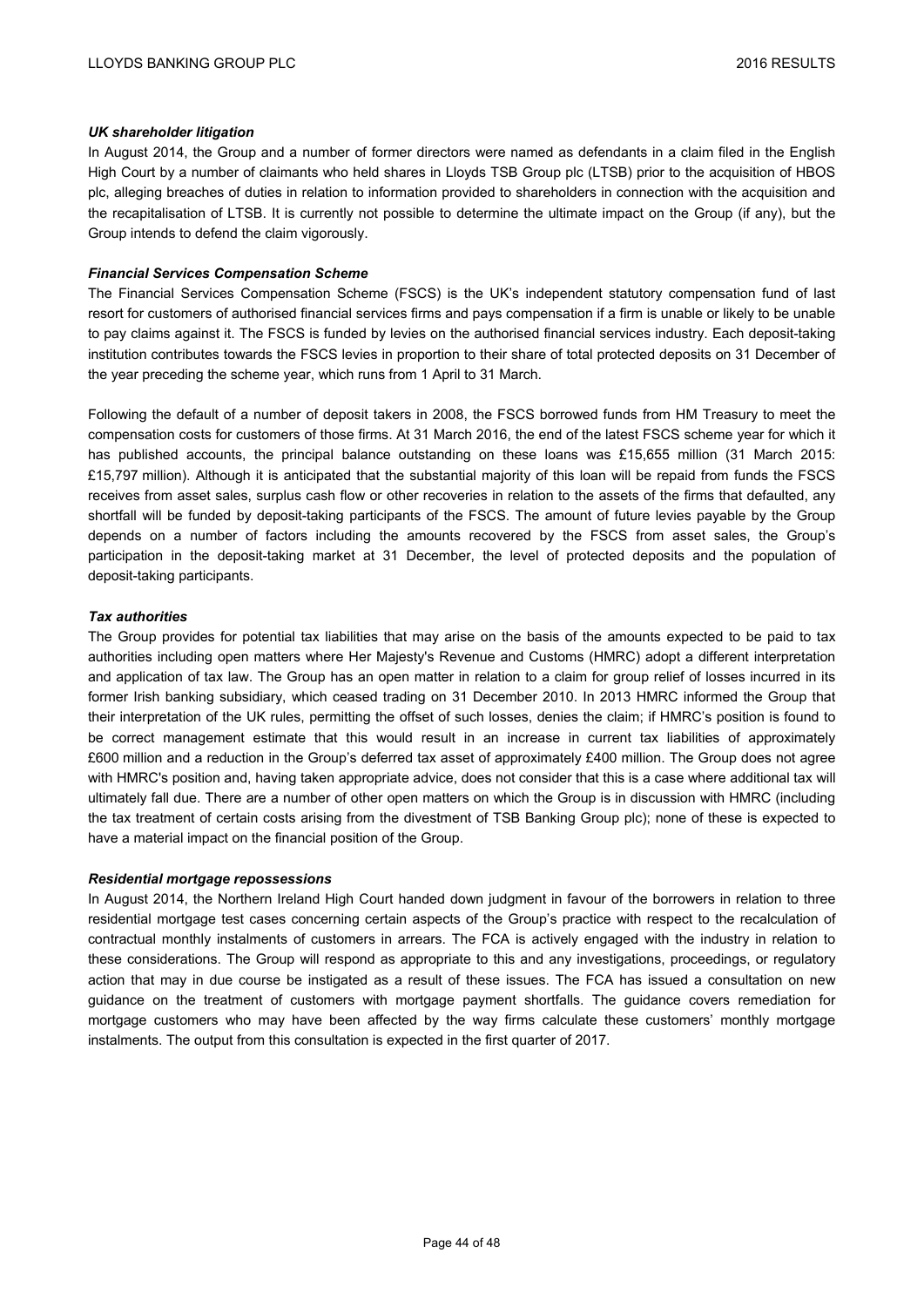# *Update to the Financial Conduct Authority's announcement in November 2015 on a deadline for PPI complaints and Plevin v Paragon Personal Finance Limited*

On 2 August 2016, the Financial Conduct Authority (FCA) published a further consultation paper (CP16/20: Rules and guidance on payment protection insurance complaints: feedback on CP15/39 and further consultation), following on from the original consultation published in November 2015.

The FCA continues to propose the introduction of a two year deadline by which consumers would need to make their PPI complaints and indicates the deadline period will start in June 2017 and end in June 2019, later than originally indicated by the FCA. The FCA has also consulted further on changes to the proposed rules and guidance that should apply when firms handle PPI complaints in light of the Supreme Court's decision in *Plevin v Paragon Personal Finance Limited [2014] UKSC 61*. The Group awaits the FCA's final decision. A further announcement by the FCA is expected in 2017.

## *Mortgage arrears handling activities*

On 26 May 2016, the Group was informed that an enforcement team at the FCA had commenced an investigation in connection with the Group's mortgage arrears handling activities. This investigation is ongoing and it is currently not possible to make a reliable assessment of the liability, if any, that may result from the investigation.

## *HBOS Reading – customer review*

The Group is commencing a review into a number of customer cases from the former HBOS Impaired Assets Office based in Reading. This review follows the conclusion of a criminal trial in which a number of individuals, including two former HBOS employees, were convicted of conspiracy to corrupt, fraudulent trading and associated money laundering offences which occurred prior to the acquisition of HBOS by the Group in 2009. The review is at an early stage and it is currently not possible to determine the ultimate financial impact on the Group.

## *Other legal actions and regulatory matters*

In addition, during the ordinary course of business the Group is subject to other complaints and threatened or actual legal proceedings (including class or group action claims) brought by or on behalf of current or former employees, customers, investors or other third parties, as well as legal and regulatory reviews, challenges, investigations and enforcement actions, both in the UK and overseas. All such material matters are periodically reassessed, with the assistance of external professional advisers where appropriate, to determine the likelihood of the Group incurring a liability. In those instances where it is concluded that it is more likely than not that a payment will be made, a provision is established to management's best estimate of the amount required at the relevant balance sheet date. In some cases it will not be possible to form a view, for example because the facts are unclear or because further time is needed properly to assess the merits of the case, and no provisions are held in relation to such matters. However the Group does not currently expect the final outcome of any such case to have a material adverse effect on its financial position, operations or cash flows.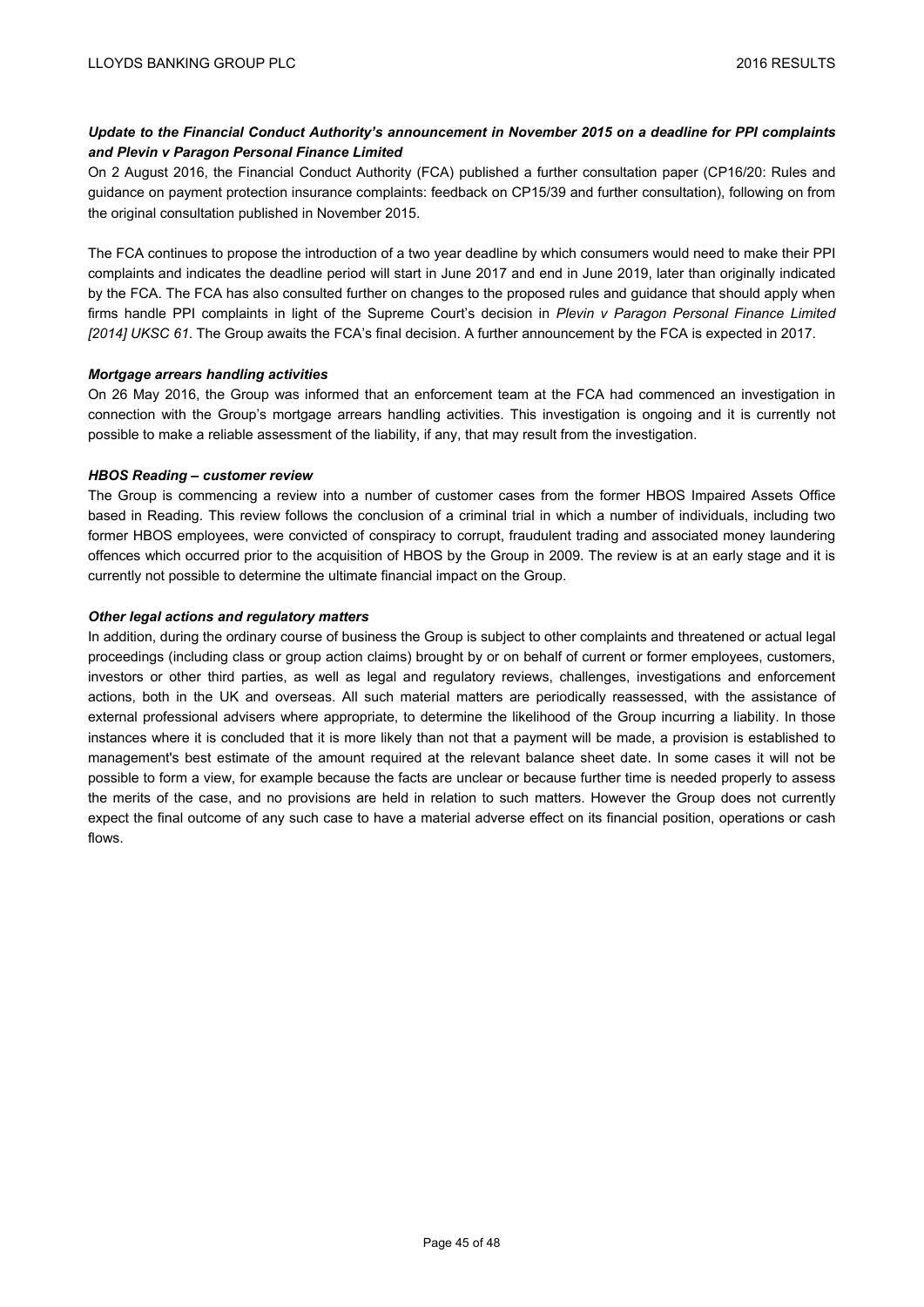## **6. Dividends on ordinary shares**

The directors have recommended a final dividend, which is subject to approval by the shareholders at the Annual General Meeting, of 1.7 pence per share (2015: 1.5 pence per share) totalling £1,212 million (2015: £1,070 million). The directors have also recommended a special dividend of 0.5 pence per share (2015: 0.5 pence) totalling £356 million (2015: £357 million). These financial statements do not reflect these recommended dividends.

Shareholders who have already joined the dividend reinvestment plan will automatically receive shares instead of the cash dividend. Key dates for the payment of the dividends are:

| Shares quoted ex-dividend                                        | 6 April 2017  |
|------------------------------------------------------------------|---------------|
| Record date                                                      | 7 April 2017  |
| Final date for joining or leaving the dividend reinvestment plan | 25 April 2017 |
| Dividends paid                                                   | 16 May 2017   |

The final and special dividends in respect of 2015 of 1.5 pence and 0.5 pence per ordinary share were paid to shareholders on 17 May 2016 and an interim dividend for 2016 of 0.85 pence per ordinary share was paid on 28 September 2016; these dividends totalled £2,034 million.

## **7. Other information**

Financial information contained in this document does not constitute statutory accounts within the meaning of section 434 of the Companies Act 2006 ('the Act'). The statutory accounts for the year ended 31 December 2016 will be published on the Group's website. The report of the auditor on those statutory accounts was unqualified, did not draw attention to any matters by way of emphasis and did not contain a statement under section 498(2) or (3) of the Act. The statutory accounts for the year ended 31 December 2015 have been filed with the Registrar of Companies.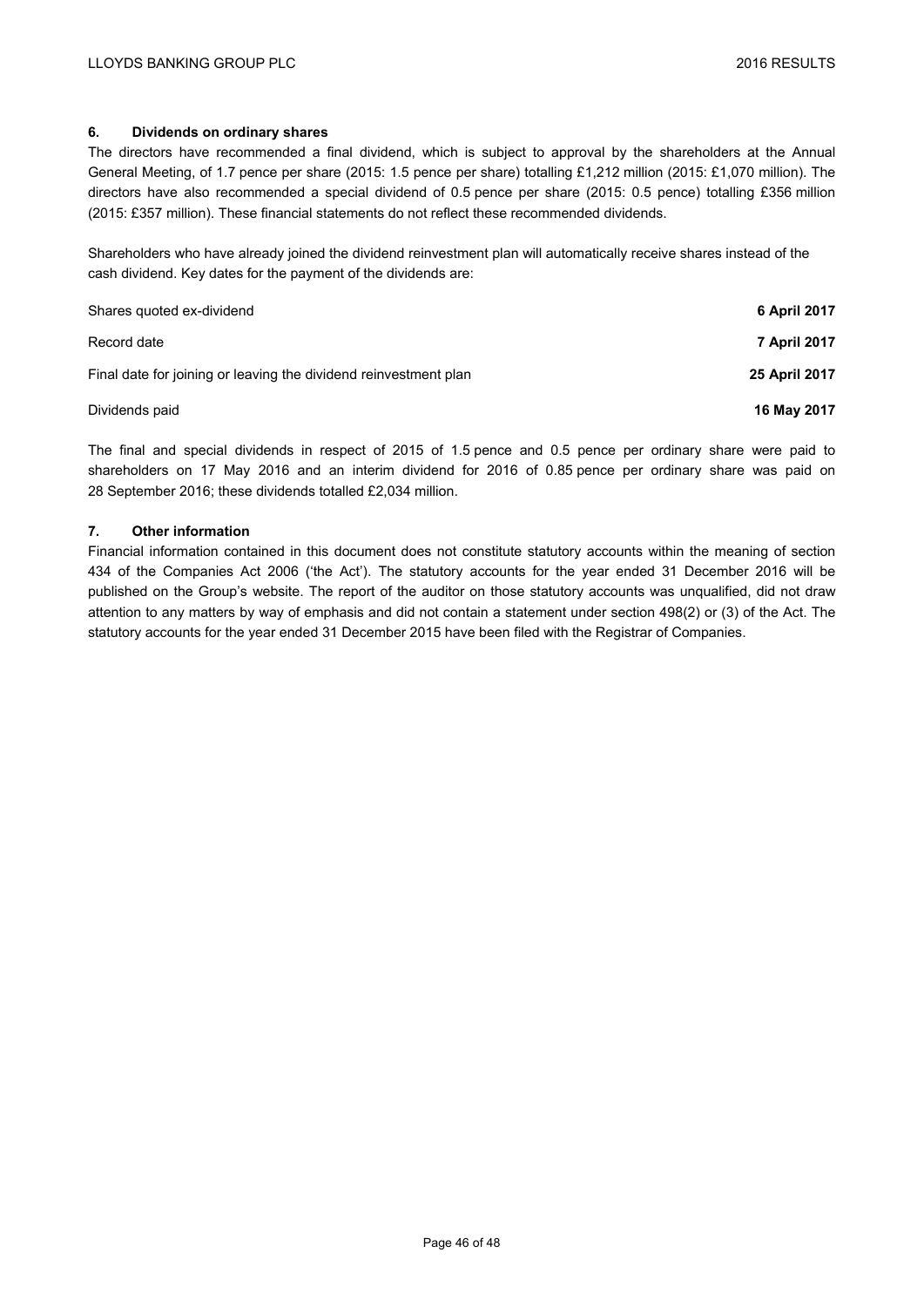# **Summary of alternative performance measures**

The Group calculates a number of metrics that are used throughout the banking and insurance industries on an underlying basis. A description of these measures and their calculation is set out below.

| Asset quality ratio                           | The underlying impairment charge for the period (on an annualised basis) in respect of<br>loans and advances to customers after releases and write-backs expressed as a<br>percentage of average gross loans and advances to customers for the period                                                         |
|-----------------------------------------------|---------------------------------------------------------------------------------------------------------------------------------------------------------------------------------------------------------------------------------------------------------------------------------------------------------------|
| Banking net interest<br>margin                | Banking net interest income on customer and product balances in the banking businesses<br>as a percentage of average gross banking interest-earning assets for the period                                                                                                                                     |
| Cost:income ratio                             | Operating costs as a percentage of net income calculated on an underlying basis                                                                                                                                                                                                                               |
| Gross asset quality ratio                     | The underlying impairment charge for the period (on an annualised basis) in respect of<br>loans and advances to customers before releases and write-backs expressed as a<br>percentage of average gross loans and advances to customers for the period                                                        |
| Impaired loans as a<br>percentage of advances | Impaired loans and advances to customers adjusted to exclude Retail and Consumer<br>Finance loans in recoveries expressed as a percentage of closing gross loans and<br>advances to customers                                                                                                                 |
| Loan to deposit ratio                         | The ratio of loans and advances to customers net of allowance for impairment losses and<br>excluding reverse repurchase agreements divided by customer deposits excluding<br>repurchase agreements                                                                                                            |
| Operating jaws                                | The difference between the period on period percentage change in net income and the<br>period on period change in operating costs calculated on an underlying basis                                                                                                                                           |
| Present value of new<br>business premium      | The total single premium sales received in the period (on an annualised basis) plus the<br>discounted value of premiums expected to be received over the term of the new regular<br>premium contracts                                                                                                         |
| Required equity                               | The amount of shareholders' equity and non-controlling interests required to achieve a<br>common equity tier 1 ratio of 12.0 per cent after allowing for regulatory adjustments and<br>deductions                                                                                                             |
| Return on assets                              | Underlying profit before tax divided by average total assets for the period                                                                                                                                                                                                                                   |
| Return on required<br>equity                  | Statutory profit after tax adjusted to reflect the notional earnings on any excess or shortfall<br>in equity less the post-tax profit attributable to other equity holders, divided by the average<br>required equity for the period                                                                          |
| Return on risk-weighted<br>assets             | Underlying profit before tax divided by average risk-weighted assets                                                                                                                                                                                                                                          |
| Return on tangible<br>equity                  | Statutory profit after tax adjusted to add back amortisation of intangible assets after tax,<br>profit attributable to non-controlling interests and other equity holders divided by average<br>tangible net assets                                                                                           |
| Tangible net assets per<br>share              | Net assets excluding intangible assets such as goodwill and acquisition-related intangibles<br>divided by the weighted average number of ordinary shares in issue                                                                                                                                             |
| Underlying profit                             | Statutory profit adjusted for certain items as detailed in the Basis of Preparation                                                                                                                                                                                                                           |
| Underlying return on<br>required equity       | Underlying profit after tax at the standard UK corporation tax rate adjusted to reflect the<br>banking tax surcharge and the notional earnings on any excess or shortfall in equity less<br>the post-tax profit attributable to other equity holders divided by the average required<br>equity for the period |
| Underlying return on<br>tangible equity       | Underlying profit after tax at the standard UK corporation tax rate adjusted to add back<br>amortisation of intangible assets after tax, profit attributable to non-controlling interests and<br>other equity holders, divided by average tangible net assets                                                 |